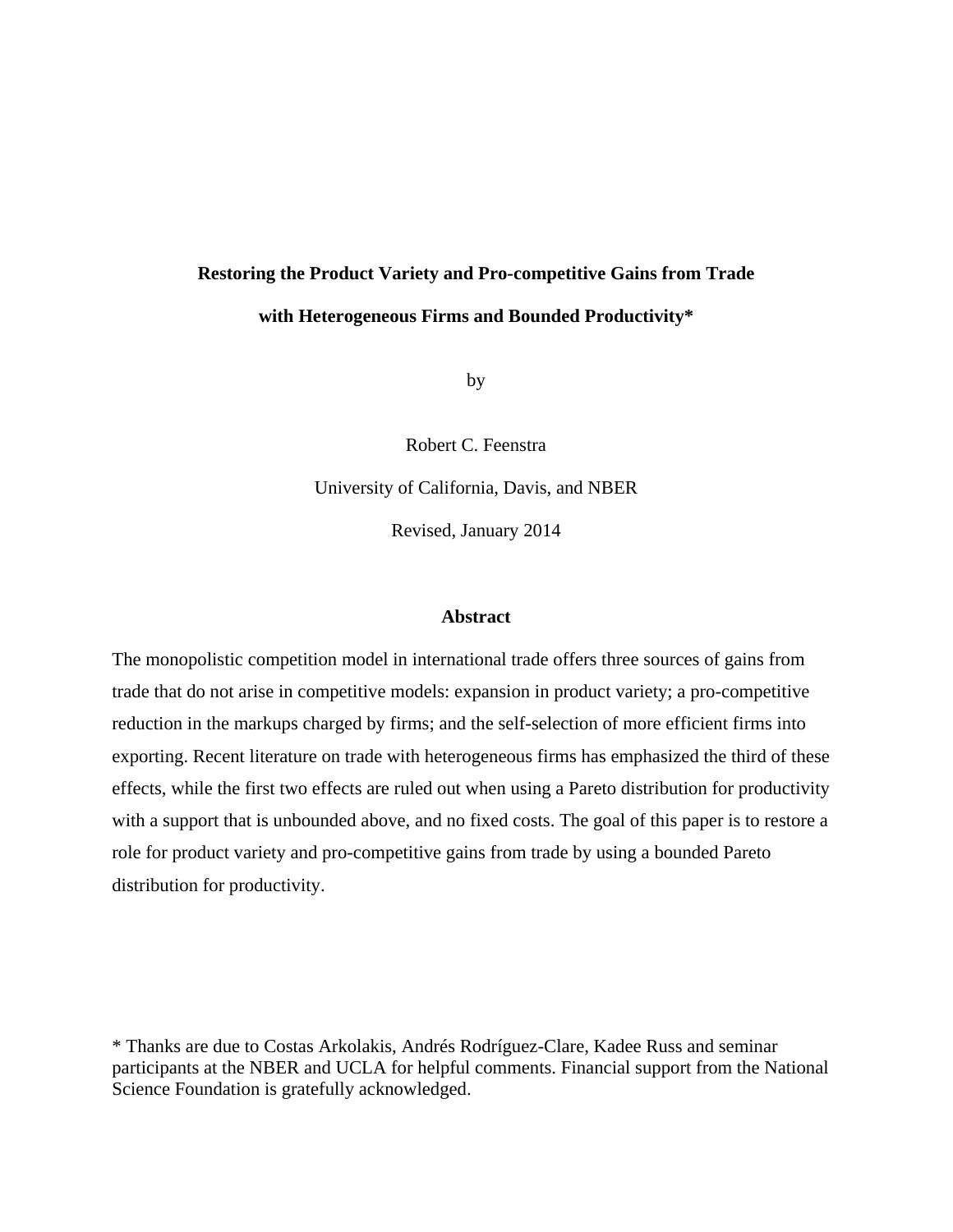#### **1. Introduction**

 The monopolistic competition model in international trade offers three sources of gains from trade that do not arise in competitive models. First, opening to trade can lead to expansion in product variety, as goods not available in autarky become imported. This first source is emphasized in the earliest writings by Krugman (1979) and throughout Helpman and Krugman (1985). A second source of gains emphasized by these authors is that the pro-competitive effect of trade reduces the markups charged by firms, and therefore lowers consumer prices. In order for this fall in prices to translate in a *social* gain, and not just a re-distribution from firms to consumers, we need the assumption of zero profits due to free entry. Then the reduced ratio of price to marginal cost implies a reduced ratio of average to marginal costs, too, so that firms are taking greater advantage of economies of scale. In this way, the consumer gains due to reduced markups become social gains because of the accompanying expansion of firm scale.

 The third source of gains arises in the more recent models of monopolistic competition and trade with heterogeneous firms, due to Melitz (2003). In this case, trade will lead to the selfselection of more efficient firms into exporting, while less efficient firms exit the market, leading to rise in average productivity. This third source of gains has been the focus of recent literature. For example, if we add the assumption that firm productivity is unbounded above with a Pareto distribution, as in Chaney (2008), then it can be shown that the gains from trade in the Melitz (2003) model are *entirely* due to the selection of firms: the welfare gains from new imported varieties are just offset by the loss from fewer domestic varieties (Feenstra, 2010); and of course, there is no change in markups due to CES preferences. Even without the unbounded Pareto assumption, Melitz and Redding (2013) have recently argued that the rise in average productivity due to firm selection and trade in the Melitz model is what distinguishes it most clearly from the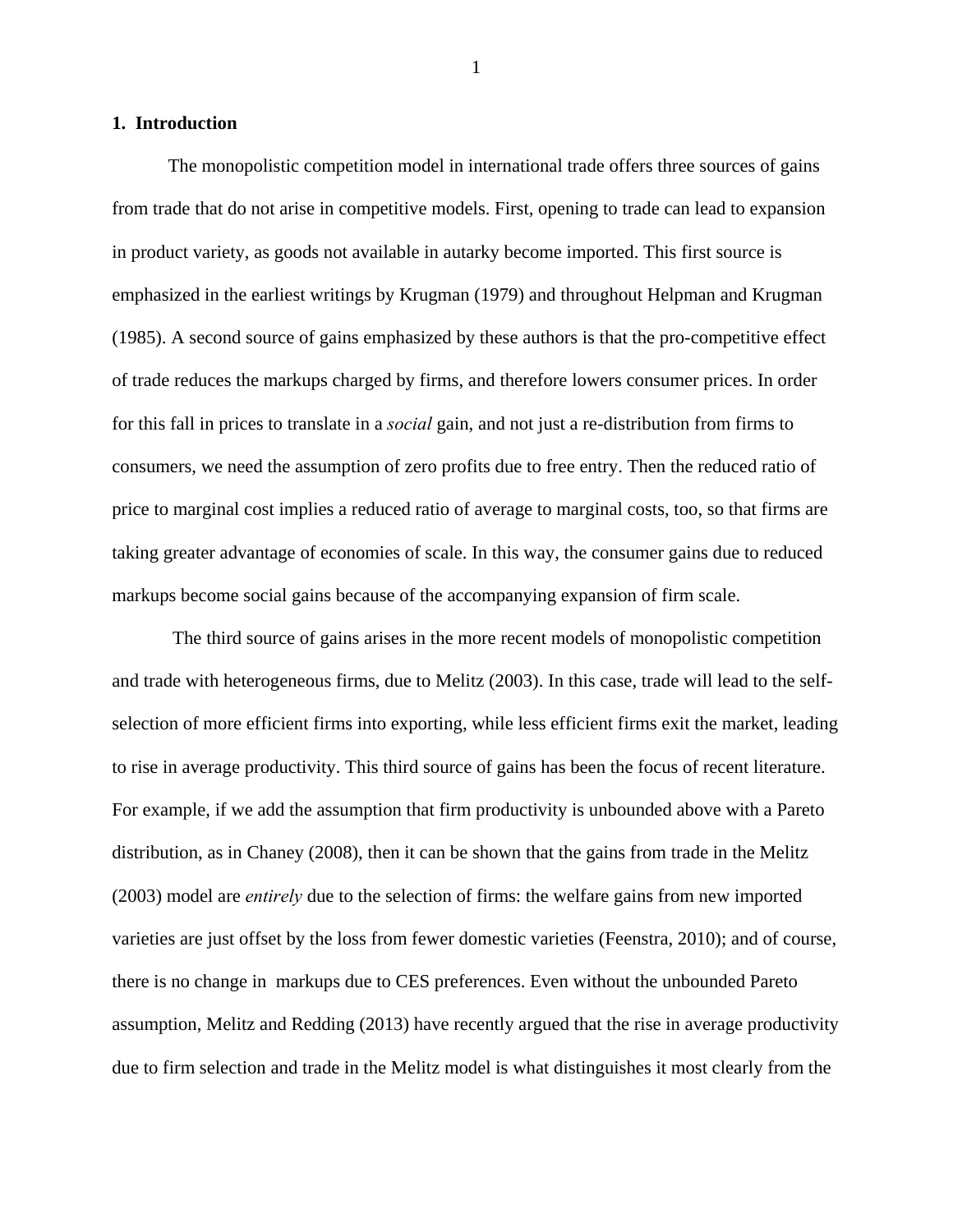homogeneous firm model of Krugman (1980). Even if we allow for non-CES preferences with heterogeneous firms, so that in principal a pro-competitive effect could operate, Arkolakis, Costinot, Donaldson and Rodriguez-Clare (ACDR, 2012) have recently shown that neither this effect nor product variety leads to any gains in the absence of fixed costs; so once again, the key source of gains from trade comes from the selection of firms.<sup>1</sup> That result in ACDR depends on the assumption of a Pareto distribution of productivity with a support that is unbounded above, which is the starting point for this paper.

The goal of this paper is to restore a role for product variety and pro-competitive gains from trade with heterogeneous firms, by using a bounded (or truncated) Pareto distribution for productivity. The empirical relevance of this approach is beyond question: Helpman, Melitz and Rubenstein (2008) have used the bounded Pareto to obtain a gravity equation in trade that is consistent with the many instances of zero trade flows between countries.<sup>2</sup> It is surprising, then, that the bounded Pareto has not received more theoretical attention (though it is consistent with Melitz, 2003, who did not constrain the distribution). One reason for the popularity of the unbounded Pareto is that, like CES preferences, it leads to highly tractable solutions for trade and welfare. A secondary goal of this paper is to show that the bounded Pareto distribution still yields tractable solutions, even with a class of preferences allowing for non-constant markups.

Specifically, we will work with a class of preferences introduced by Diewert (1976) known as the quadratic mean of order *r* (QMOR) expenditure function. This is perhaps the most

 $\overline{a}$ 

<sup>&</sup>lt;sup>1</sup> ACDR further show that total gains are *reduced* by the pro-competitive effect – which becoming an "anticompetitive" effect – when tastes are non-homothetic. That result is obtained because the positive overall gains leads to an expansion of demand in favor of the higher-markup varieties, which worsens the distortion as compared to the first-best with constant markups (Dhingra and Morrow, 2012). In contrast, we assume homothetic tastes so this "anti-competitive" effect does not occur.

<sup>&</sup>lt;sup>2</sup> Another motivation for using bounded productivity comes from the theory of globalization put forth by John Sutton and summarized in his Clarendon Lectures (Sutton, 2012). Sutton uses three assumptions to derive the interaction of firms as globalization proceeds, the third of which is "you can't make something out of nothing" (Sutton, 2012, p. 55). That assumption is intended to rule out unbounded productivity.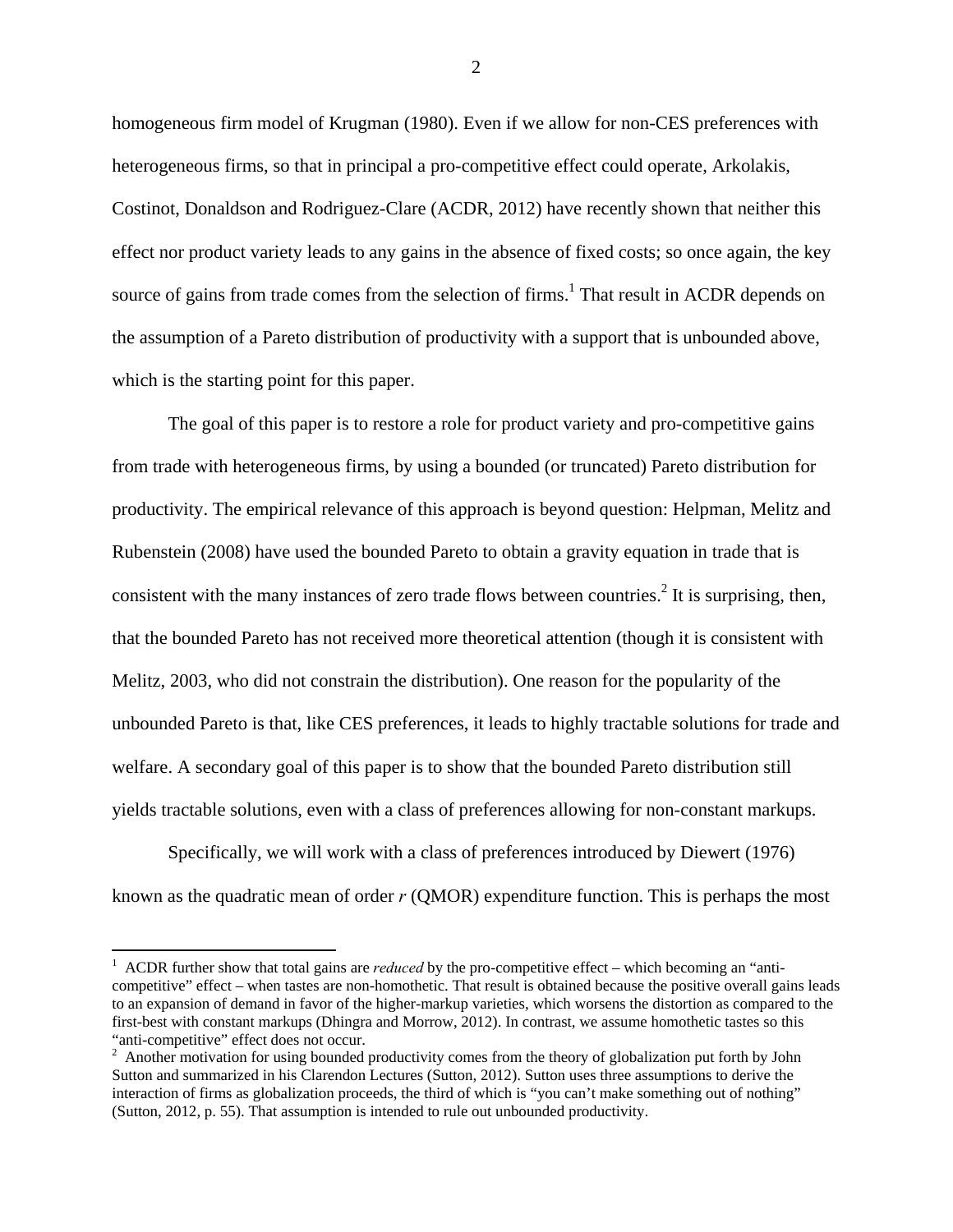general parametric form for expenditure that is dual to homothetic preferences. It differs from the class of preferences used by ACDR because it is homothetic, and more important, because it gives an explicit functional form for the expenditure needed for one unit of utility – that is, for the cost of living.<sup>3</sup> In contrast, ACDR rely on an implicit solution for welfare by integrating from demand, which makes it challenging to deal with non-infinitesimal changes in product variety.<sup>4</sup> The QMOR expenditure function is introduced in section 2 where, because we are dealing with a monopolistic competition model, we assume that demand is symmetric across varieties and also that it has a finite reservation price. Given these properties, we establish the sign pattern of the parameters needed to ensure that the QMOR expenditure function is globally well-behaved: a feature that has not been assured in prior applications, mainly empirical.

Our use of the QMOR expenditure function sets this paper apart from other recent, theoretical literature dealing with variable markups in international trade. A more common choice is to use the additively separable utility function introduced by Krugman (1979), possibly with an explicit functional form for the sub-utility from each variety.<sup>5</sup> Zhelobodko *et al* (2010, 2011), Kichko *et al* (2013) and Dhingra and Morrow (2012) consider a broader class of additively separable functions than Krugman (1979) by allowing the elasticity of demand to be increasing or decreasing in quantity. These authors argue for a pro-competitive effect of trade in the latter case only (as assumed by Krugman and holding here). But when these authors consider heterogeneous firms, they do not appear to recognize that a Pareto distribution with unbounded support implies that the pro-competitive effect vanishes, as we shall explain here.

 $\overline{a}$ 

 $3$  The class of preferences used by ACDR includes one homothetic case – the translog preferences – which are also included within the QMOR class. This is the only case that is common to both classes, as explained in section 2. 4  $\frac{4}{1}$  In ongoing work, these authors propose a quantitative method to perform this integration, thereby obtaining

welfare from estimated demand.

 $5$  Behrens and Murata (2007, 2012) use exponential functions and the latter paper includes pro-competitive effects, while Saure (2009) and Simonovska (2010) use a logarithmic function with displaced origin.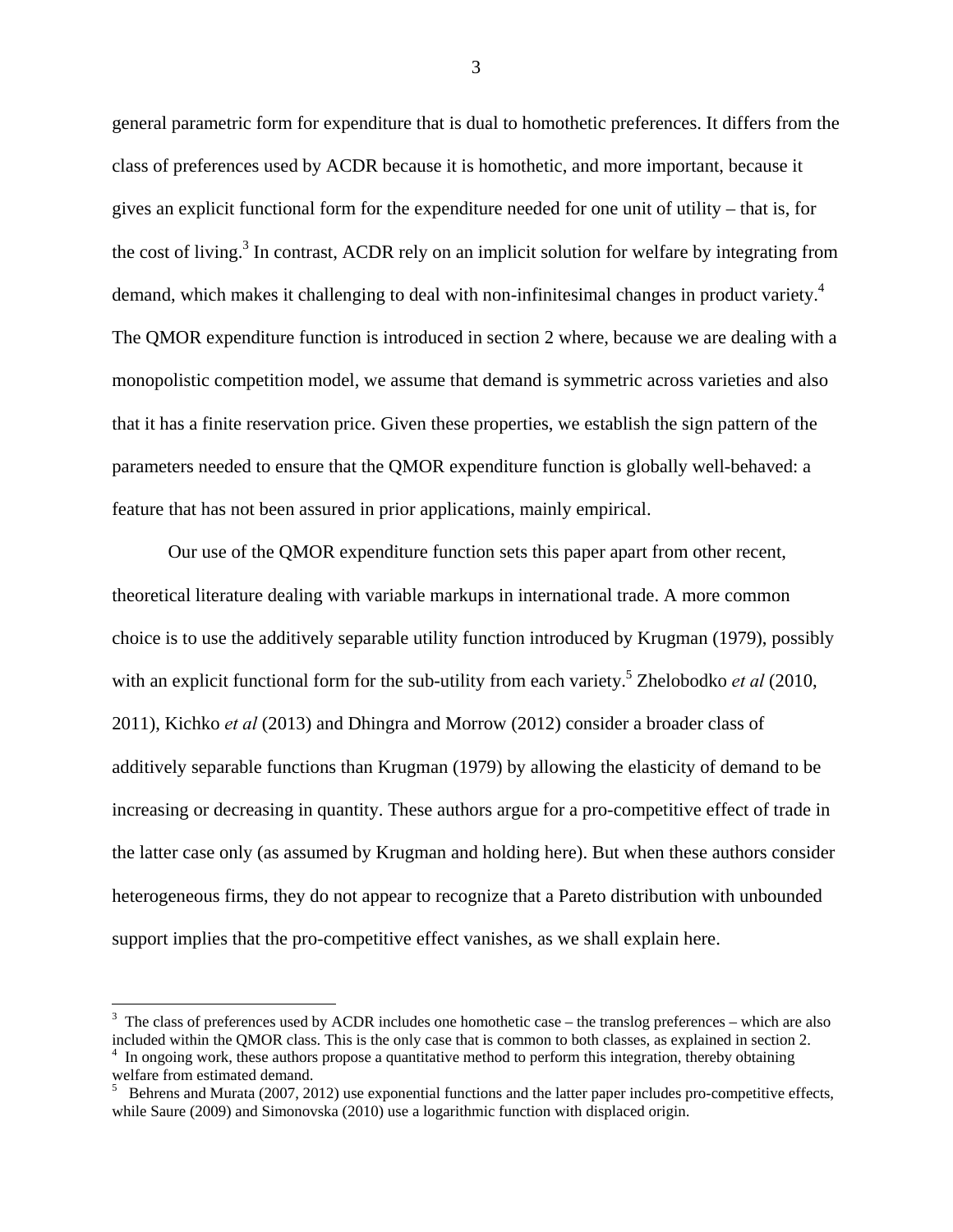Another line of literature related to this paper assumes a finite number of firms, in which case markups are endogenous even with nested-CES preferences.<sup>6</sup> Initiated by Atkeson and Burstein (2008), this framework is used by Edmond, Midrigan and Xu (2012) to compute the pro-competitive gains from trade between the United States and Taiwan. Specializing to the case of Bertrand competition between firms, De Blas and Russ (2012) contrast the results obtained by Bernard, Eaton, Jensen, and Kortum (2003) using an infinite number of rivals to those obtained instead with a finite number of rivals; only in the latter case does a pro-competitive effect of trade operate. Our paper is most closely related to Holmes, Hsu and Lee (2013), who also use Bertrand competition and show that if and only if the distribution of productivities is unbounded Pareto, then trade leads to gains only through selection and not through markups. In these papers, Bertrand competition occurs between firms producing perfect substitutes, so there are no gains from product variety.

Before proceeding, we should give a brief intuition as to why the pro-competitive effect of trade vanishes with heterogeneous firms and the unbounded Pareto distribution. Suppose that we measure markups by the ratio of price to marginal cost, minus unity. The most productive firm has zero cost, but a non-zero price, so its markup is infinite. The least productive surviving firm will have its marginal cost equal to the reservation price, so its markup is zero. This range of  $[0,+\infty)$  for markups applies equally well to domestic and foreign firms, even if the latter face variable trade costs. Furthermore, the distribution of markups within this range is determined by the Pareto distribution of productivity. So changes in trade costs have no impact at all on the *distribution* of markups, from either domestic or foreign firms, but still affect the mass (or extensive margin) of exporters. The fixed distribution of markups no longer holds, however,

<u>.</u>

<sup>6</sup> Eaton, Kortum and Sotelo (2012) also consider a model with a finite but stochastic number of firms.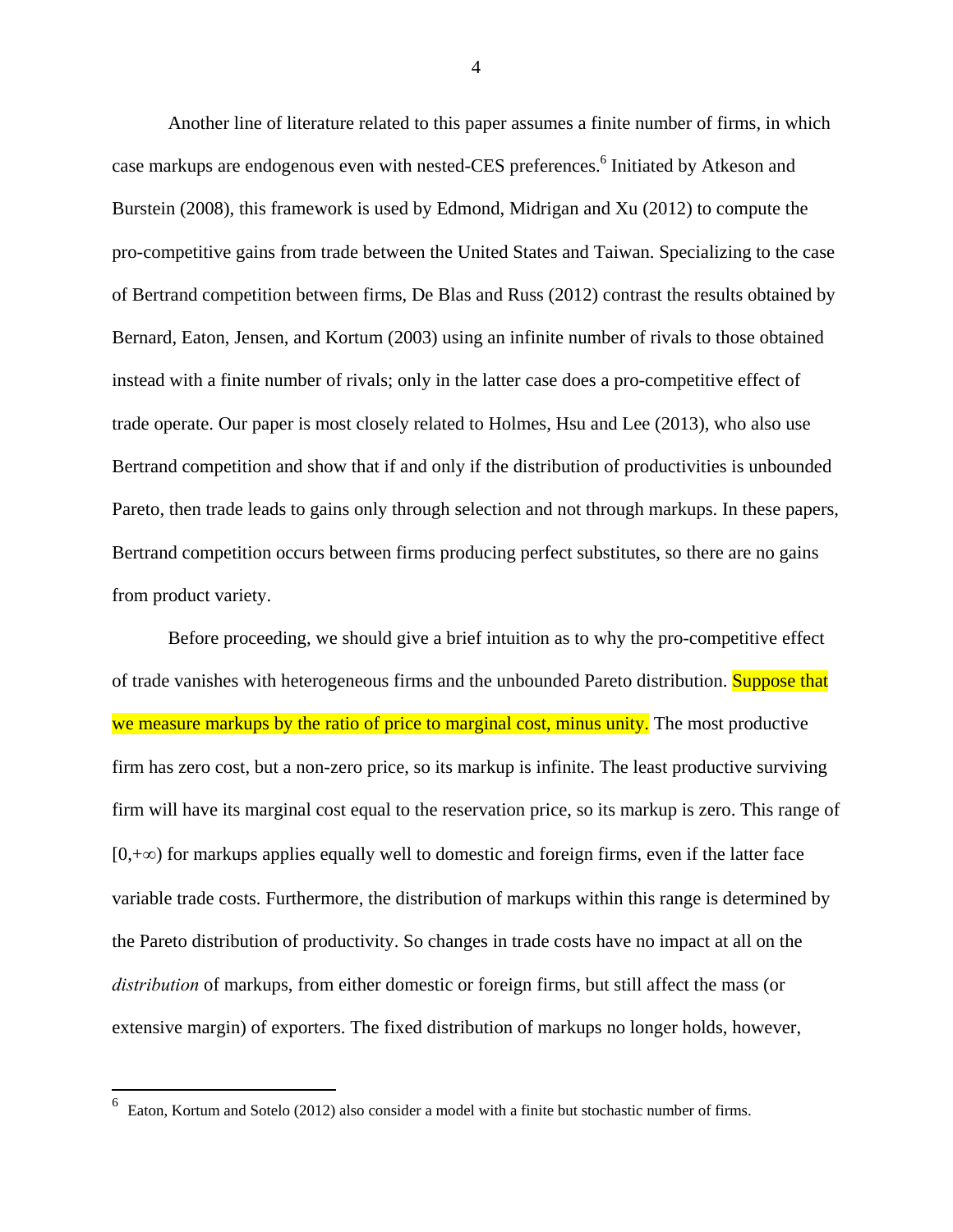when productivity and markups are bounded above, since then the highest foreign markup depends on trade costs (so trade costs also affect the intensive margin).

Our paper proceeds as follows. We show in sections 2 and 3 that the QMOR expenditure function allows us to decompose the cost of living – and therefore welfare – into components that correspond to product variety, the pro-competitive effect, and the selection effect which is captured by average firm productivity. In the trade environments we shall consider, we are able to establish how these components change individually and jointly due to liberalization. This allows us to establish the gains comparing autarky to frictionless trade (section 4), and for small changes in trade costs around the frictionless equilibrium (section 5). Importantly, we contrast the *source* of gains with unbounded versus bounded Pareto, and show that it is only in the bounded case where the product variety and pro-competitive gains apply.

Finally, we are able to compare the magnitude of total gains from trade using unbounded versus bounded Pareto. Measured in relation to initial utility, we find that the proportionate rise in welfare due to trade liberalization is *largest* in the unbounded Pareto case, despite the fact that neither the product variety nor the pro-competitive channels operate in this case. Constraining the Pareto distribution to be bounded allows those extra sources of gains to operate, but reduces the gains due to firm selection, so that the total proportionate gains are lower. This result is related to Melitz and Redding (2013), who compare a heterogeneous firm model (with any productivity distribution) to a homogeneous firm model (i.e. with a degenerate distribution), both with CES preferences. They find higher proportionate gains when productivity is disperse across firms. We are using non-CES preferences, and find higher proportionate gains when productivity is the *most disperse* across firms, i.e. unbounded above. Conclusions are given in section 6, and the proofs of propositions are in the Appendix.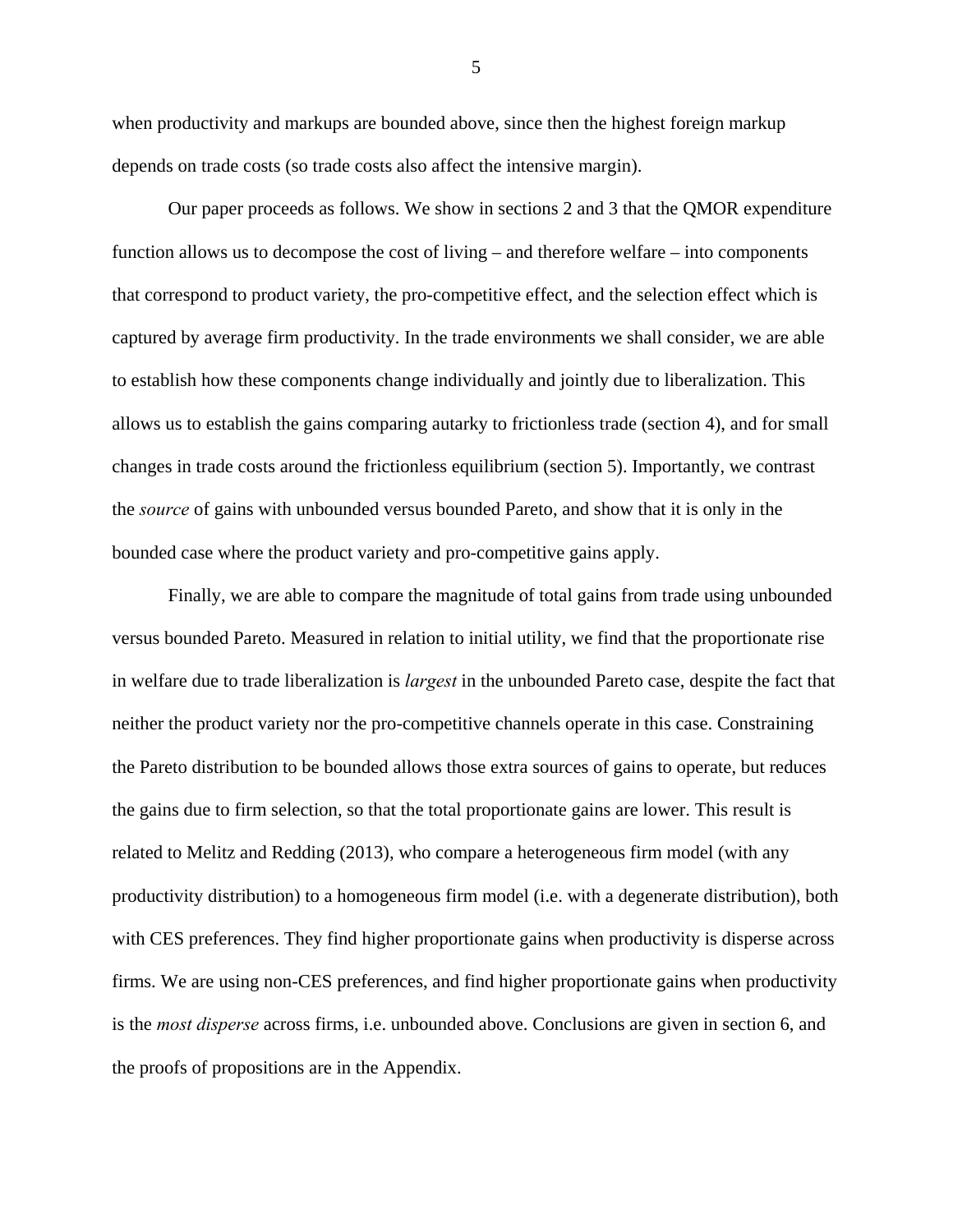#### **2. Consumer Preferences**

#### *Expenditure Function*

We shall adopt the quadratic mean of order *r* (OMOR) expenditure function, which is defined by Diewert (1976, p. 130) over a discrete number of goods with price vector **p** as:

$$
e_r(\mathbf{p}) = \left[ \sum_i \sum_j b_{ij} p_i^{r/2} p_j^{r/2} \right]^{1/r}, \quad r \neq 0,
$$

where *r* and  $b_{ij}$  are parameters. We shall consider the symmetric case where  $b_{ii} = \alpha$  and  $b_{ij} = \beta$  for  $i \neq j$ , so that the QMOR function is re-expressed over a continuum of goods indexed by  $\omega$  as:

$$
e_r(\mathbf{p}) = \left[ \alpha \int p'_\omega d\omega + \beta \left( \int p'^{\prime 2}_\omega d\omega \right)^2 \right]^{1/r}, \quad r \neq 0. \tag{1}
$$

This function is the expenditure needed to obtain *one unit* of utility, or the cost of living. For specific values of the parameters  $r$ ,  $\alpha$  and  $\beta$ , this expenditure function takes on familiar forms. For  $\alpha > 0$ ,  $\beta = 0$  and  $r = (1-\sigma)$ , the expenditure function is CES, so that  $r < 0$  for  $\sigma > 1$ . For  $r = 2$ , we obtain a quadratic expenditure function, but without the additively separable outside good used by Melitz and Ottaviano (2008). For  $r = 1$ , we obtain what Diewert (1971) calls a Generalized Leontief function (since the dual to a Leontief production function is linear in prices like the first term of (1) for  $r = 1$ , while the second term adds generality). And as we show below, as  $r \rightarrow 0$  then (1) approaches a translog function. So the quadratic mean of order *r* function nests the commonly used homothetic cases.

 While the special cases of the quadratic mean of order *r* function have been applied empirically, it has not been applied in a monopolistic competition setting. To do so, we need to recognize that demand is positive if and only if prices are less than a reservation price *p\**, equal across goods since the expenditure function is symmetric. In the CES case the reservation price is infinite, but we will focus here on finite reservation prices, while obtaining CES as a limiting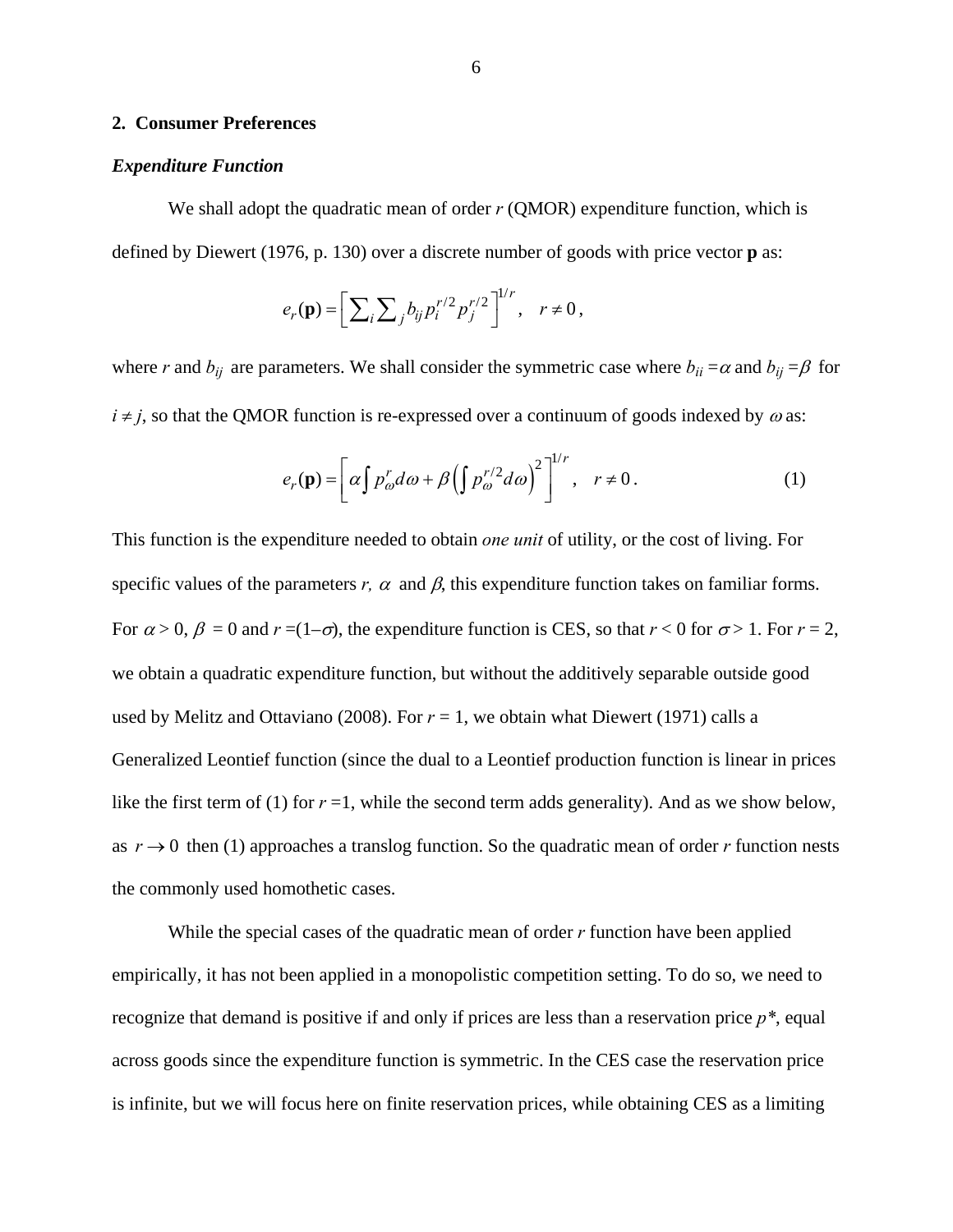case. Goods that are not available should have their prices in (1) replaced by *p\**, because that is the economically relevant price to evaluate expenditure, demand and welfare. To formalize this, without replacing any prices define  $\Omega = \{ \omega \mid p_{\omega} \leq p^* \}$  as the set of available goods, with mass  $N = \int_{\Omega} d\omega > 0$ . Denote the mass of all possible goods by  $\tilde{N} = \int d\omega > N$ . Then replacing the prices in (1) by  $p^*$  for  $\omega \neq \Omega$ , we rewrite the expenditure function as:

$$
e_r(\mathbf{p}) = \left[ \alpha \int_{\Omega} p_{\omega}^r d\omega + \alpha (\tilde{N} - N)(p^*)^r + \beta \left( \int_{\Omega} p_{\omega}^{r/2} d\omega \right)^2 + 2\beta (\tilde{N} - N)(p^*)^{r/2} \int_{\Omega} p_{\omega}^{r/2} d\omega + \beta (\tilde{N} - N)^2 (p^*)^r \right]^{1/r}.
$$

Differentiating this expression with respect to  $p^*$ , dividing by  $(\tilde{N} - N)$  and multiplying by utility  $u$ , we obtain the demand for a good with price  $p^*$ . Setting this demand equal to zero we solve for the reservation price:

$$
p^* = \left(\frac{N}{N - \left[\tilde{N} + \left(\alpha / \beta\right)\right]}\right)^{2/r} \left(\int_{\Omega} \frac{1}{N} p_{\omega}^{r/2} d\omega\right)^{2/r}.\tag{2}
$$

The second term in (2) is a mean of order  $r/2$  of the prices  $p_\omega$  (also called a power mean), and for all values of *r* this mean lies between the minimum and maximum values of  $p_{\omega}$ . The reservation price is above this mean price if and only if the first term in (2) is greater than unity. To ensure this and also rule out the CES case of an infinite reservation price, we assume:

#### **Assumption 1**

- (a) If  $r < 0$  then  $\alpha > 0$ ,  $\beta < 0$  and  $[\tilde{N} + (\alpha / \beta)] < 0$ ;
- (b) If  $r > 0$  then  $\alpha < 0$ ,  $\beta > 0$  and  $0 < [\tilde{N} + (\alpha / \beta)] < N$ ;
- (c) As  $r \to 0$  then  $\alpha = \left(\frac{1}{r} \frac{2}{r}\right)$ *N r*  $\alpha = \left(\frac{1}{\tilde{N}} - \frac{2\gamma}{r}\right)$  and  $\beta = \frac{2\gamma}{r\tilde{N}}$  for any  $\gamma > 0$ .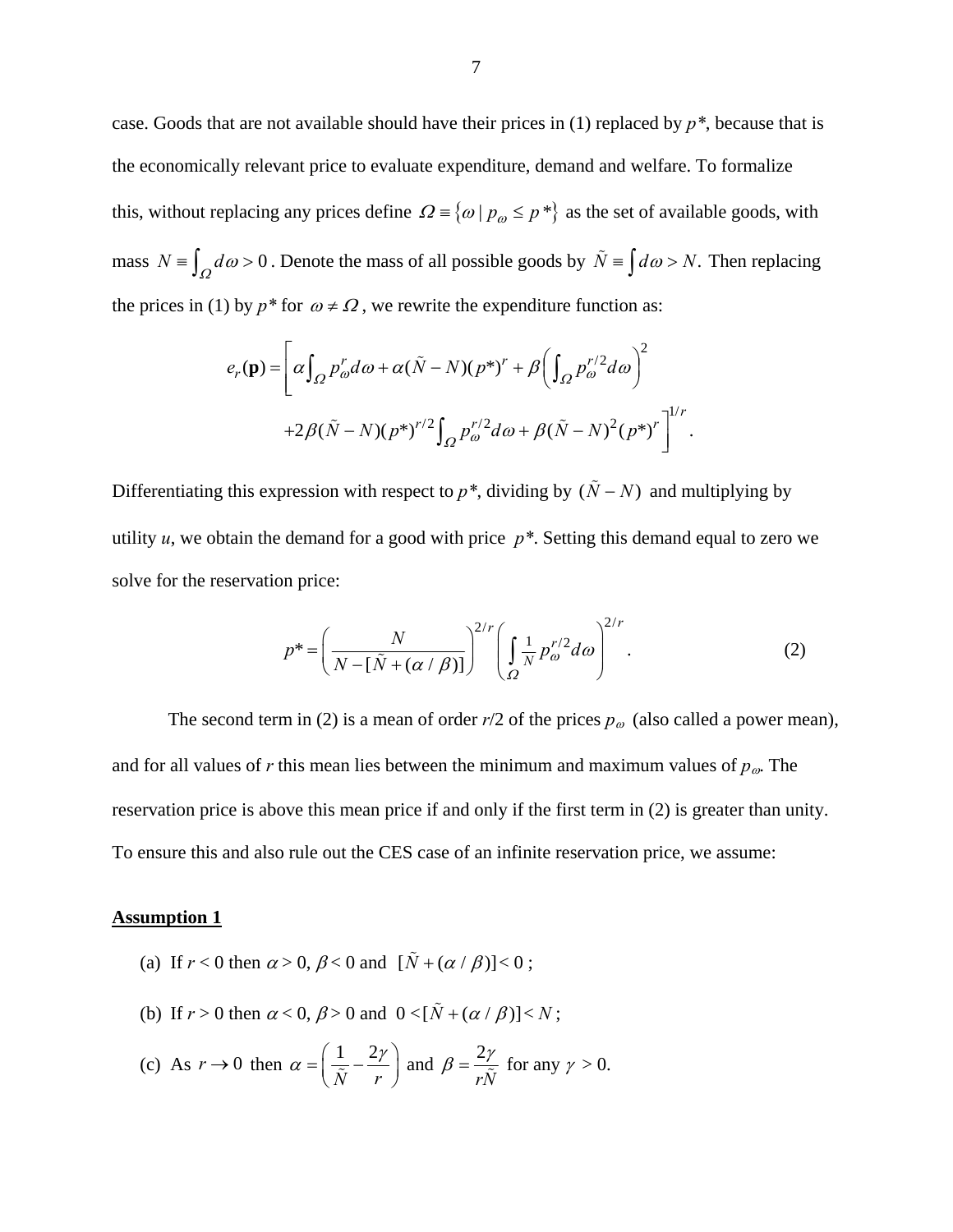It is readily confirmed that parts (a) and (b) of Assumption 1 ensure that the first term on the right of (2) exceeds unity, so the reservation price exceeds the mean price. Part (c) is consistent with (a) and (b) in the sense that either set of inequalities hold for small *r* so the first term of (2) is again greater than unity. Furthermore, in this limit it is shown by Diewert (1980, p. 451) and in the Appendix that the expenditure function in (1) approaches the translog form,

$$
\ln e_0(\mathbf{p}) = \frac{1}{\tilde{N}} \int \ln p_\omega d\omega - \frac{\gamma}{2\tilde{N}} \int \ln p_\omega (\ln p_\omega - \ln p_\omega) d\omega d\omega'.
$$

 While we have motivated Assumption 1 by the requirement that the reservation price in (2) exceeds the mean price, we should be more rigorous in checking that the QMOR expenditure function satisfies the necessary conditions for an expenditure function: that it is positive and nondecreasing, homogeneous of degree one and concave in prices. Concavity implies that demand curves slope downwards, which will ensure that the reservation price in (2) exceeds *all* prices  $p_{\omega}$ for goods with positive demand, and not just the mean price. Confirming that these regularity conditions hold ensures that the expenditure function can be derived from a well-behaved homothetic utility function.

To check these conditions, substitute the reservation price (2) back into (1) to obtain expenditure defined over the available goods  $\Omega = \{ \omega \mid p_{\omega} \le p^* \}$ :

$$
e_r(\mathbf{p}) = \left[ \alpha \int_{\Omega} p_{\omega}^r d\omega - \left( \frac{\alpha}{N - [\tilde{N} + (\alpha/\beta)]} \right) \left( \int_{\Omega} p_{\omega}^{r/2} d\omega \right)^2 \right]^{1/r} . \tag{3}
$$

We can compute demand by setting  $p_{\omega} = p$  for prices in a small interval  $\omega \in [\omega, \omega + \varepsilon]$ , differentiate (3) with respect to *p*, divide by  $\varepsilon$ , multiply by utility *u* and use (2) to obtain:

$$
q_{\omega}(\mathbf{p}) = \alpha u \left[ \frac{p_{\omega}}{e_r(\mathbf{p})} \right]^{r-1} \left[ 1 - \left( \frac{p^*}{p_{\omega}} \right)^{r/2} \right]. \tag{4}
$$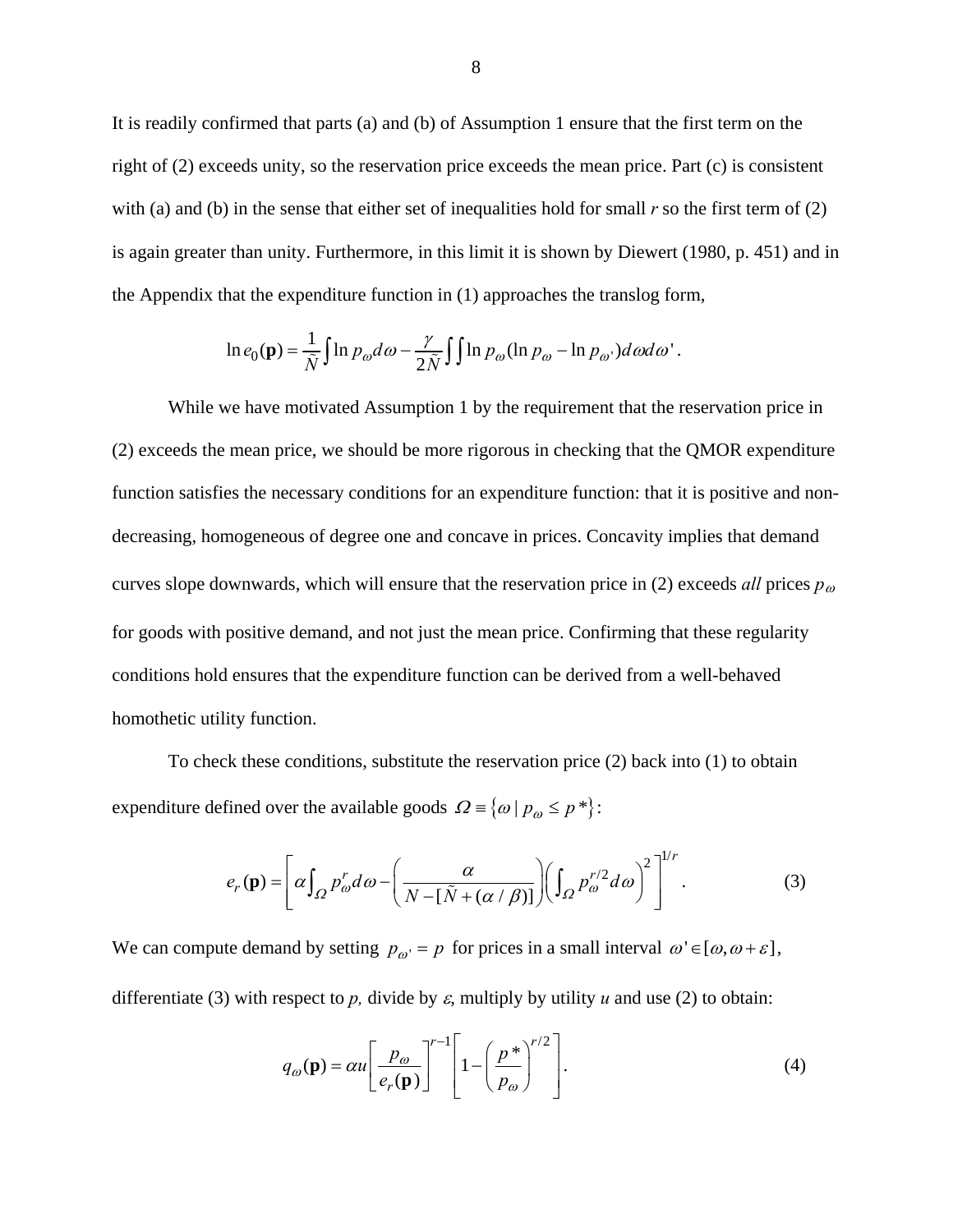Note that this expression equals CES demand if we specify  $\alpha > 0$ ,  $\beta = 0$  and  $r = (1-\sigma) < 0$  for  $\sigma$  > 1, in which case  $p^* \rightarrow \infty$  and the final bracketed term above vanishes. For  $p_{\omega} < p^*$  this final term has the same sign as  $\alpha$  under Assumption 1, so demand is positive except when the price is greater than or equal to the reservation price  $p^*$ . This guarantees that the expenditure function is non-decreasing in prices.

We can eliminate utility *u* in (4) by using total expenditure  $\int_{\Omega} p_{\omega} q_{\omega}(\mathbf{p}) d\omega = e_r(\mathbf{p}) u$ . Evaluating the integral using (4), we solve for reduced-form expenditure:

$$
e_r(\mathbf{p}) = p * \left\{ \int_{\Omega} \alpha \left( \frac{p_{\omega}}{p^*} \right)^r \left[ 1 - \left( \frac{p^*}{p_{\omega}} \right)^{r/2} \right] d\omega \right\}^{1/r} . \tag{5}
$$

Again, for  $p_{\omega}$  <  $p^*$  the term in square brackets in (5) has the same sign as  $\alpha$  under Assumption 1, so expenditure is positive provided that a non-empty set of goods are purchased. Another condition that we need to confirm is that the expenditure function is concave in prices. Concavity implies that demand is downward sloping, and for the symmetric QMOR expenditure function, the reverse is also true as we show in the Appendix. We directly evaluate the elasticity of demand by differentiating (4) with respect to  $p_{\omega} < p^*$ , holding utility *u* and expenditure  $e_r(\mathbf{p})$ constant, obtaining:

$$
\eta_{\omega} \equiv -\frac{\partial \ln q_{\omega}}{\partial \ln p_{\omega}} = 1 - r + \frac{r}{2} \left\{ \left( \frac{p^*}{p_{\omega}} \right)^{r/2} / \left[ \left( \frac{p^*}{p_{\omega}} \right)^{r/2} - 1 \right] \right\}.
$$
 (6)

The final term above approaches zero in the CES case when  $\beta \rightarrow 0$  and  $r = (1-\sigma) < 0$ , so  $p^* \rightarrow \infty$ and  $\eta \rightarrow 1 - r = \sigma$ . But with  $\beta \neq 0$  under Assumption 1, this term is positive for  $p_{\omega} < p^*$  and so  $\eta_{\omega} > 1 - r$ . With  $r \le 0$  we then obtain  $\eta_{\omega} > 1 - r \ge 1 - \frac{r}{2} \ge 1$ . For  $0 < r \le 2$ , the term in curly brackets in (6) exceeds unity, so that  $\eta_{\omega} > 1 - r + \frac{r}{2} = 1 - \frac{r}{2} \ge 0$ . Summarizing, we have: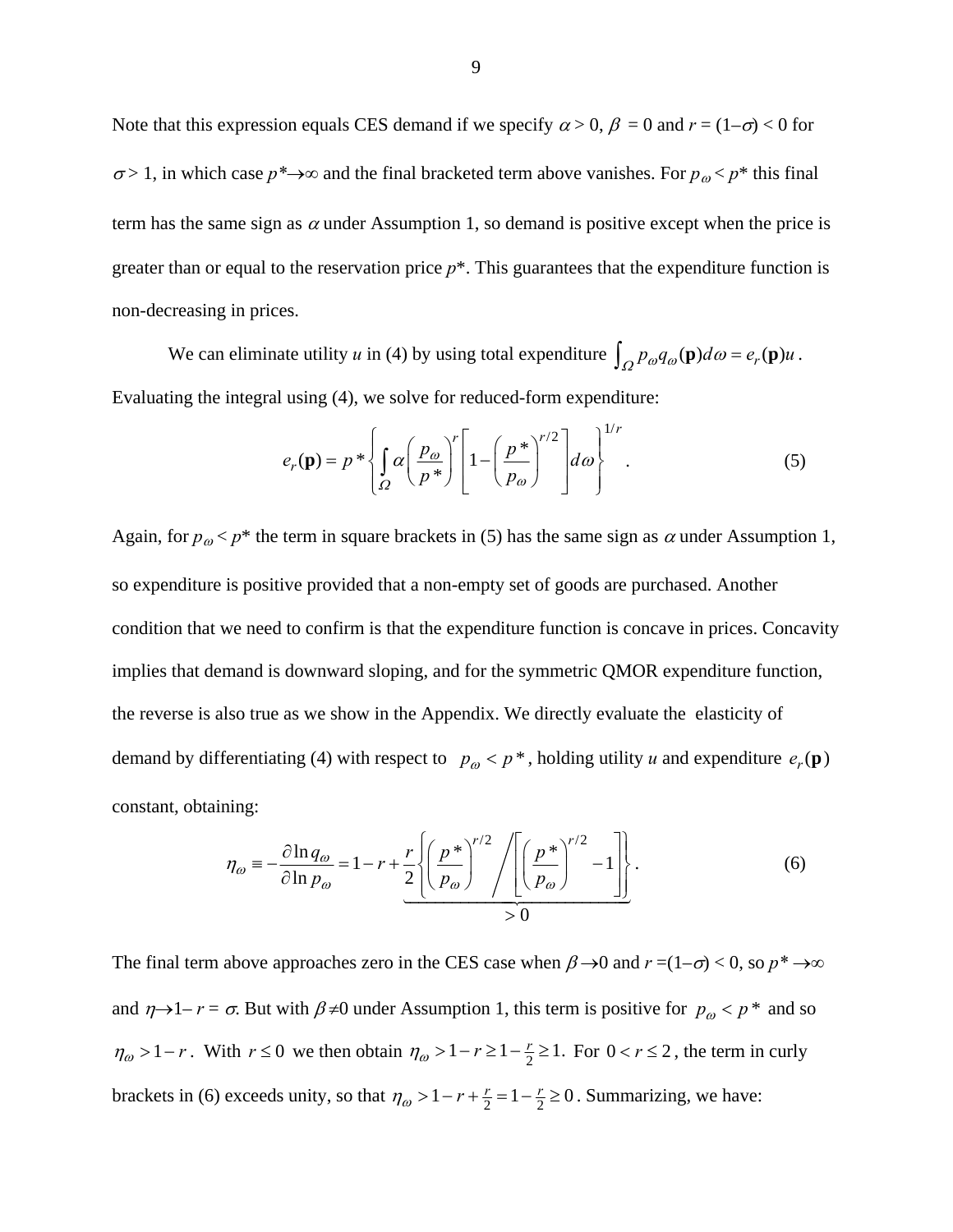#### **Proposition 1**

Under Assumption 1, for  $N > 0$  and  $r \le 2$  the QMOR expenditure function (3) is globally positive, non-decreasing, homogeneous of degree one and concave in prices, with a finite reservation price.

Proposition 1 is the first time that the QMOR expenditure function has been shown to be globally well-behaved, and the fact that we can establish these properties is made possible by the assumed symmetry across goods. For values of  $r > 2$ , the demand curves in (4) are still downward sloping in a neighborhood of the reservation price, but we cannot guarantee this property globally. A final property is obtained by differentiating (6) and simplifying, to obtain:

$$
\frac{\partial \eta_{\omega}}{\partial \ln(p_{\omega}/p^*)} = (\eta_{\omega} - 1 + r)(\eta_{\omega} - 1 + \frac{r}{2}) > 0,
$$

so the elasticity is increasing in price, using the inequalities discussed just before Proposition 1.

## *Welfare Gains*

Having confirmed that the expenditure function is well-behaved for  $r \leq 2$ , we should explain how our demand system relates to that used by ACDR and also derive conditions to ensure welfare gains. Assume for convenience that labor is the only factor of production and each consumer has one unit, so that income equals the wage, *w*. Then  $w = ue_r(\mathbf{p})$ , which we can use in (4) and (5) to obtain the demand shares:

$$
s_{\omega}(\mathbf{p}) = \frac{p_{\omega}q_{\omega}(\mathbf{p})}{w} = \frac{d(p_{\omega} / p^{*})}{D(\mathbf{p})}, \text{ with } d(p_{\omega} / p^{*}) = \alpha \left(\frac{p_{\omega}}{p^{*}}\right)^{r} \left[1 - \left(\frac{p^{*}}{p_{\omega}}\right)^{r/2}\right],\tag{7}
$$

and  $D(\mathbf{p}) = \int_{\Omega} d(p_{\omega} / p^*) d\omega$ . The term  $D(\mathbf{p})$  in the denominator of the share expression ensures that the shares integrate to unity. In comparison, ACDR assume an expression for the demand shares that depend on the wage, the price  $p_{\omega}$  and also the reservation price  $p^*$ , but *does not*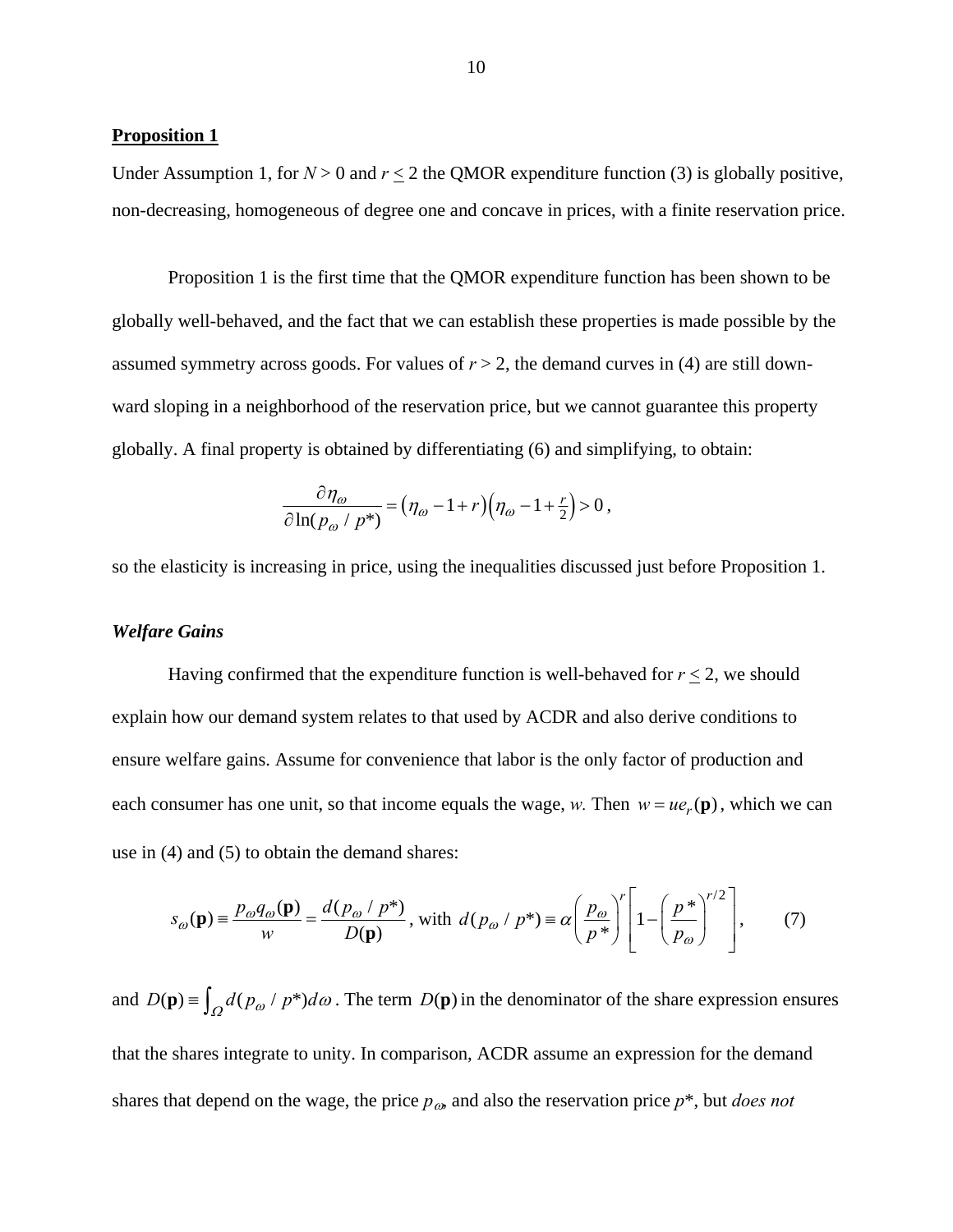involve any term like  $D(\mathbf{p})$ . Nevertheless, the shares integrate to unity because of the presence of the reservation price. It turns out that the ACDR demand shares and those in (7) have only one case in common: the translog case, as  $r \rightarrow 0$ . The translog demand shares are given by:

$$
s_{\omega}(\mathbf{p}) = \frac{1}{N} - \gamma \bigg( \ln p_{\omega} - \int_{\Omega} \frac{1}{N} \ln p_{\omega} d\omega \bigg).
$$

Setting the demand share equal to zero, we see that the reservation price is:

$$
\ln p^* = \frac{1}{\gamma N} + \int_{\Omega} \frac{1}{N} \ln p_{\omega} d\omega, \qquad (8)
$$

so that the demand share is also expressed as  $s_{\omega}(\mathbf{p}) = -\gamma (\ln p_{\omega} - \ln p^*)$ . Integrating over the set of products  $\Omega$ , we immediately see that the shares integrate to unity without the presence of a term like  $D(\mathbf{p})$ . Indeed, using Assumption 1(c) it can be shown that  $\lim_{r\to 0} D(\mathbf{p}) = 1$  in the translog case.<sup>7</sup> ACDR consider a whole family of demand functions with the convenient property that the shares are defined using the price and the reservation price. All those demand functions except for the translog correspond to non-homothetic utility functions, while the translog is the only case in common with our homothetic expenditure function.

Combining (5) with the definition of  $D(\mathbf{p})$ , we see that:

 $\overline{a}$ 

$$
e_r(\mathbf{p}) = p^* D(\mathbf{p})^{1/r}.
$$
 (9)

With labor as the only factor of production, and firm profits equal to zero under monopolistic competition, welfare is  $u = w / e_r(\mathbf{p})$ , so a drop in the expenditure function will indicate welfare gains. Proposition 1 guarantees that as the price of any good falls from the reservation price, then welfare rises so increased variety is beneficial for the consumer. Our goal here is to develop

<sup>&</sup>lt;sup>7</sup> This is shown from (7), (8), Assumption 1(c), and  $\lim_{r\to 0} \frac{2r}{r} \left[ (p^*/p)^{r/2} - 1 \right] = \gamma \ln(p^*/p)$ ; see the Appendix.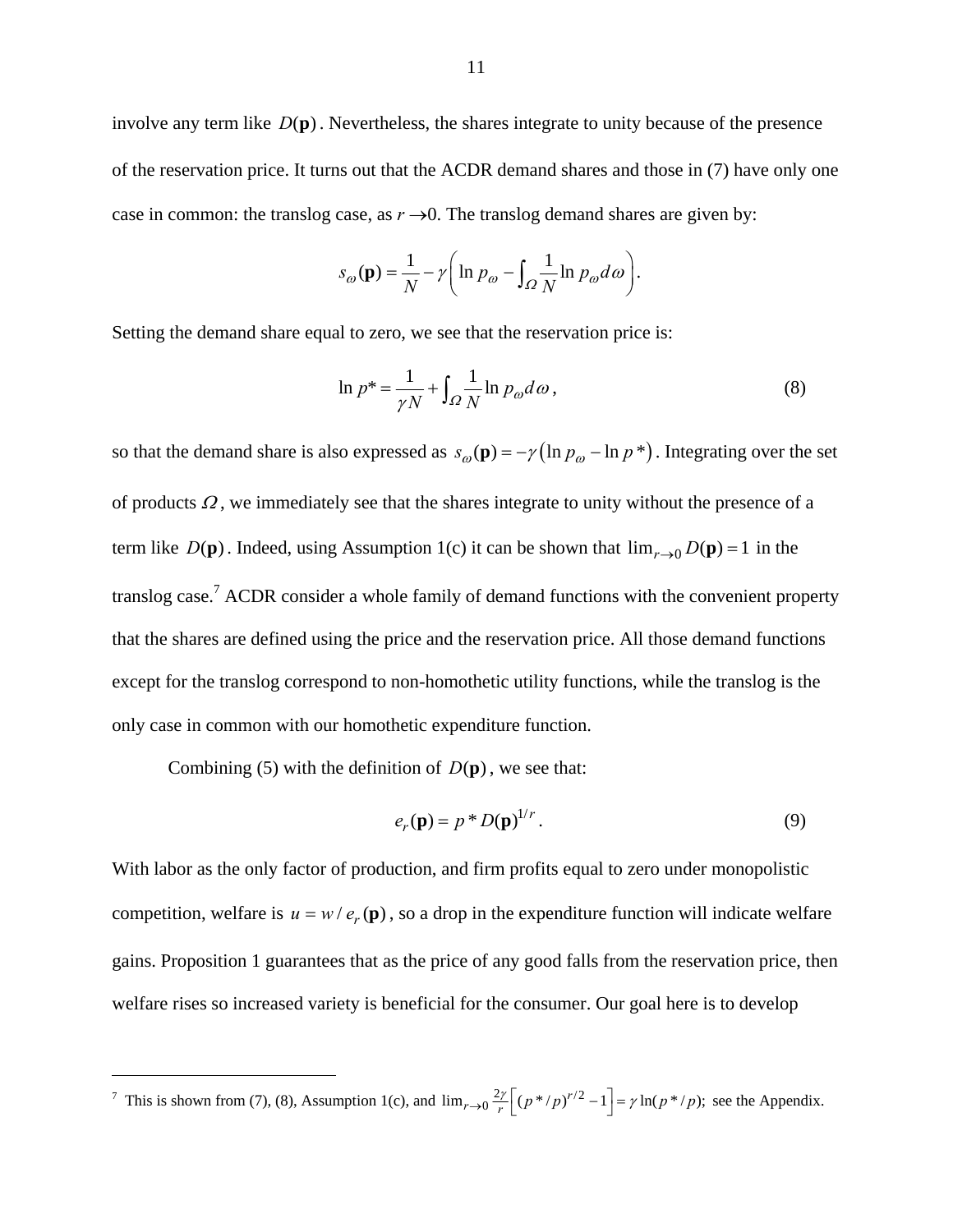more general sufficient conditions for welfare to rise from one equilibria to another. To achieve this, we need a characterization of the term *D.* 

Such a characterization is easiest in the translog case, for which:

$$
\lim_{r \to 0} \ln \left[ D(\mathbf{p})^{1/r} \right] = -\frac{\gamma}{2} \int_{\Omega} \left[ \ln \left( \frac{p_{\omega}}{p^*} \right) \right]^2 d\omega = -\frac{1}{2\gamma} \int_{\Omega} s_{\omega}(\mathbf{p})^2 d\omega.
$$

The first equality can be shown by taking the limit of  $\ln[D(\mathbf{p})^{1/r}]$  (see the Appendix), while the second follows from the translog share  $s_{\omega}(\mathbf{p}) = -\gamma \left( \ln p_{\omega} - \ln p^* \right)$ . Combining this result with the translog reservation price in (8), we find that log expenditure is:

$$
\ln e_0(\mathbf{p}) = \underbrace{\int_{\Omega} \frac{1}{N} \ln p_{\omega} d\omega}_{\text{Pro-competitive & R}{\text{reduction effects}}} + \underbrace{\frac{1}{\gamma N}}_{\text{Product}} - \underbrace{\frac{1}{2\gamma} \int_{\Omega} s_{\omega}(\mathbf{p})^2 d\omega}_{\text{Herfindahl index}}.
$$

Thus, expenditure is decomposed into three terms: the first reflects the pro-competitive and selection effects in lowering average prices; the second reflects the benefits of product variety; while the third is the Herfindahl index. Having more dispersed expenditure shares will lower the Herfindahl index and *raise* expenditure, thereby lowering welfare. That counter-intuitive result is interpreted by Feenstra and Weinstein (2010) as reflecting "crowding" in product space.

 For other values of *r*, we can still obtain a type of Herfindahl index by defining the "adjusted" demand shares:

$$
z_{\omega}(\mathbf{p}) = \frac{s_{\omega}(\mathbf{p})(p * / p_{\omega})^{r/2}}{\int_{\Omega} s_{\omega}(\mathbf{p})(p * / p_{\omega})^{r/2} d\omega}.
$$

For the translog case,  $r = 0$ , these adjusted shares equal the conventional shares, while for the quadratic case, *r* = 2, these adjusted demand shares equal the *quantity* share of each product. Then defining the Herfindahl index,  $H = \int_{Q} z_{\omega}(\mathbf{p})^2 d\omega$ , it is shown in the Appendix that,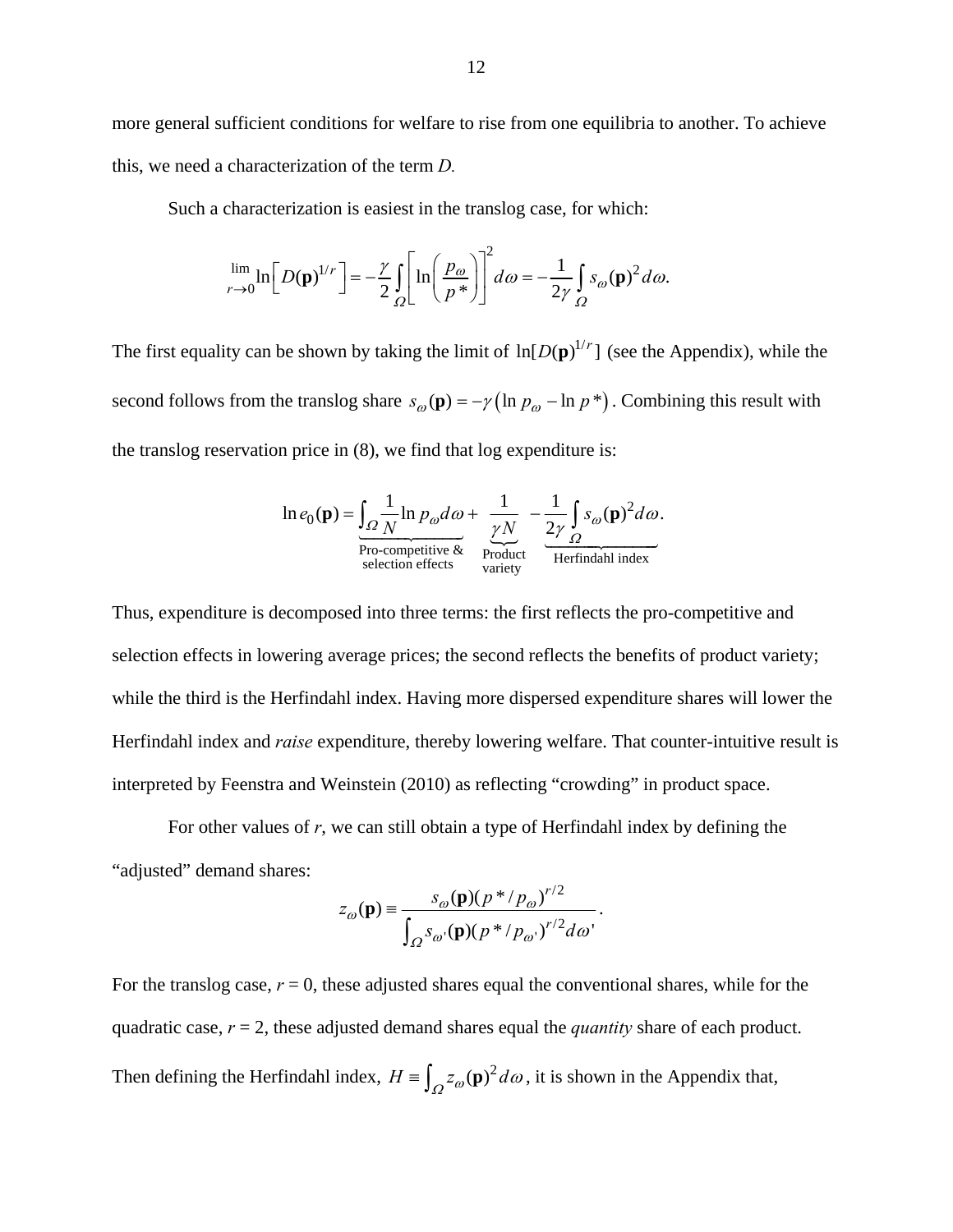$$
D(\mathbf{p})^{1/r} = \underbrace{\left[-\alpha \left(\tilde{N} + \frac{\alpha}{\beta}\right)\right]^{1/r} \left[1 - \left(\tilde{N} + \frac{\alpha}{\beta}\right)H\right]^{1/r}}_{\text{constant} > 0},\tag{10}
$$

where the final term is decreasing in the Herfindahl index *H* (since  $[\tilde{N} + (\alpha/\beta)]$  has the same sign as *r*, from Assumption 1).

Recall that expenditure is  $e_r(\mathbf{p}) = p * D(\mathbf{p})^{1/r}$ , from (9). As the reservation price falls, then so does expenditure and welfare rises. But that gain is offset if the Herfindahl index also falls. In the trade environments we shall consider, that result will be likely whenever variety increases: while there is not a one-to-one correspondence between changes in the mass of products *N* and the Herfindahl, in all cases that we examine an increase in *N* implies a lower Herfindahl, which in turn implies an increase in  $D(p)^{1/r}$ . It follows that if expenditure falls, then it falls by *less* than the reduction in the reservation price. The question is whether we achieve some bound to this offsetting effect on welfare due to crowding in product space. That question is answered in the affirmative, as shown by the following decomposition of expenditure:

#### **Lemma 1**

Under Assumption 1, the cost of living can be decomposed alternatively as:

$$
e_r(\mathbf{p}) = p * \left[ -\alpha \left( \tilde{N} + \frac{\alpha}{\beta} \right) \right]^{1/r} \left[ 1 - \left( \tilde{N} + \frac{\alpha}{\beta} \right) H \right]^{1/r}
$$
  
\n
$$
= \sqrt{p *} \left[ -\alpha \left( \tilde{N} + \frac{\alpha}{\beta} \right) \right]^{1/r} \left[ \int_{\Omega} s_{\omega}(\mathbf{p}) p_{\omega}^{-r/2} d\omega \right]^{-1/r} .
$$
\n(11)  
\n
$$
\left[ \frac{\alpha}{\text{constant}} \right]^{1/r} \left[ \frac{\alpha}{\alpha} \left( \tilde{N} + \frac{\alpha}{\beta} \right) \right]^{1/r} \left[ \frac{\alpha}{\alpha} \right]^{1/r} \left[ \frac{\alpha}{\alpha} \right]^{1/r} .
$$

Sufficient conditions for a fall in the cost of living and rise in welfare are that: (i) the reservation price falls; and (ii) the Herfindahl index does not fall or the weighted-average price term on the second line does not rise.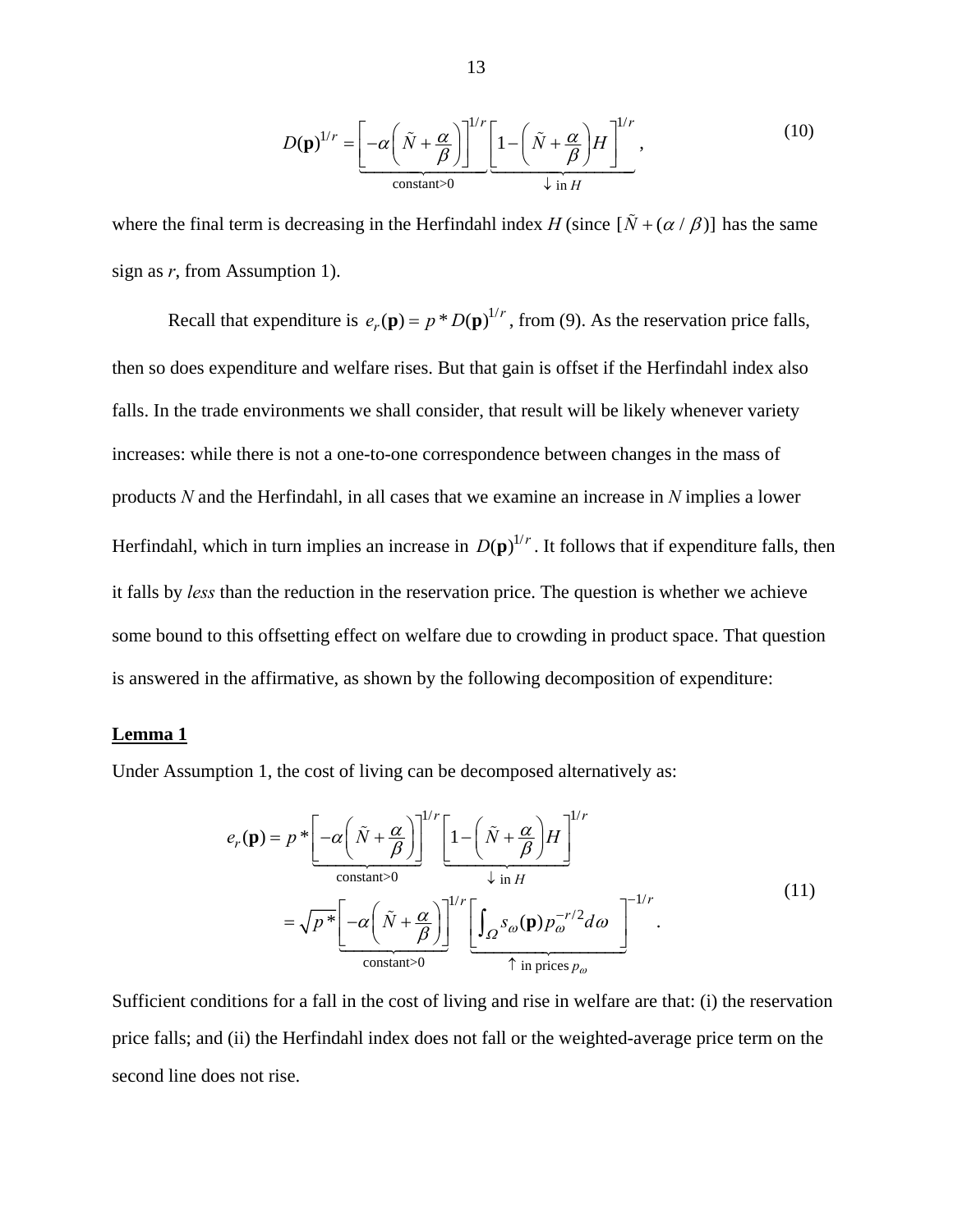The first line of (11), obtained by substituting (10) into (9), has already been discussed. It shows that if the reservation price is falling, but the Herfindahl index is also falling due to an increase in variety, then the decline in the cost of living (and increase in welfare) will be *less than* that in *p\**. We have referred to this outcome as a crowding effect. Now suppose that the Herfindahl falls when comparing two equilibria, which will tend to increase the cost of living, but that the reservation price also falls. Can we easily determine whether welfare rises or falls? The second line of (11) gives an affirmative answer. Regardless of the change in the Herfindahl, the cost of living falls and welfare rises if – along with the fall in the reservation price – the share-weighted mean of order –*r*/2 shown on the second line does not rise. If the share-weighted mean of prices is falling, then it follows that the decline in the cost of living and increase in welfare *exceeds* the fall in  $\sqrt{p^*}$ . So under these conditions, the changes in  $p^*$  and  $\sqrt{p^*}$ effectively become bounds for the change in the cost of living.

In the next section we shall further decompose the reservation price into terms reflecting (i) product variety, (ii) the markups charged by firms, and (iii) an average of firm costs. The latter will reflect selection across firms. Using this decomposition in (11), we will obtain a decomposition of the cost of living into the three potential sources of gains from trade, together with an additional term (either the Herfindahl index or the share-weighted average of prices) that essentially combines all of these effects.<sup>8</sup>

## **3. Autarky Equilibrium**

 We have already assumed that labor is the only factor of production, and now we normalize the wage at unity. As in Melitz (2003), we assume that firms receive a random draw of productivity denoted by  $\varphi$ , so marginal costs are  $a/\varphi$ , where a is the labor need per unit of

<sup>&</sup>lt;sup>8</sup> Substituting the reservation price from (2) into (11), we obtain a further decomposition of expenditure into terms reflecting an exact price index similar to that in Diewert (1976), and changes in variety. See the Appendix.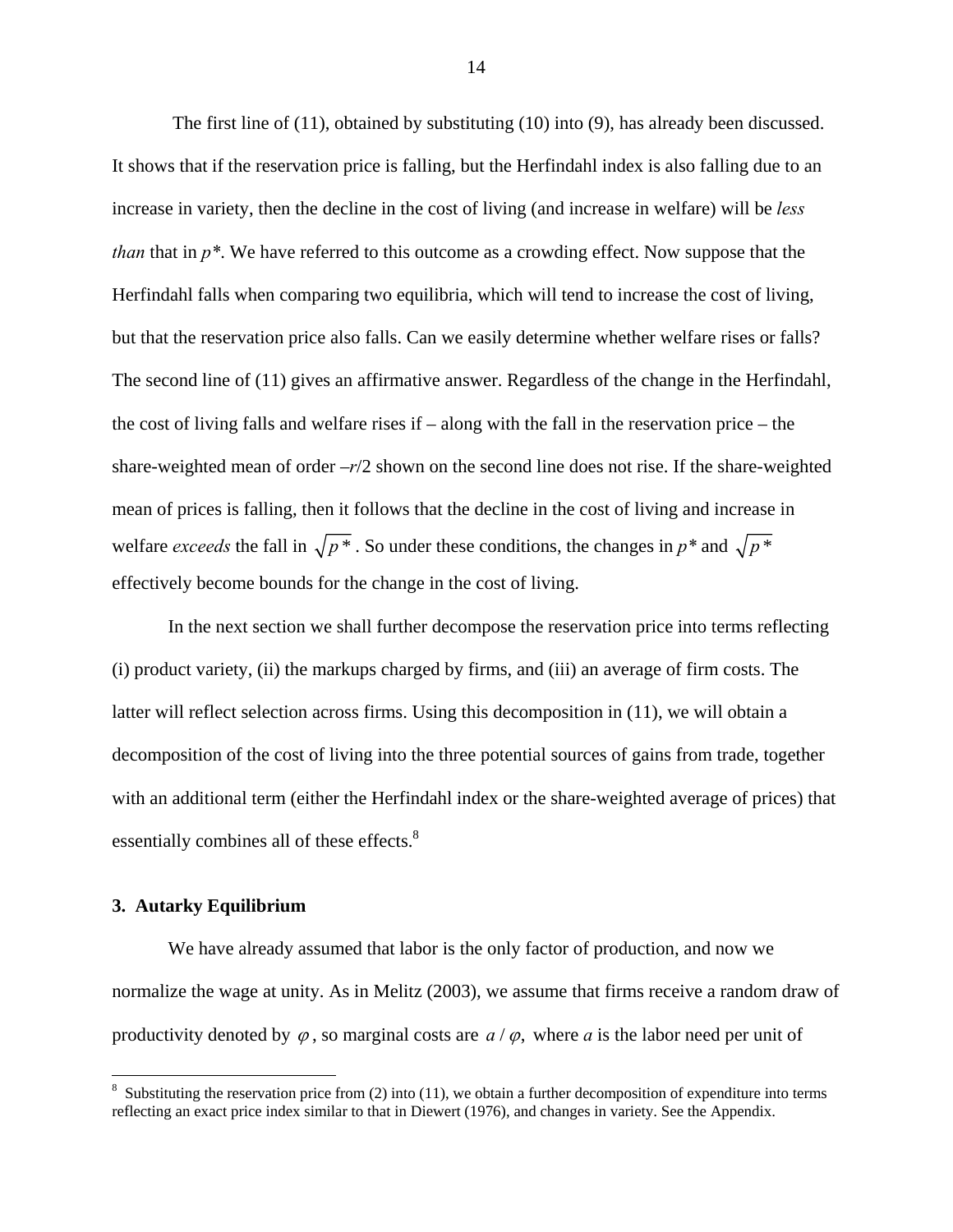output for a firm with the lowest productivity of  $\varphi = 1$ . We will allow the Pareto distribution of productivity to have either an upper-bound in its support, as in Helpman, Melitz and Rubenstein (2008), or to be unbounded above:

### **Assumption 2**

1

(a) The productivity distribution is Pareto,  $G(\varphi) = (1 - \varphi^{-\theta})/(1 - b^{-\theta})$ ,  $1 \le \varphi \le b$ , where the upper bound is  $b \in (1, +\infty]$  and  $\theta > \max\{0, -r\}$ ;

(b) There is a sunk cost *F* of obtaining a productivity draw, but no fixed cost of production.

In part (a), we allow the Pareto distribution to be unbounded ( $b = \infty$ ) or bounded ( $b < \infty$ ). The restriction that  $\theta > \max\{0, -r\}$  becomes  $\theta > (\sigma - 1) > 0$  in the CES case, which is needed for certain first moments to converge in that case; this restriction is needed here for the same reason. The assumption that there is no fixed cost of production in (b) is made for convenience and follows Melitz and Ottaviano (2008).

The optimal price for a firm with productivity  $\varphi$  is  $p = (a / \varphi)\eta / (\eta - 1)$ . We follow ACDR and let  $\mu = p/(a/\varphi)$  denote the ratio of price to marginal cost, while  $v = p*/(a/\varphi)$ denotes the ratio of the reservation price to marginal cost. From (6), the elasticity  $\eta(p / p^*)$  is a function of the price relative to the reservation price, so  $\eta(\mu/\nu)$  and using this notation the markup of the firm is written as:

$$
\mu = \frac{\eta(\mu/v)}{\eta(\mu/v) - 1} \Leftrightarrow \left[ \left( \frac{\mu}{v} \right)^{r/2} - \frac{1}{2} \right] [r(\mu - 1) + 1] = \frac{1}{2},
$$

where the second expression follows from (6) and is used to solve for  $\mu(\nu)$ .<sup>9</sup> Differentiating this expression, it is shown in the Appendix that elasticity of the markup is  $0 < v \mu'(v) / \mu < 1$ , so that

<sup>&</sup>lt;sup>9</sup> The left side of the second expression can be evaluated at  $\mu = 1$  and  $\mu = v$  to show that it is above and below  $\frac{1}{2}$ , so that a solution  $\mu \in (1, v)$  where it equals  $\frac{1}{2}$  always exists.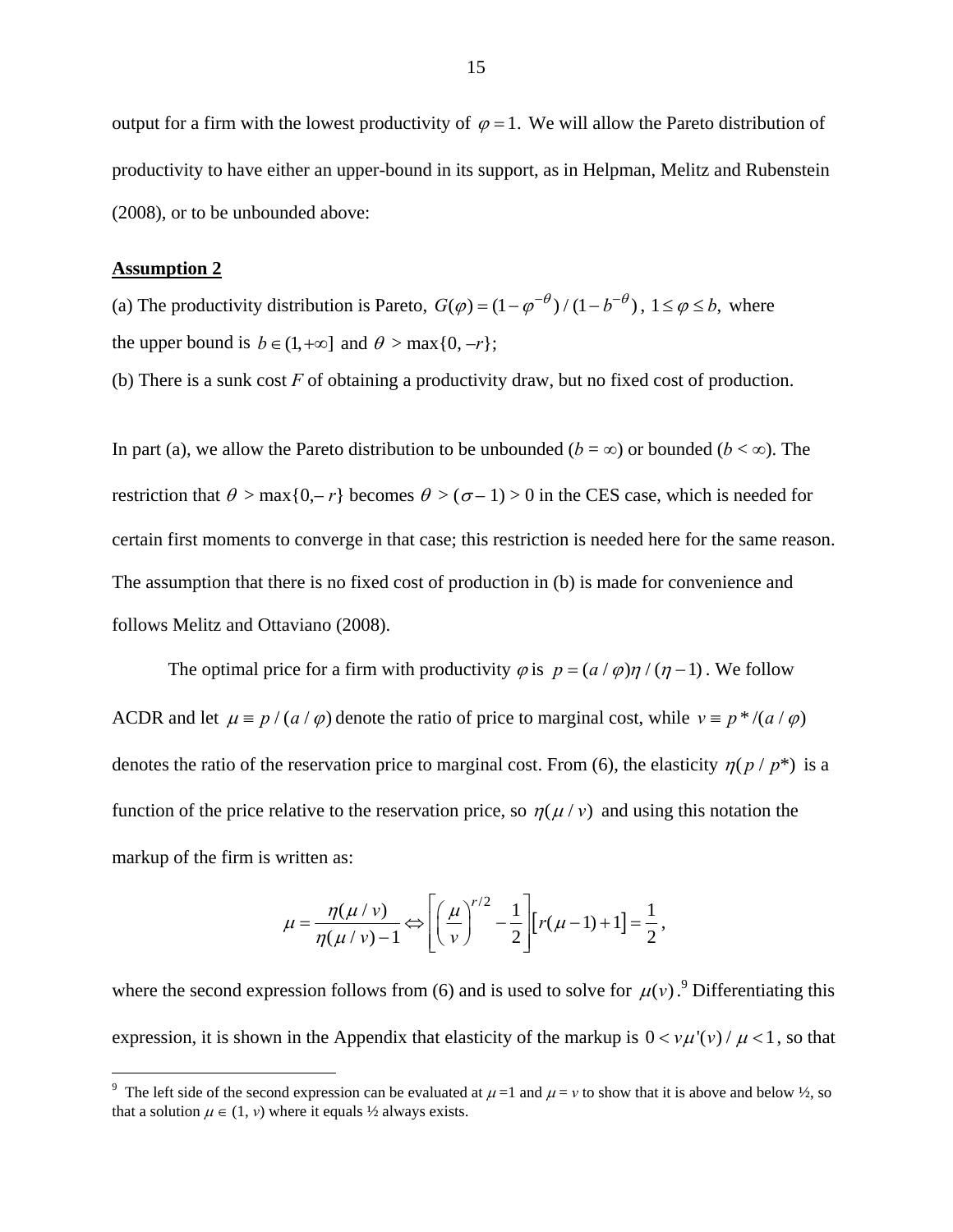changes in marginal cost are only partially passed-through to prices.

 We can now write the equilibrium conditions in autarky. A firm paying the sunk cost of *F* receives a draw of productivity  $\varphi$  with probability  $g(\varphi) = G'(\varphi)$ . We make a change of variables from  $\varphi$  to *v*. Since  $v = p^*/(a/\varphi)$  then  $\varphi = av/p^*$ , so using the Pareto distribution:

$$
g(\varphi)d\varphi = \frac{\theta\varphi^{-\theta-1}}{1-b^{-\theta}}d\varphi = \frac{\theta v^{-\theta-1}}{1-b^{-\theta}}\left(\frac{p^*}{a}\right)^{\theta}dv = \left(\frac{p^*}{a}\right)^{\theta}g(v)dv
$$
 (12)

This change of variables – suggested by ACDR – will considerably simplify our expressions. Because there are no fixed costs of production, the lowest-productivity firm that will continue production will have marginal costs equal to the reservation price, so  $v = 1$  is the lower bound. The upper bound for *v*, denoted by  $v^*$ , is obtained when productivity is  $b = av / p^*$ , so that:

$$
v^* = bp^*/a.
$$

Starting with the demand share  $d/D(p)$  from (7), we multiply that by expenditure L to obtain total demand, and then by  $(\mu - 1)/\mu$  to obtain profits. Using the bounds  $v \in [1, v^*]$ , the expected profit from entering the market must equal the sunk costs of *F* in equilibrium, so that:

$$
F = \int_{1}^{v^*} \left[ \frac{\mu(v) - 1}{\mu(v)} \right] d\left( \frac{\mu(v)}{v} \right) \left( \frac{L}{D(\mathbf{p})} \right) \left( \frac{p^*}{a} \right)^{\theta} g(v) dv
$$
  

$$
= \frac{L \int_{1}^{v^*} \left[ \frac{\mu(v) - 1}{\mu(v)} \right] d\left( \frac{\mu(v)}{v} \right) \left( \frac{p^*}{a} \right)^{\theta} g(v) dv}{N_e \int_{1}^{v^*} d\left( \frac{\mu(v)}{v} \right) \left( \frac{p^*}{a} \right)^{\theta} g(v) dv},
$$
(13)

where in the second line we substitute the expression for  $D(\mathbf{p}) = \int_{\Omega} d(p_{\omega} / p^*) d\omega$ . Rather than using the general notation  $\Omega$  for the set of available products, with the change in variables in (12) we are now defining that set by the bounds for *v* and the mass of *entering* firms  $N_e$ . The mass of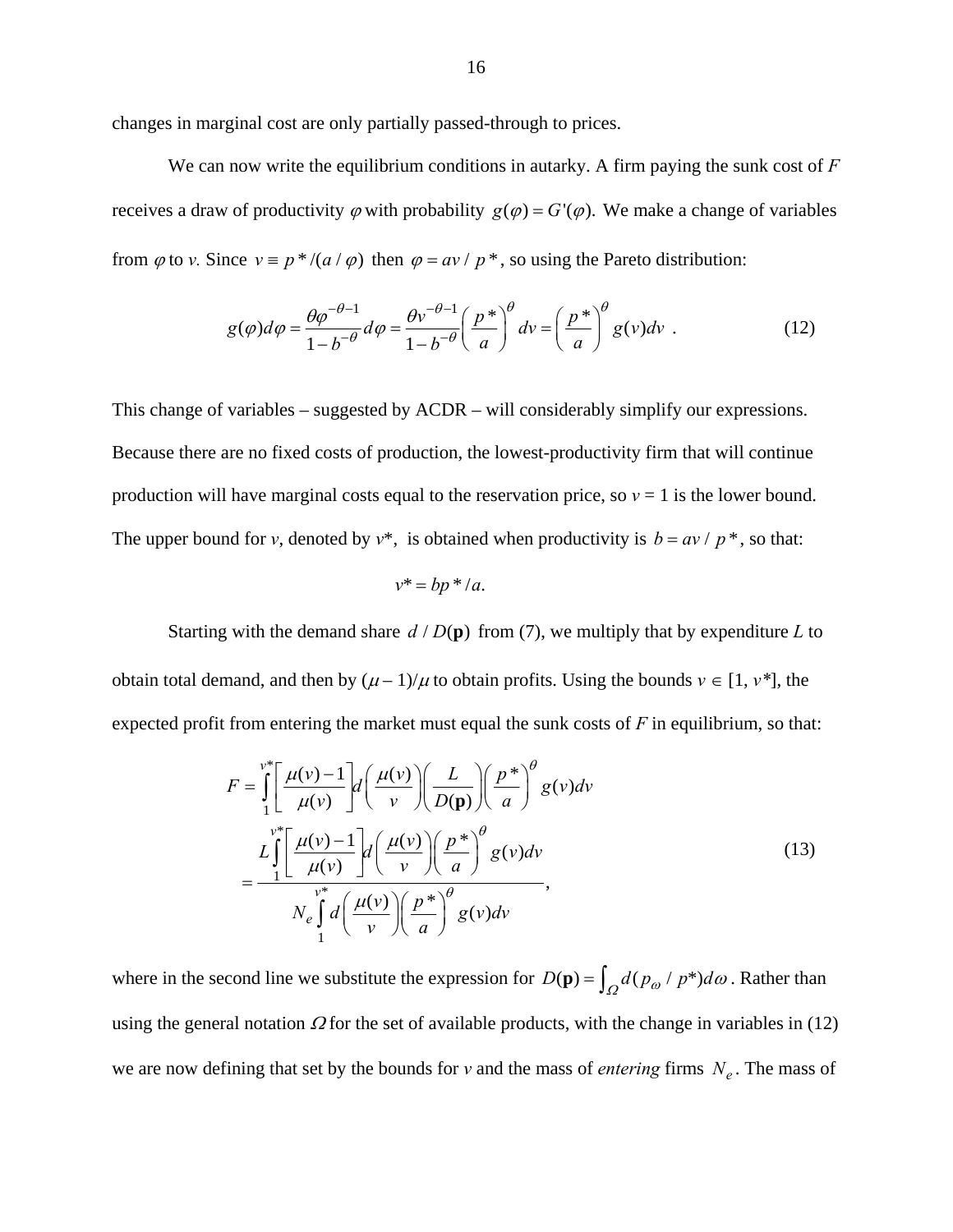firms remaining after those with lowest productivity exit will be:

$$
N = N_e \int_{1}^{v^*} \left(\frac{p^*}{a}\right)^{\theta} g(v) dv = N_e \left(\frac{p^*}{a}\right)^{\theta} G(v^*), \tag{14}
$$

which also equals  $N_e[1 - G(a/p^*)]$ , where  $(a/p^*)$  is the productivity of the firm with marginal cost  $(a/\varphi)$  just equal to the reservation price. So as usual in the Melitz model, the mass of surviving firms *N* equals the mass of entering firms times the probability of survival, and this probability is equivalently written as  $[1 - G(a/p^*)] = (p^*/a)^{\theta} G(v^*)$ .

We have already used the condition that expenditure equals the workforce *L*, so that fullemployment holds. The remaining equilibrium condition is obtained from the reservation price in (2), re-written slightly by dividing by  $p^*$  and using the Pareto distribution from (12):

$$
N - [\tilde{N} + (\alpha / \beta)] = \left( N_e \int_1^{v^*} \left( \frac{\mu(v)}{v} \right)^{r/2} \left( \frac{p^*}{a} \right)^{\theta} g(v) dv \right).
$$
 (15)

The solution to the equilibrium conditions (13)-(15) is summarized in the following result:

### **Proposition 2**

Under Assumptions 1 and 2: (a) the autarky equilibrium conditions  $(13)-(15)$  have a positive solution for  $p^*$ ,  $N_e$  and  $N$ ; (b) if and only if  $b = \infty$ , the solution for  $N_e$  is proportional to the country size *L*, while the solution for *N* is independent of country size *L.* 

The existence result in (a) relies on  $\theta > \max\{0, -r\}$  in Assumption 2, so that the integrals in (13) and (15) remain bounded even for  $v^* \rightarrow \infty$ . The results in part (b), when productivity is unbounded, are obtained by inspection of the equilibrium conditions. In that case the upper-limit of integration in (13) is infinite, so the two integrals are constant and (13) becomes  $F = \kappa_1 L / N_e$ . It is immediate that the mass of entrants is proportional to country size in this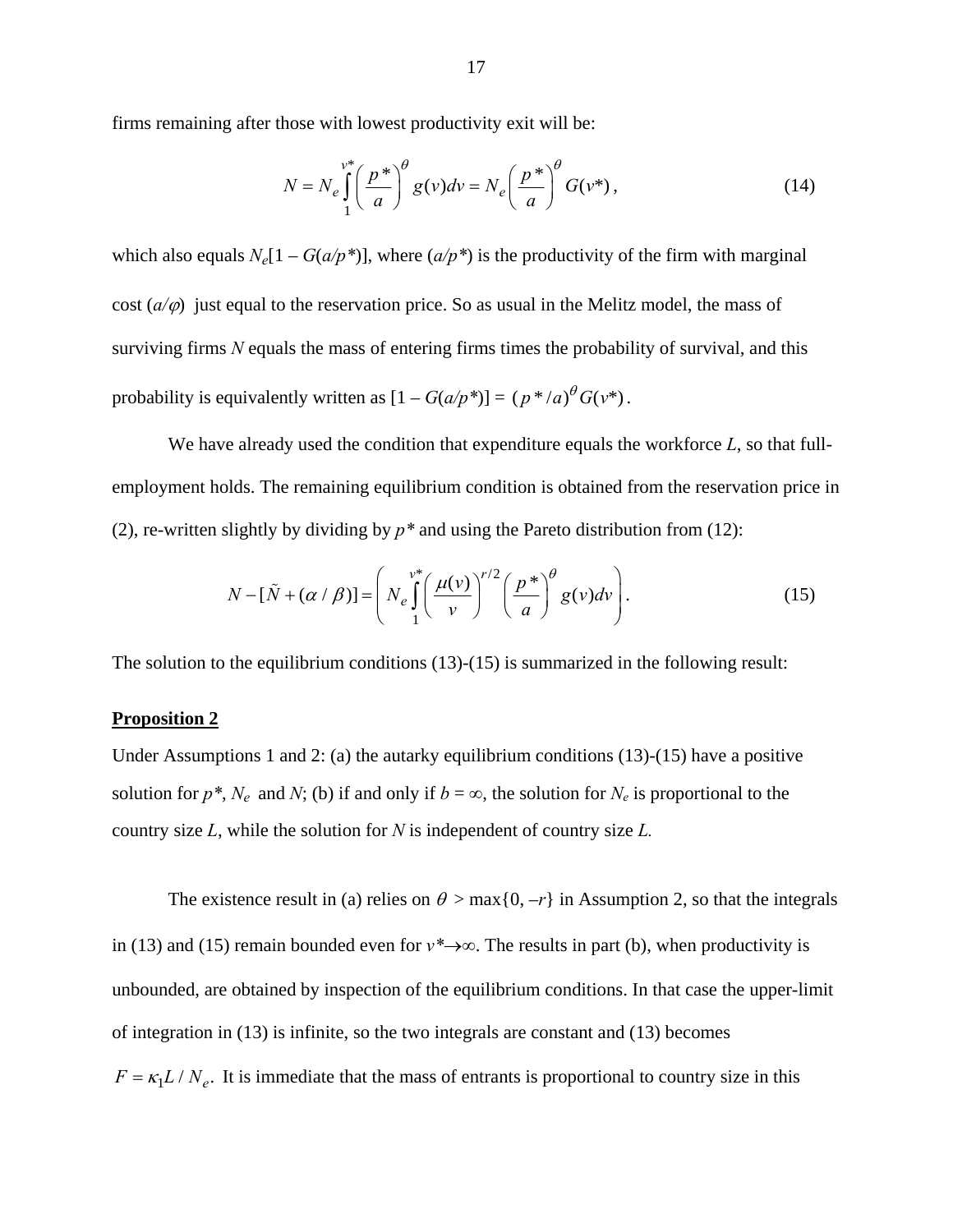case. This result is also obtained by ACDR, and follows from the "proportionality relation" between expected profits from entering the market and expected revenue. While these two variables are proportional for every firm in the CES case (i.e. regardless of productivity), they are proportional in *expected terms* for the general demand system that we or ACDR adopt, provided that the Pareto distribution is unbounded above and there are no fixed costs of production. Those two assumptions ensure that the upper ( $v = \infty$ ) and lower ( $v = 1$ ) limits of integration in (13) are exogenous.

Part (b) gives a second implication of unbounded productivity that is less well known than the linear relationship between entry and country size, and concerns the mass *N* of surviving firms. Substituting (14) into (15), the equilibrium condition for the reservation price becomes:

$$
-\alpha \left(\tilde{N} + \frac{\alpha}{\beta}\right) = N \left\{ \int_{1}^{v^*} \alpha \left[ \left(\frac{\mu(v)}{v}\right)^{r/2} - 1 \right] \frac{g(v)}{G(v^*)} dv \right\},\tag{16}
$$

which equals a positive constant on the left, from Assumption 1. For  $b = \infty$  and  $v^* = bp^* / a = \infty$ , it follows that (16) solves uniquely for *N*, independent of *p\** and country size *L.* This surprising result is also found by Arkolakis, Costinot and Rodriguez-Clare (2010) for the translog case, and ACDR for their more general demand function. A related result has been shown by Baldwin and Forslid (2010), who consider the Helpman, Melitz and Rubenstein (2008) model with CES preferences and a bounded Pareto distribution for firm costs. They show that a reduction in variable trade costs has *no effect* on the variety of products consumed when the fixed costs of exporting and domestic production are equal: new import varieties reduce domestic varieties one-for-one in that case. In contrast, we have excluded the CES case in Assumption 1 and also exclude fixed costs, and find that product variety is independent of country size if and only if the Pareto distribution is unbounded,  $b = \infty$ . This finding will have strong implications for the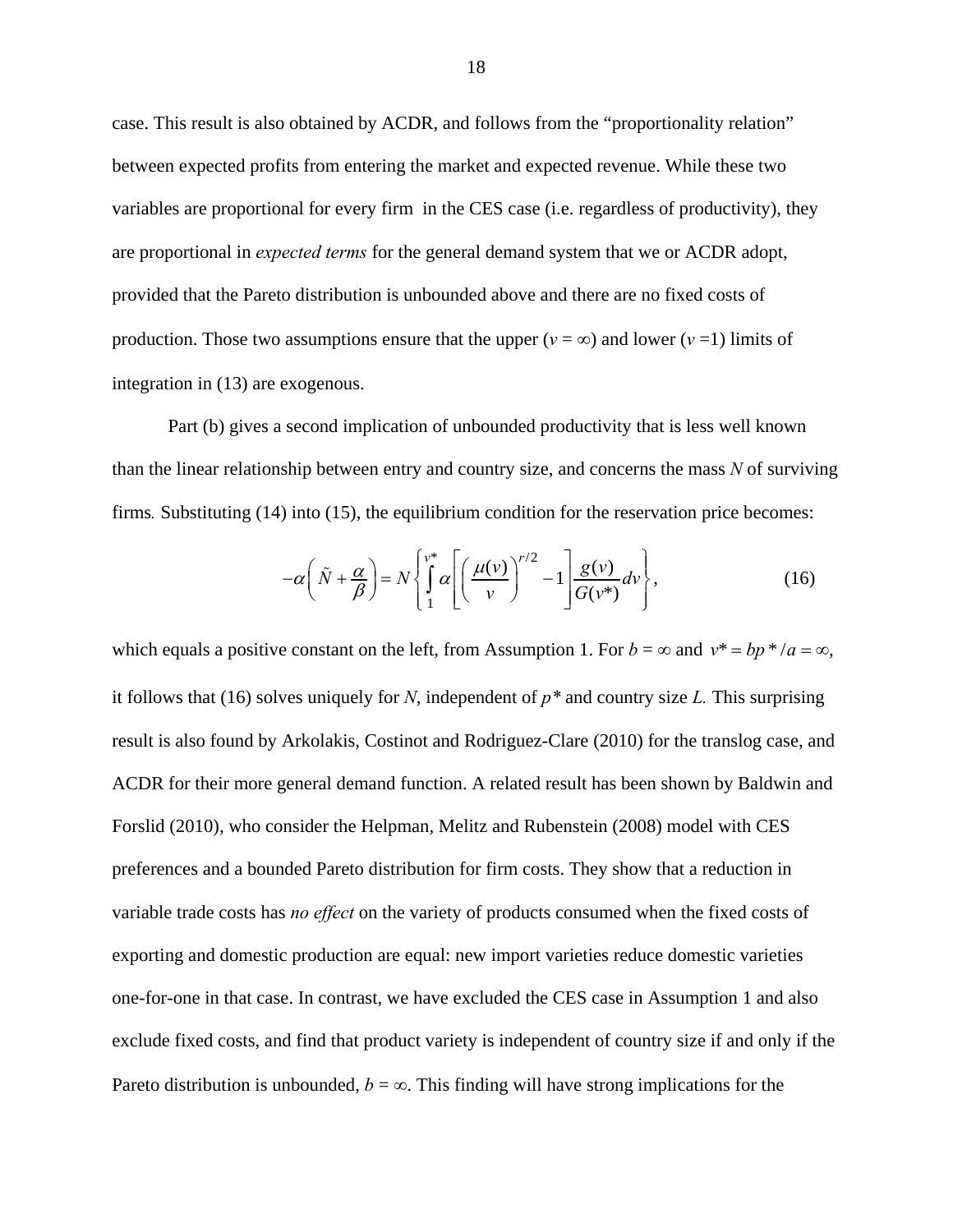sources of gains from trade, examined in the following section.

 Before turning to that discussion, we use the firm-level structure introduced in this section to further decompose the cost of living. The reservation price in Lemma 1 can be written as the product of terms that reflect the average of firm markups and costs, as follows:

# **Lemma 2**

The reservation price in the closed economy is:

$$
p^* = \underbrace{\left(\frac{N}{N - [\tilde{N} + (\alpha/\beta)]}\right)^{2/r} \left[\int_{1}^{v^*} \mu(v)^{r/2} \frac{\tilde{g}(v)}{\tilde{G}(v^*)} dv\right]^{2/r} \left[\int_{1}^{v^*} \left(\frac{p^*}{v}\right)^{r/2} \frac{g(v)}{G(v^*)} dv\right]^{2/r}}_{\text{Average markup}} ,\qquad(17)
$$

where  $\tilde{g}(v) = g(v) / v^{r/2}$  is an "adjusted" density function with distribution  $\tilde{G}(v^*) = \int_1^{v^*} \tilde{g}(v) dv$ .

The first term appearing on the right of (17) is the same variety term appearing in (2). The second term is a mean of order  $r/2$  of the markups  $\mu(v)$ . To interpret the last term, recall that  $v \equiv p^*/(a/\varphi)$  is the ratio of the reservation price to marginal cost, so  $p^*/v = a/\varphi$  is the marginal cost of a firm with productivity  $\varphi$ . The last term in (17) is therefore a mean of order  $r/2$ of the marginal cost of firms*.* If all three terms in Lemma 2 fall and also the share-weighted price term in Lemma 1 does not rise, then we are assured of a welfare gain. We now examine trade environments allowing for such welfare gains.

### **4. Frictionless Trade**

We initially consider frictionless trade, where in addition to the assumption of no fixed costs of production or export, we also ignore variable costs of trade (while introducing such trade costs in the next section). We suppose that the expenditure function in (1) along with Assumptions 1 and 2 holds across countries. In this environment, moving from autarky to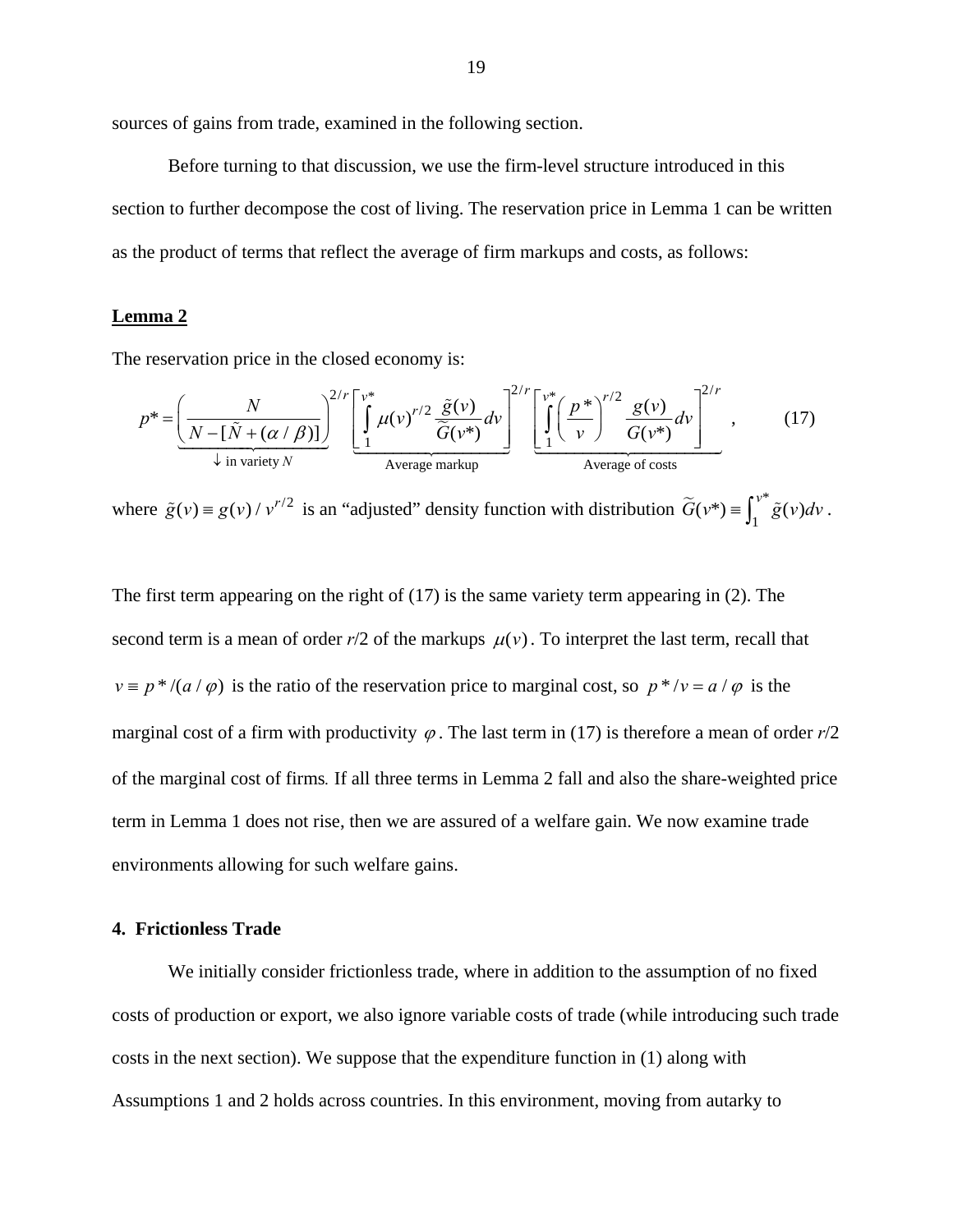frictionless trade is equivalent to growth in the labor force *L.* We have already shown in Proposition 2 that with an unbounded Pareto distribution, product variety *N* does not change but *Ne* rises in proportion to *L.* It follows that the probability of survival is falling, so there is a *positive selection effect:* only firms with productivity above a higher cutoff level produce in the larger market, while smaller firms are crowded out. Furthermore, this selection effect is the *only* source of welfare gain in the larger market: variety *N* is independent of *L* and it will follow that the Herfindahl index in (11) does not change; the average markup in (17) does not change because the upper-limit of integration is  $v^* \equiv p^*b/a \rightarrow \infty$  as  $b \rightarrow \infty$ ; and it follows from Lemmas 1 and 2 that only the fall in firms' costs changes the reservation price and welfare.

When productivity is bounded, however, then we shall find that all three sources of gains from country growth operate: variety increases, the average markup falls, and there is a positive selection effect. To show this, we perform the comparative statics on (13)-(15). Differentiating (14)-(15) and simplifying, we obtain:

$$
d\ln N_e = -\theta(1+A)d\ln p^*, \quad A \equiv \frac{N_e}{[\tilde{N} + (\alpha/\beta)]} \left(\frac{b^{-\theta}}{1-b^{-\theta}}\right) \left[1 - \left(\frac{\mu(\nu^*)}{\nu^*}\right)^{r/2}\right],
$$

where  $v^* = p^*b/a$ . Re-express (13) by moving the denominator  $D(\mathbf{p})$  to the left, obtaining:

$$
0 = \int_{1}^{v^*} \left\{ \left[ \frac{\mu(v) - 1}{\mu(v)} \right] L - F N_e \right\} d\left( \frac{\mu(v)}{v} \right) \left( \frac{p^*}{a} \right)^{\theta} g(v) dv.
$$

Totally differentiating this condition, and substituting for  $d \ln N_e$  from above, we obtain:

$$
d\ln N_e = \left(\frac{1+A}{1+A+B}\right) d\ln L \quad \text{and} \quad d\ln p^* = \frac{-d\ln L}{\theta(1+A+B)},
$$
\n
$$
\text{where } B \equiv \left[\frac{L}{F}\left(\frac{\mu(\nu^*)-1}{\mu(\nu^*)}\right) - N_e\right] \frac{d[\mu(\nu^*)/\nu^*]b^{-\theta}}{D(\mathbf{p})(1-b^{-\theta})}.
$$
\n(18)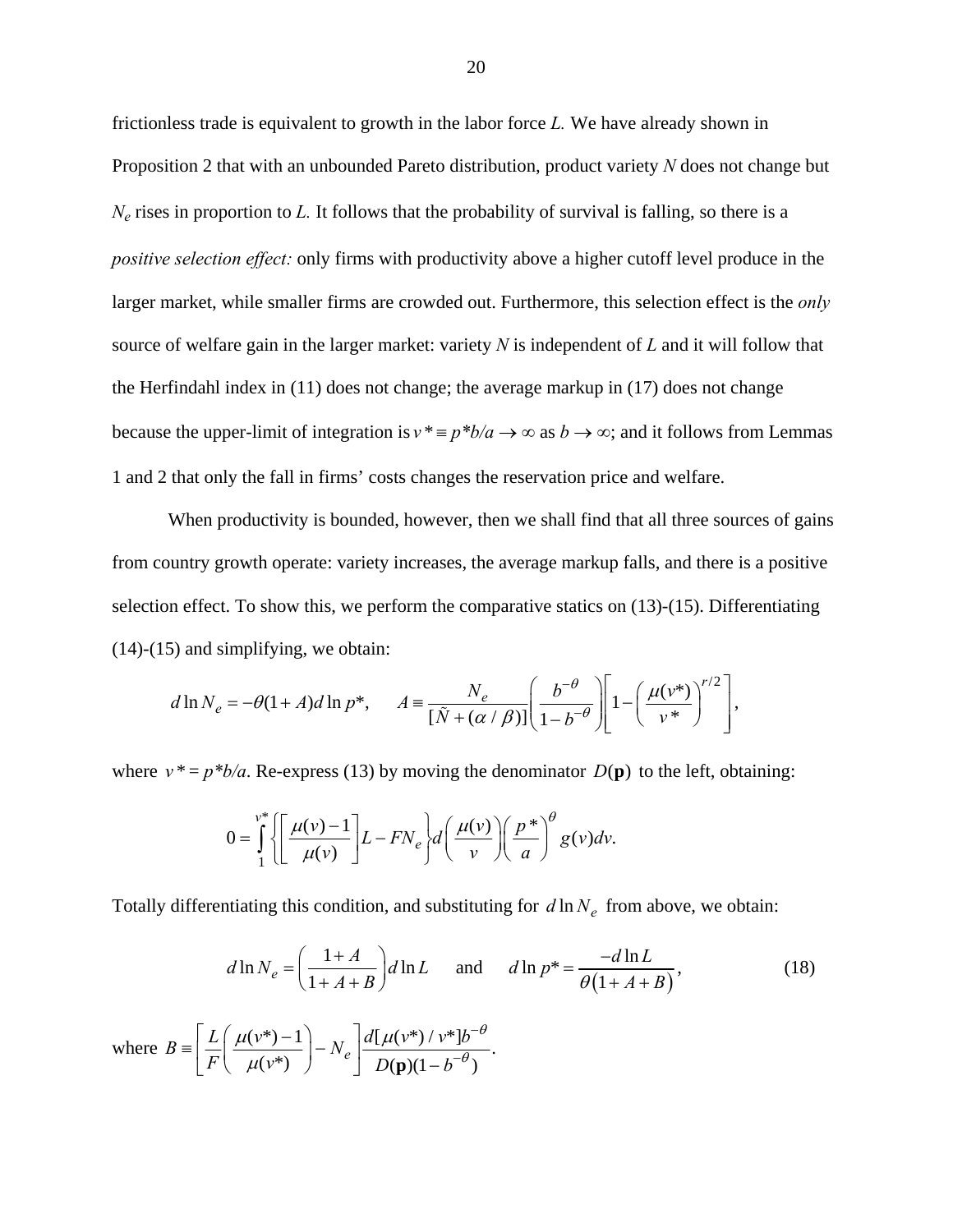To give the intuition for these results, consider the free entry condition (13). The markups appearing in the numerator of this expression are increasing as the reservation price rises or marginal cost falls,  $\mu'(v) > 0$ , and likewise for the Lerner index  $\left[\mu(v) - 1\right] / \mu(v)$ . The rising markup follows from the fact that the demand elasticity is increasing in price, as noted earlier. So as the reservation price *falls*, the expected markup in the numerator of (13) falls relative to the integral in the denominator. It follows that  $N_e$  rises *less than proportionately* with  $L$ . That is shown in the first result in (18), where  $A > 0$  for  $b < \infty$  from Assumption 1, while  $B > 0$  for  $b < \infty$ because the Lerner index takes on its highest value at the upper bound *v\**, so that:

$$
\frac{L}{F}\left(\frac{\mu(v^*)-1}{\mu(v^*)}\right) > \frac{L}{F}\int_{1}^{v^*}\left(\frac{\mu(v)-1}{\mu(v)}\right)\frac{d\left(\frac{\mu(v)}{v}\right)g(v)}{\int_{1}^{v^*}d\left(\frac{\mu(v)}{v}\right)g(v)\,dv}\,dv = N_e
$$

.

The inequality states that the highest Lerner index exceeds its average, and then the equality follows directly from the free entry condition (13) and ensures that  $B > 0$  for  $b < \infty$ .

When productivity is unbounded and  $b \to \infty$ , then *A*,  $B \to 0$ , and so in that case we have  $d \ln N_e = d \ln L$ , as asserted in Proposition 2(b). For unbounded productivity we also have that the reservation price changes by  $d \ln p^* = -d \ln L / \theta$  in (18) and, as discussed above, this change is purely due to the drop in the average of firm costs, i.e. the self-selection of more efficient firms in the larger market.

When productivity is bounded, however, then the reservation price falls by less than  $d \ln L / \theta$ , as shown by (18) with *A*,  $B > 0$ . That means that the increased selection of firms is offset. We conclude that country growth has two opposing effects on product variety *N*: entry of firms *Ne* rises less than proportionately with *L*; but also the reservation price falls by less, so the increased selection is offset. It turns out that this second effect dominates so that product variety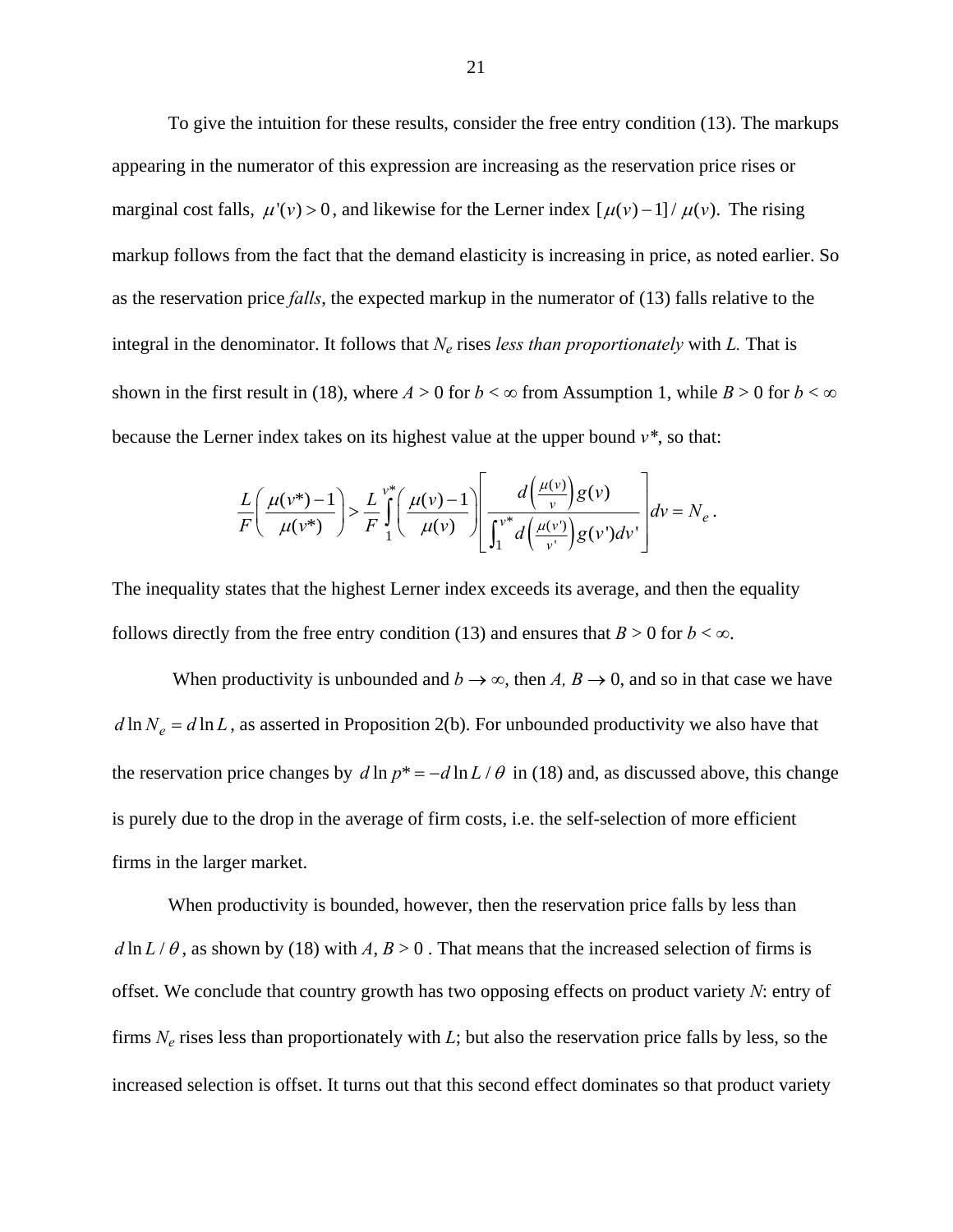*N rises* with *L*. This result can be seen from the equilibrium condition for the reservation price in (16), where the left side is constant while the integral on the right is a weighted average of terms that are increasing in *v*, so the integral is too (as shown in the Appendix). It follows with  $b < \infty$ , a fall in  $v^* = bp^* / a$  is associated with a rise in *N*. These various results are summarized as:

## **Proposition 3**

Under Assumptions 1 and 2, an increase in country size *L* under frictionless trade leads to: (a) when  $b = \infty$ , then  $p^*$  falls only due to the drop in the average of firm costs, with the Herfindahl index *H* fixed; (b) when  $b < \infty$ , then variety *N* rises, the Herfindahl falls, and the average of firm costs, markups and the weighted-average price term in (11) all fall; (c) the proportional welfare gain when  $b < \infty$  is *less than* that with  $b = \infty$ .

Part (a), with an unbounded Pareto distribution, has already been discussed above and the constant Herfindahl is shown in the Appendix. The rise in product variety with bounded Pareto, in part (b), has also been motivated by the comparative statics above and the falling Herfindahl is shown in the Appendix. The fact that the average of firm costs and markups both fall follows quite easily from those terms in (17): as the reservation price falls then so does  $v^* = p^*b/a$ , and so we are excluding the highest markup term  $\mu(\nu^*)$  in (17); but because  $p^*$  appears explicitly within the integral of costs, we are also reducing the average of firm costs, as confirmed in the Appendix. The hardest piece to prove is that the share-weighted mean price term appearing in (11) also falls as country size increases, which together with the drop in the reservation price, ensures that the representative consumer gains in the larger country.

Part (c) shows that despite the fact that all three sources of gains from trade operate in the bounded Pareto case, the total proportional gains from trade are *smaller* with bounded than with unbounded Pareto. This result follows from our welfare decomposition in Lemma 1 and the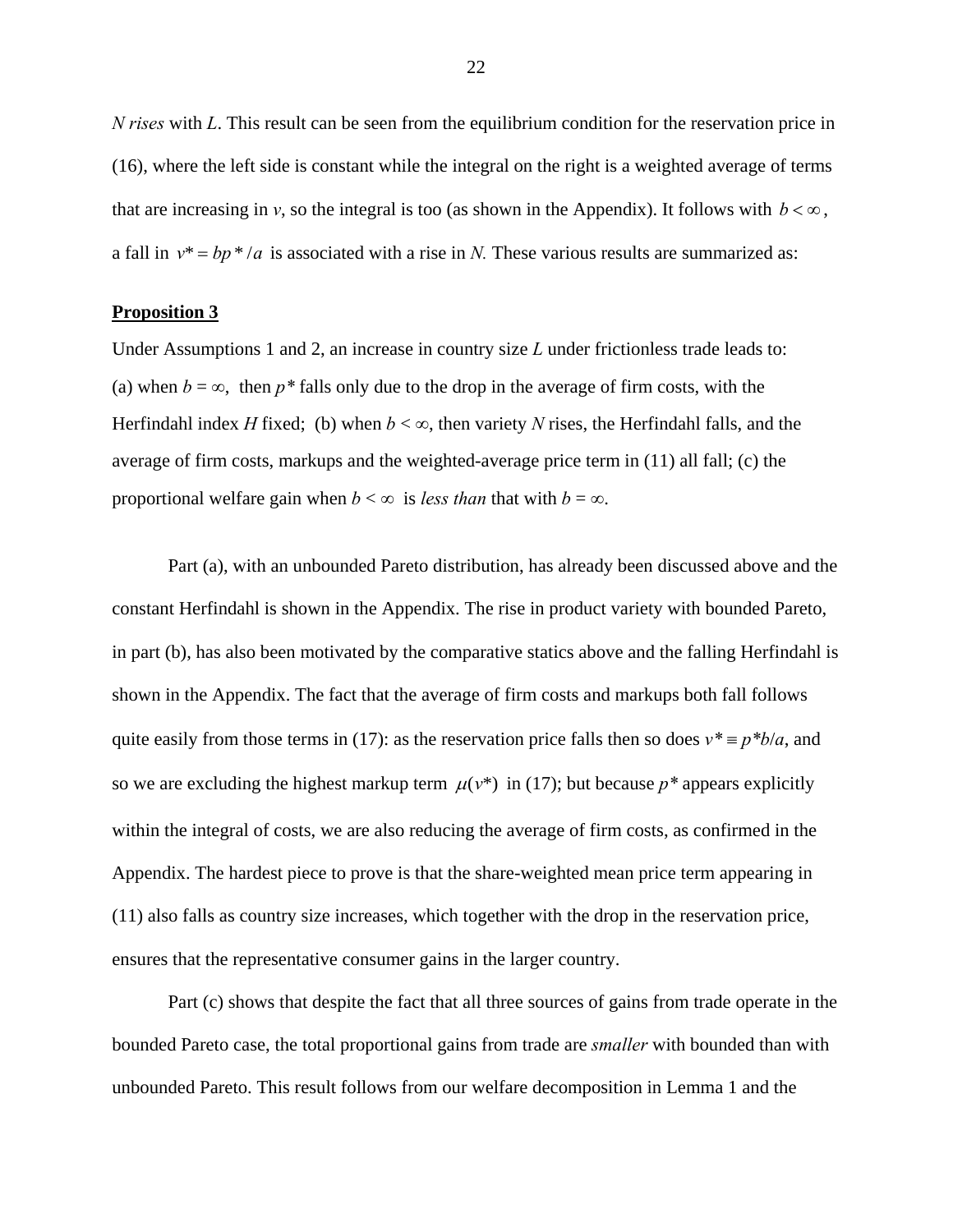comparative statics above. With  $b = \infty$ , we found that  $d \ln p^* = -d \ln L / \theta$  and the Herfindahl index is fixed, so it follows immediately from the first line of (11) that the increase in welfare is  $d \ln L / \theta$ . But with  $b < \infty$ , we found above that  $d \ln p^* < -d \ln L / \theta$ , and we also confirm in the Appendix that the Herfindahl index is falling as variety increases. For both reasons, if follows that the frictionless trade leads to an increase in welfare that is *less than*  $d \ln L / \theta$ , obtained in the unbounded case.

The result in part (c) is related to that in Melitz and Redding (2013), who focus on the CES case only. They show that, provided there are fixed costs of exporting, then the gains from trade with heterogeneous firms exceed that with homogeneous firms as in the Krugman (1980) model. Homogeneous firms are an extreme case of bounded Pareto where there is a mass point at a single productivity. So Melitz and Redding (2013) are comparing any productivity distribution for heterogeneous firms (including bounded or unbounded Pareto) with a degenerate distribution with a single mass point. In comparison, we find that even without fixed costs of trade, the gains from frictionless trade with unbounded Pareto exceed those with bounded Pareto for the QMOR class of preferences. So we are comparing the unbounded Pareto case to any bounded Pareto (but not including the degenerate case  $b = 1$ , ruled out in Assumption 2).

With this difference in our comparisons understood, the spirit of our results are similar: having a greater spread of productivities leads to higher proportional gains from trade. That is an especially surprising result in our context because by restricting the range of productivities we give scope for additional sources of gains from trade – due to product variety and reduced markups – that do not operate with the unbounded Pareto distribution. We have found with unbounded Pareto that these additional sources of gains necessarily reduces the self-selection of more efficient firms, so that the total proportional gains are lower.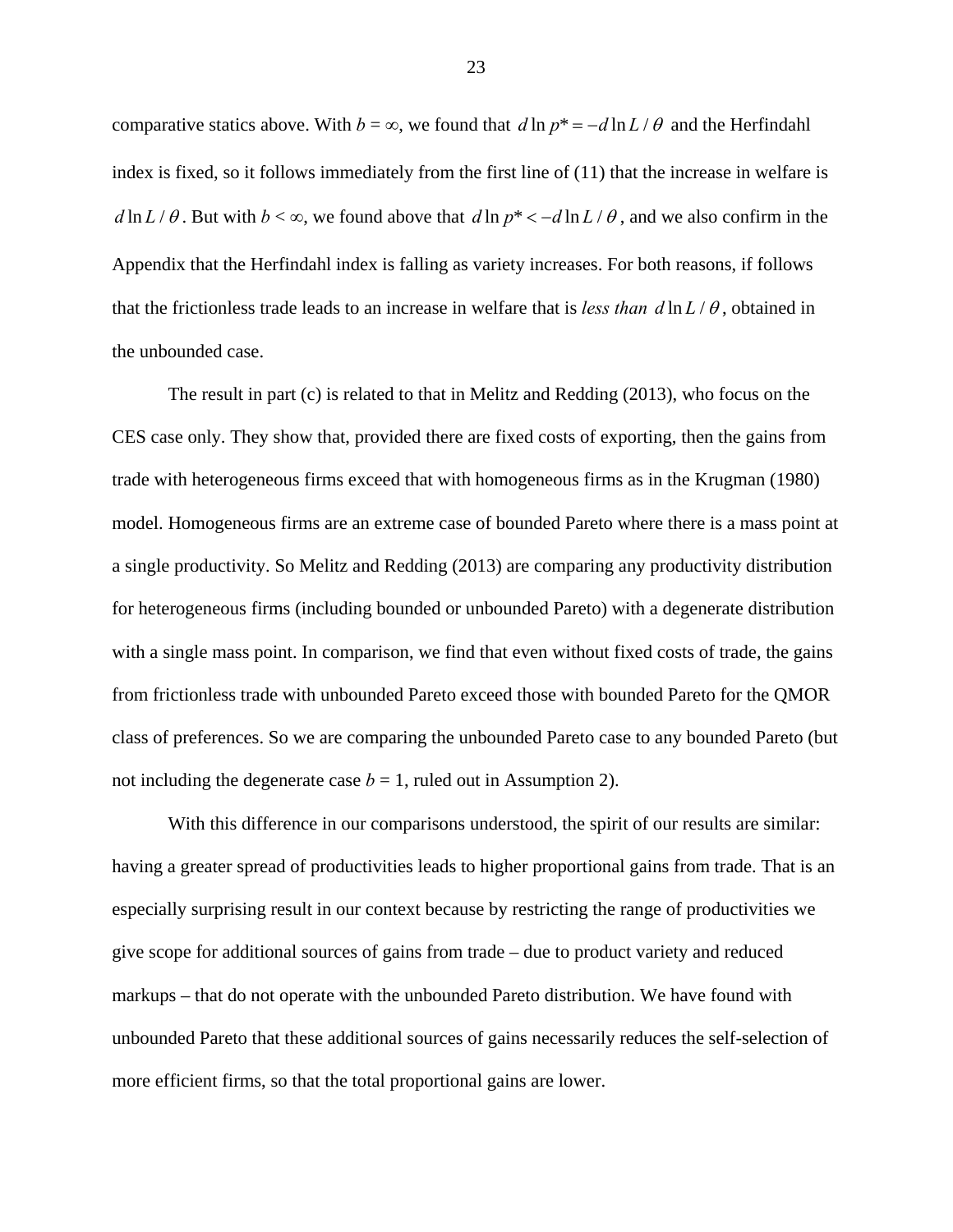This result can be usefully compared to the formula for welfare gains found by ACDR, which emphasizes the share of total consumption purchased from the domestic market. Denoting that fraction by  $\lambda$ , the domestic labor force by  $\overline{L}$ , and the world labor force by  $L > \overline{L}$ , then  $\lambda = 1$ in autarky and  $\lambda = \overline{L}/L$  with frictionless trade. With growth it follows that  $d \ln \lambda = -d \ln L < 0$ . Applying our result above that the welfare gain is  $-d \ln p^* = d \ln L / \theta$  with unbounded Pareto, but *smaller* with bounded Pareto, we have therefore proved:

#### **Corollary 1**

The gain from frictionless trade equals  $-d \ln \lambda / \theta > 0$  with an unbounded Pareto distribution, but is strictly less than this amount with a bounded Pareto distribution for productivity.

Our calculation of the gains from trade goes beyond ACDR by allowing for changes in product variety and markups under a bounded Pareto distribution, even though it is their own formula (obtained with unbounded Pareto) that becomes the upper bound.

# **5. Variable Trade Costs**

We now allow for variable costs of trade, but for simplicity, will suppose that the trading countries are symmetric. We shall let  $\tilde{C} \geq 2$  denote the number of (identical) countries in the world, but due to trade costs, each country does not necessarily trade with all others. We number countries by their proximity to an exporter, so  $c = 1$  denotes the local market,  $c = 2$  denotes the next closest market, etc. In equilibrium we allow for trade with whole countries or a fraction of a country, as explained below. We shall assume the following structure of trade costs:

### **Assumption 3**

Numbering countries by their proximity to an exporter, delivering one unit to country *c* means that  $\tau(c) = \tau_0 c^{\rho} \ge 1$  units must be sent, with  $\tau_0 \ge 1$ ,  $\rho \ge 0$  and  $1 < c \le \tilde{C}$ .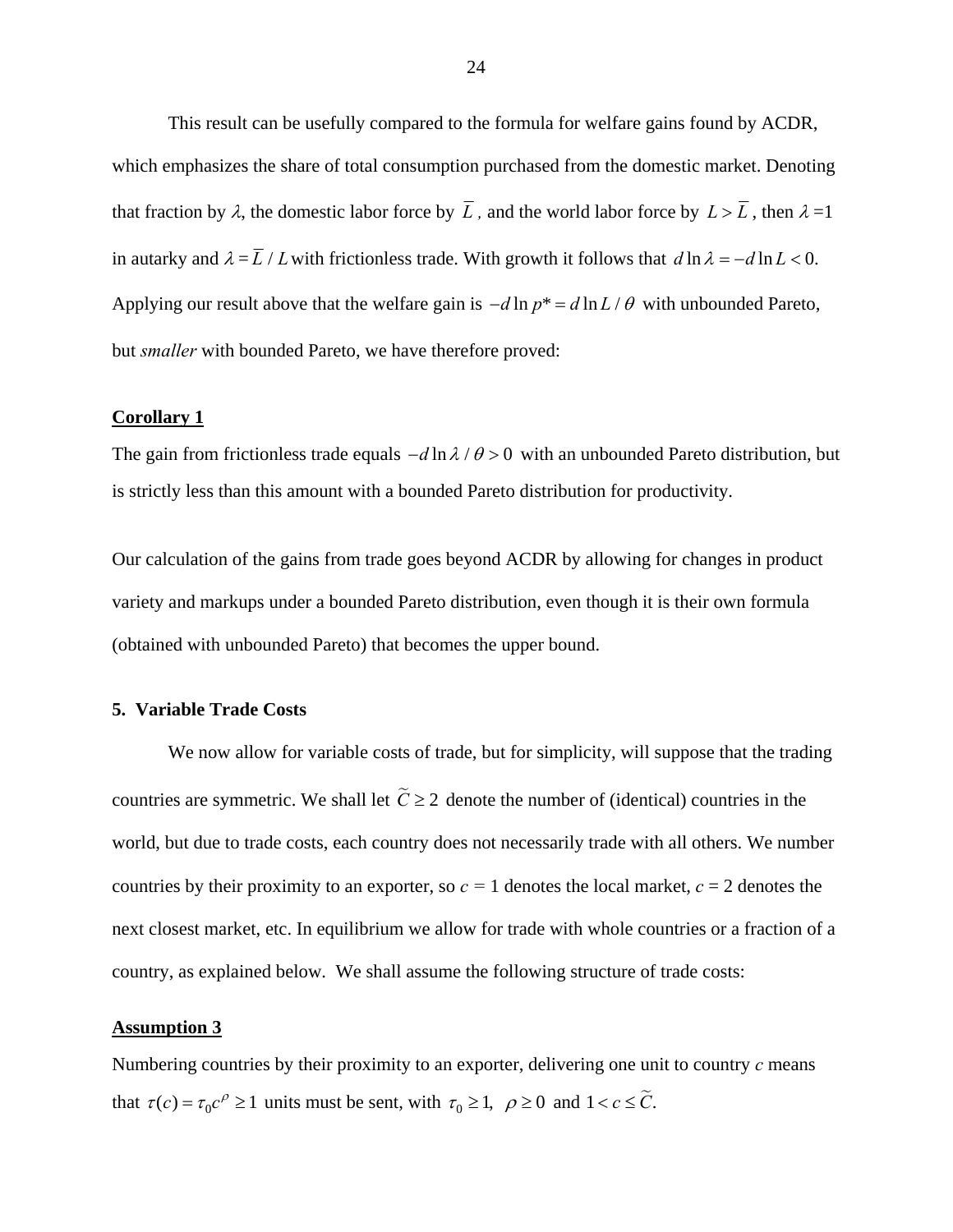These costs apply onto to cross-border trade, while local sales  $(c = 1)$  have  $\tau = 1$ . Notice that number of countries *c* that a nation is trading with plays the same role in Assumption 3 as distance does in an empirical specification of variable transport costs, while  $\tau_0$  plays the same role as a "border effect," i.e. the extra amount that must be sent regardless of distance. We can briefly provide a micro-structure that justifies the trade costs described in Assumption 3.

Suppose that countries are located evenly on a circle of circumference  $\tilde{C} \ge 2$ , with the capital city at the center of each country. By construction, the capitals are distance ½ from each border, as shown in Figure 1 for a circle of circumference  $\tilde{C} = 4$ . We assume that imported goods must reach the capital city (e.g. an airport) before being costlessly dispersed throughout the country. Then letting *dist* denote the distance a good travels to reach the border of an



**Figure 1:** Geography of Trade with Four Countries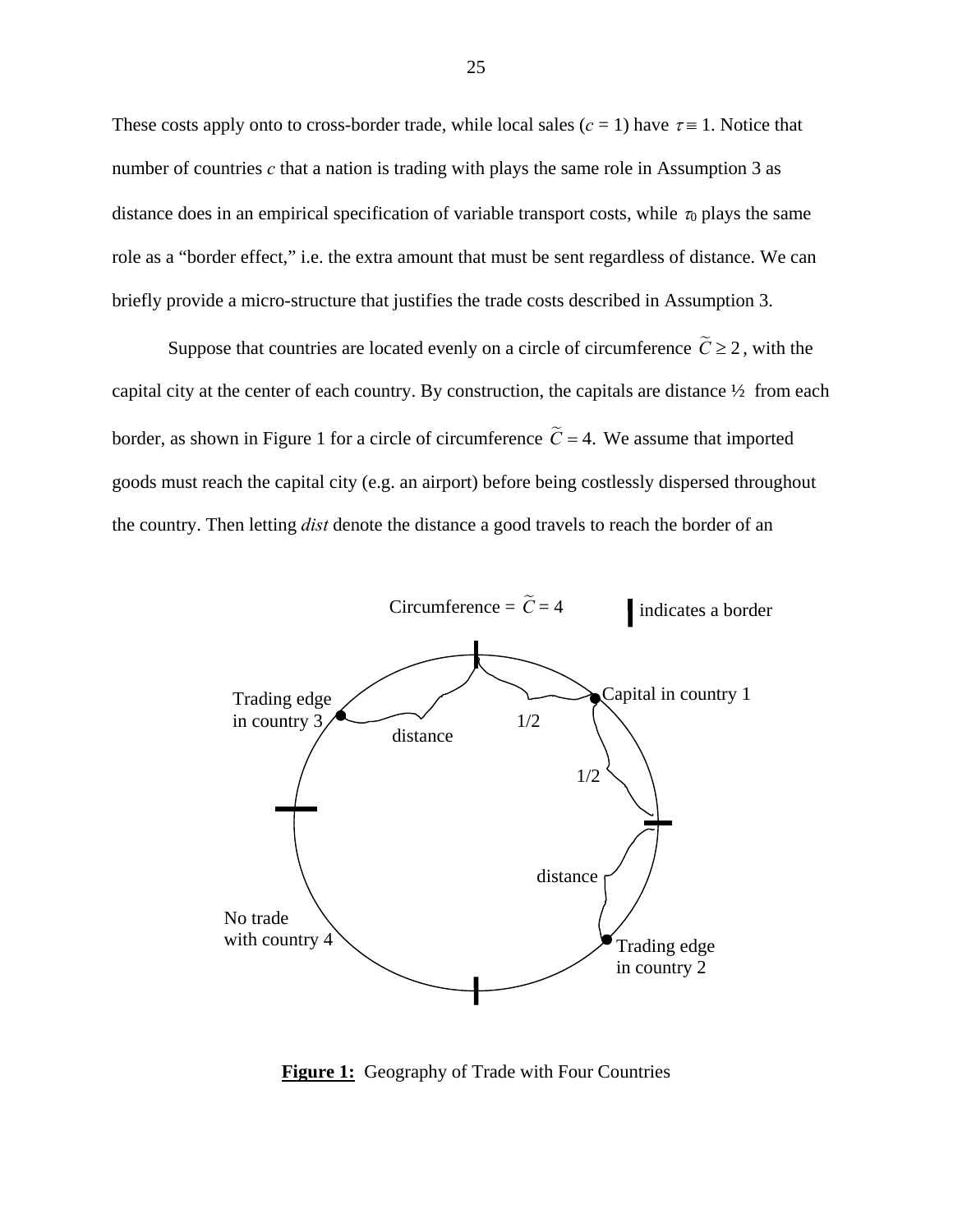importing country, the good travels (½+*dist*) to reach the capital city. We assume that the variable trade costs are  $\tau = \tau_0 (1/2 + dist)^{\rho}$ . Since goods can enter from the border on either side, if  $dist = 1$  then the importer is trading with  $(c-1) = 2$  countries (not counting itself), while if *dist*  $= 2$  then the importer is trading with  $(c-1) = 4$  countries (not counting itself). Trade with a fraction of a country is also allowed, as illustrated Figure 1 where country 1 is trading with a fraction of countries 2 and 3 up to the "trading edge." In general we solve for  $(c-1) = 2dist$  so that  $dist = (c - 1) / 2$ . Substituting this into the formula for trade costs we obtain:

$$
\tau(c) \equiv \tau_0 (1/2 + dist)^{\rho} = \tau_0 [1/2 + (c-1)/2]^{\rho} = \tau_0 2^{-\rho} c^{\rho}.
$$

Absorbing  $2^{-\rho}$  into the border costs  $\tau_0$ , we obtain Assumption 3.

## *Equilibrium Conditions*

With Assumption 3, we can readily solve for the number *C* of countries that each nation trades with in the symmetric equilibrium. The most efficient firm in any country has marginal labor costs of *a/b* to produce one unit of output*.* Normalizing the wage at unity in every country, in equilibrium the marginal cost of producing enough to deliver one unit to the most distant country *C* will just equal the reservation price in that country:

$$
\tau_0 C^{\rho} \left( \frac{a}{b} \right) = p^*, \text{ for } 1 < C < \widetilde{C}. \tag{19}
$$

This equilibrium condition provides a very simple relation between the border effect  $\tau_0$  and the equilibrium number of trading partners. Of course, changes in the trade costs  $\tau_0$  will also affect the reservation price in (19), so we will need to specify all the equilibrium conditions to account for the endogenous response of both *C* and  $p^*$ . Note that if the trade cost  $\tau_0$  are sufficiently close to unity and  $\rho$  is close enough to zero to have  $\tau_0 \tilde{C}^{\rho}(a/b) < p^*$ , then the most efficient firm from each country sells to every market, so that  $C = \tilde{C}$ .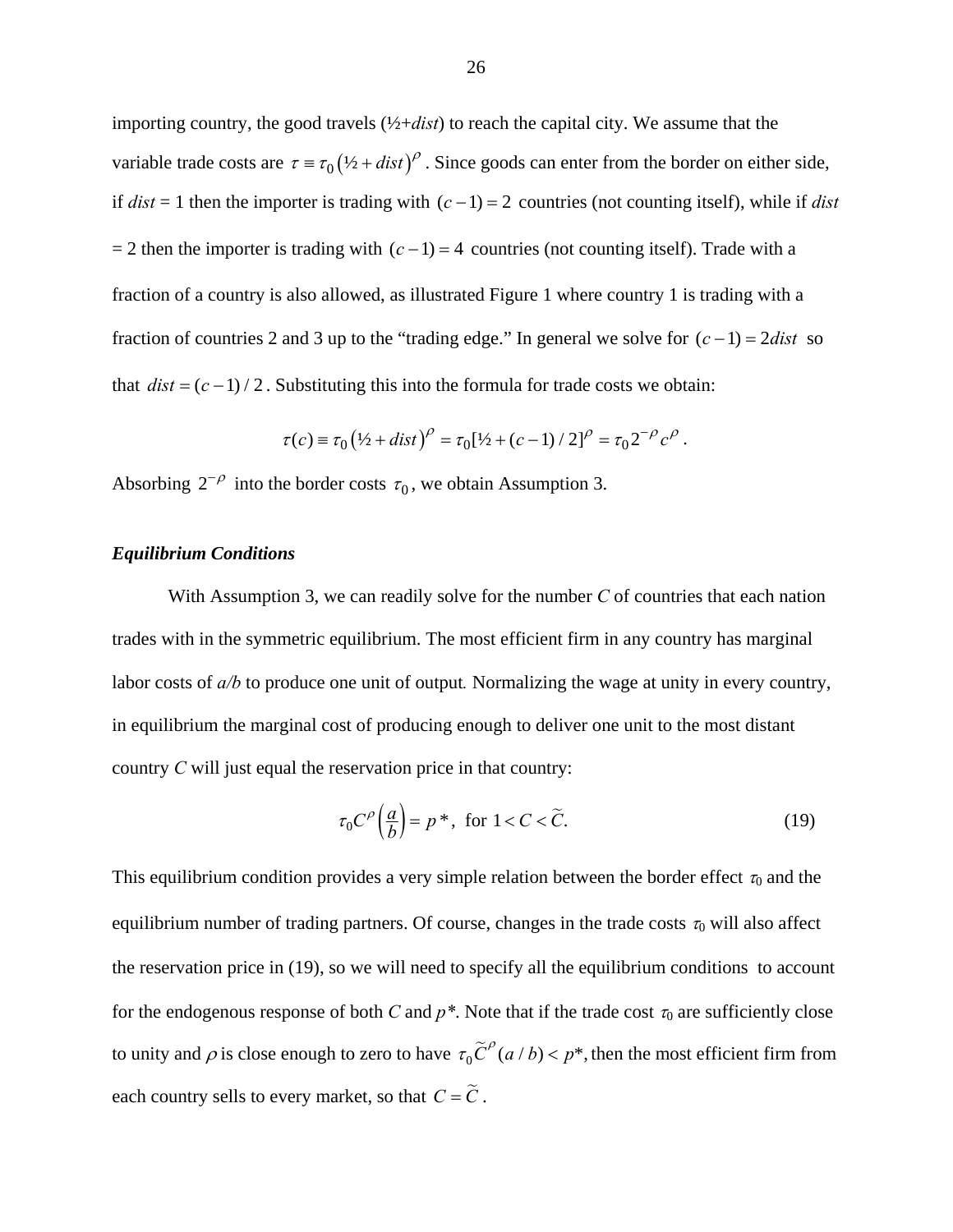To write the other equilibrium conditions with trade, we revisit the change in variables introduced for the autarky economy. When a firm is selling to a foreign country, we let  $v \equiv p^* / (\tau a / \varphi)$  denote the ratio of the reservation price to the marginal costs *inclusive* of the variable trade costs. It follows that  $\varphi = \tau a v / p^*$ , so that from (12):

$$
g(\varphi)d\varphi = \frac{\theta \varphi^{-\theta-1}}{1-b^{-\theta}}d\varphi = \frac{\theta v^{-\theta-1}}{1-b^{-\theta}} \left(\frac{p^*}{a\tau}\right)^{\theta} dv = \left(\frac{p^*}{a\tau}\right)^{\theta} g(v)dv
$$
 (20)

From the final expression in (20), we see that higher trade costs  $\tau$  implies a lower density of firms in any interval *dv*, which shows how the trade costs affect the *extensive margin* of exporting firms. But in contrast to the unbounded Pareto case, trade costs now also affect the *intensive margin* of exporters, and of the highest-productivity exporter in particular.

The upper bound for *v* when selling to the domestic market is still denoted by  $v^* = bp^* / a$ , and the upper bound when selling to a foreign country *c* is:

$$
v^*/\tau(c) = bp^*/a\tau(c). \tag{21}
$$

With unbounded productivity,  $b \rightarrow \infty$ , the ratio of reservation price to marginal costs for foreign firms – inclusive of the variable trade costs – is in the range  $[1,+\infty)$ , the same as for home firms. So there is no difference in the distribution of marginal costs and prices charged by home and foreign firms: both countries have firms with essentially zero costs, charging an infinite markup, and firms with marginal costs equal to the reservation price, with zero markup. But with bounded productivity, we see from (21) that the ratio of the reservation price to marginal costs is in the range  $v/\tau \in [1, bp^* / a\tau)$ , which depends on the reservation price and trade costs. Now the price of the highest productivity firm is affected by trade costs, and we refer to this as an impact on the *intensive margin* of the highest productivity firm.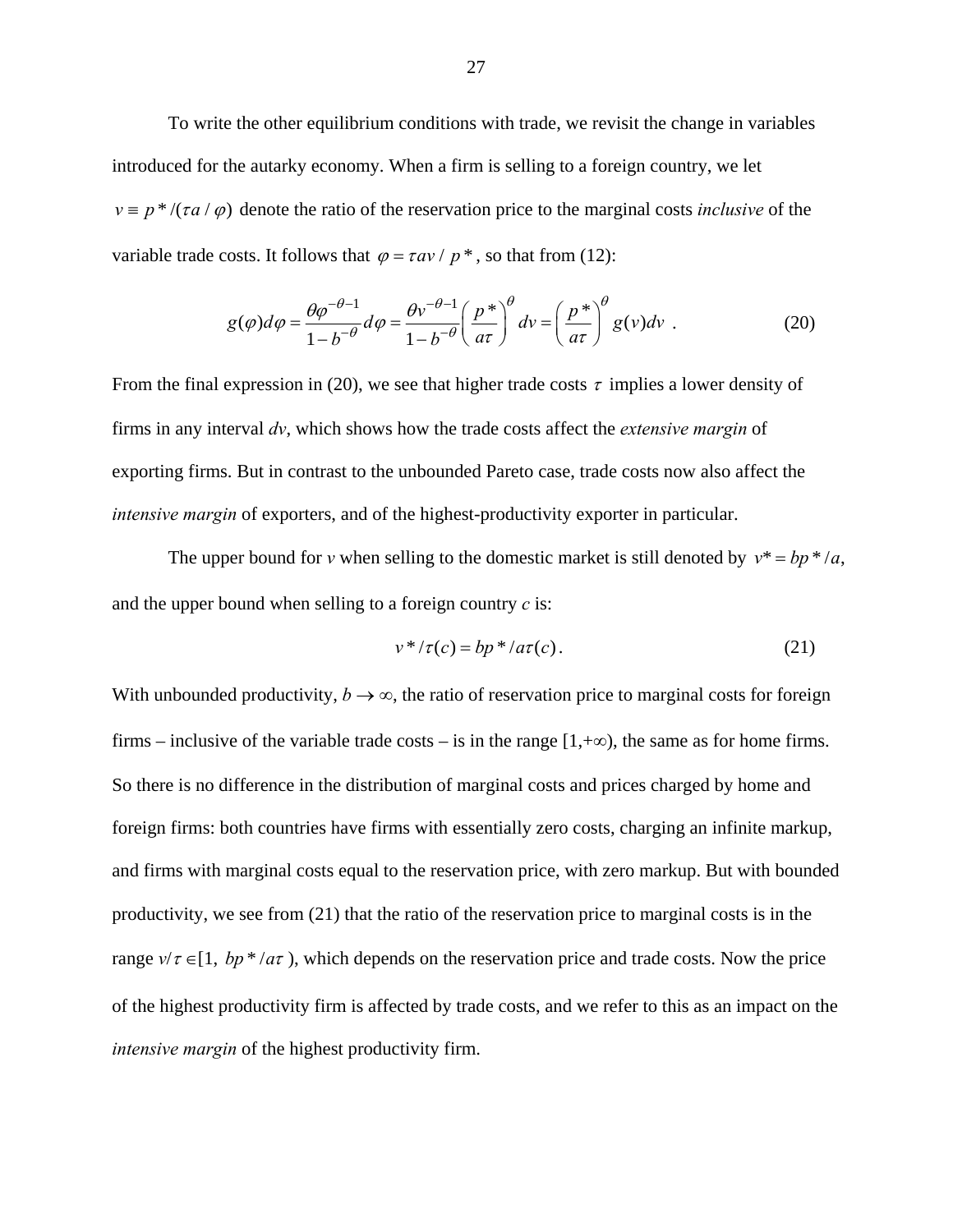We continue to let N denote the total mass of products available to the representative consumer in each country, so this notation from section 2 stands. But in section 3, dealing with the autarky economy, we previously let  $N_e$  denote the mass of entering firms, while  $N$  was the mass of surviving firms. With trade we need to introduce a new notation for the mass of firms in a single country, so we now let *Me* denote the mass of entering firms in a single country, and *M*  denote the mass of surviving firms. These are related by the equilibrium condition (14), rewritten using this new notation as,

$$
M = M_e \int_{1}^{v^*} \left(\frac{p^*}{a}\right)^{\theta} g(v)dv = M_e \left(\frac{p^*}{a}\right)^{\theta} G(v^*).
$$
 (22)

Conditional on selling at home, the probability of firms in the interval *dv* selling to country *c* is then obtained by dividing (20) by the final terms in (22):

$$
\frac{\left[p^*/a\tau(c)\right]^{\theta}g(v)}{\left(p^*/a\right)^{\theta}G(v^*)}dv = \frac{\tau(c)^{-\theta}g(v)}{G(v^*)}dv.
$$

The total mass of products *N* available within a country is obtained by starting with the mass *M* available in each country, and then integrating over the conditional density above:

$$
N = M \left\{ 1 + \int_{1}^{C} \int_{1}^{v^{*}/\tau(c)} \frac{\tau(c)^{-\theta} g(v)}{G(v^{*})} dv dc \right\}
$$
  
= 
$$
M \left\{ 1 + \tau_0^{-\theta} \left[ \frac{C^{(1-\rho\theta)}}{1 - (v^{*})^{-\theta}} \right] - \frac{(C-1)(v^{*})^{-\theta}}{1 - (v^{*})^{-\theta}} \right\},
$$
 (23)

where  $C^{(1-\rho\theta)} = (C^{1-\rho\theta} - 1)/(1-\rho\theta)$  is the Box-Cox transformation of  $C^{(1)}$ . We see from (23) that trade costs have a direct negative effect on the mass of products available in a country through  $\tau_0^{-\theta}$ , and also an indirect effect through the reservation price; both of these channels

 $\overline{a}$ 

<sup>&</sup>lt;sup>10</sup> The result in (23) is obtained by first integrating over *v*, obtaining  $\tau(c)^{-\theta} G[v^*/\tau(c)]/G(v^*)$ ; then using the Pareto distribution and trade costs in Assumptions 2 and 3; and then integrating over trading partners *c.*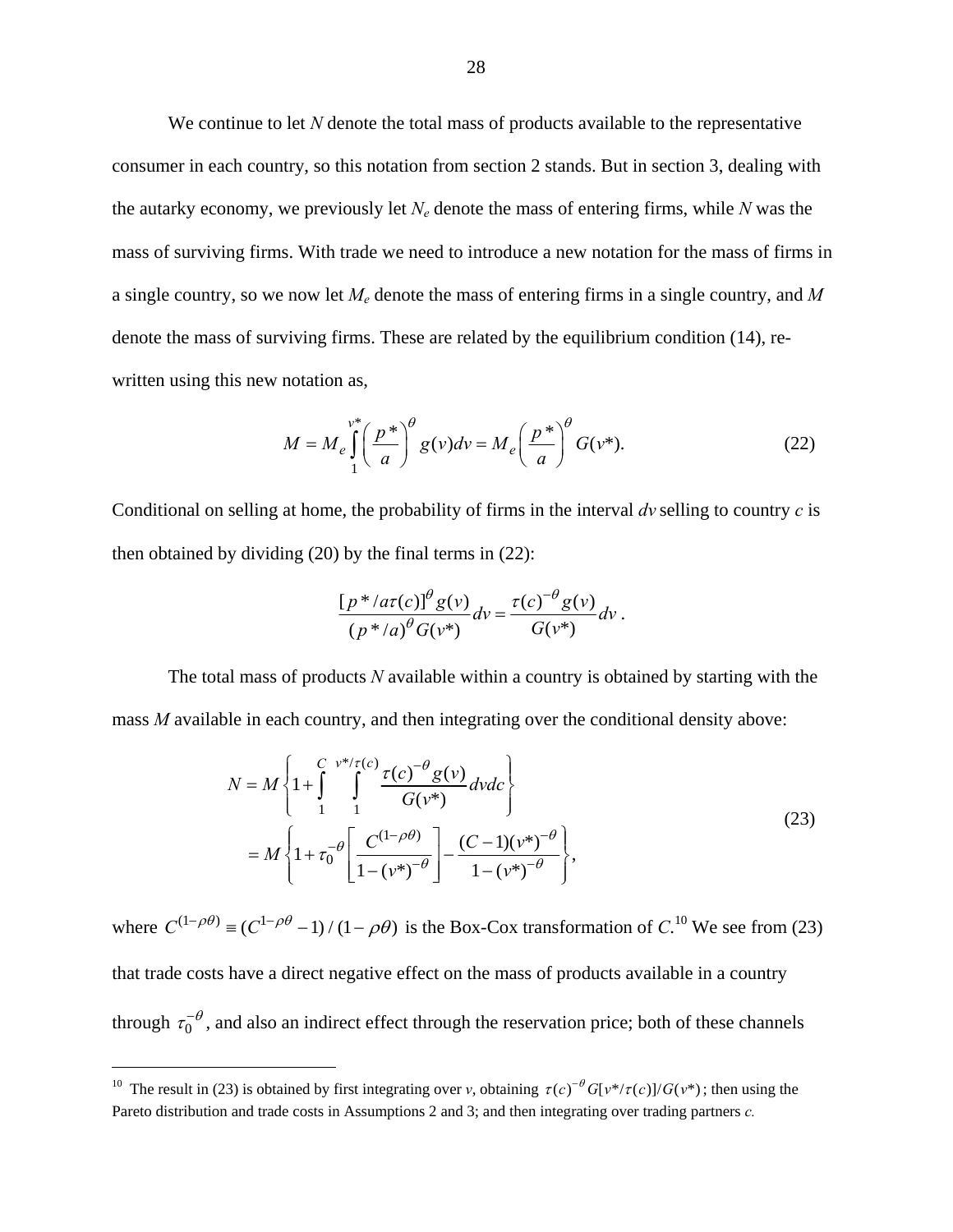reflect the extensive margin of exporting firms, using the conditional density above. In addition, changes in trade costs have two further effects: through changing the range of countries *C* that are exporting to each destination; and through changing the mass of domestic products *M.* 

While we will need to take into account all these effects, for the moment just concentrate on the direct impact of trade costs on the mass of exporting firms and countries, holding fixed the mass of domestic products *M* and also *p\*.* The effect of changing trade costs on the number of trading partners *C* can be obtained quite easily from the equilibrium condition (19). Using that condition to solve for *C,* substituting the result into (23), and differentiating with respect to trade costs while holding *M* and *p\** fixed, we can obtain:

$$
\frac{d \ln N}{d \ln \tau_0}\bigg|_{M, p^*} = -\frac{\theta MC}{N} \bigg\{ \frac{C^{(1-\rho\theta)}(v^*)^{-\theta}}{[1-(v^*)^{-\theta}]}\bigg\}.
$$

This expression shows the partial effect of declining trade costs on expanding the range of available products, through the extensive margin of exporting firms and countries. The result is *increasing* in the number of trading partners *C*, because  $C^{(1-\rho\theta)}$  is increasing in *C* regardless of the sign of  $1-\rho\theta$ . In other words, the greatest impact of reducing trade costs on product variety comes when a country is already trading with the most partners  $(C = \widetilde{C})$ , so the gain in variety comes exclusively from expanding the extensive margin of exporting firms rather than by expanding the range of exporting countries.

Returning to the full equilibrium conditions, they are (19) for the number of trading partners, (22) for the mass of domestically produced goods, and (23) for the mass of products available to consumers. We still need the free entry condition analogous to (13) in the closed economy, which is now written as: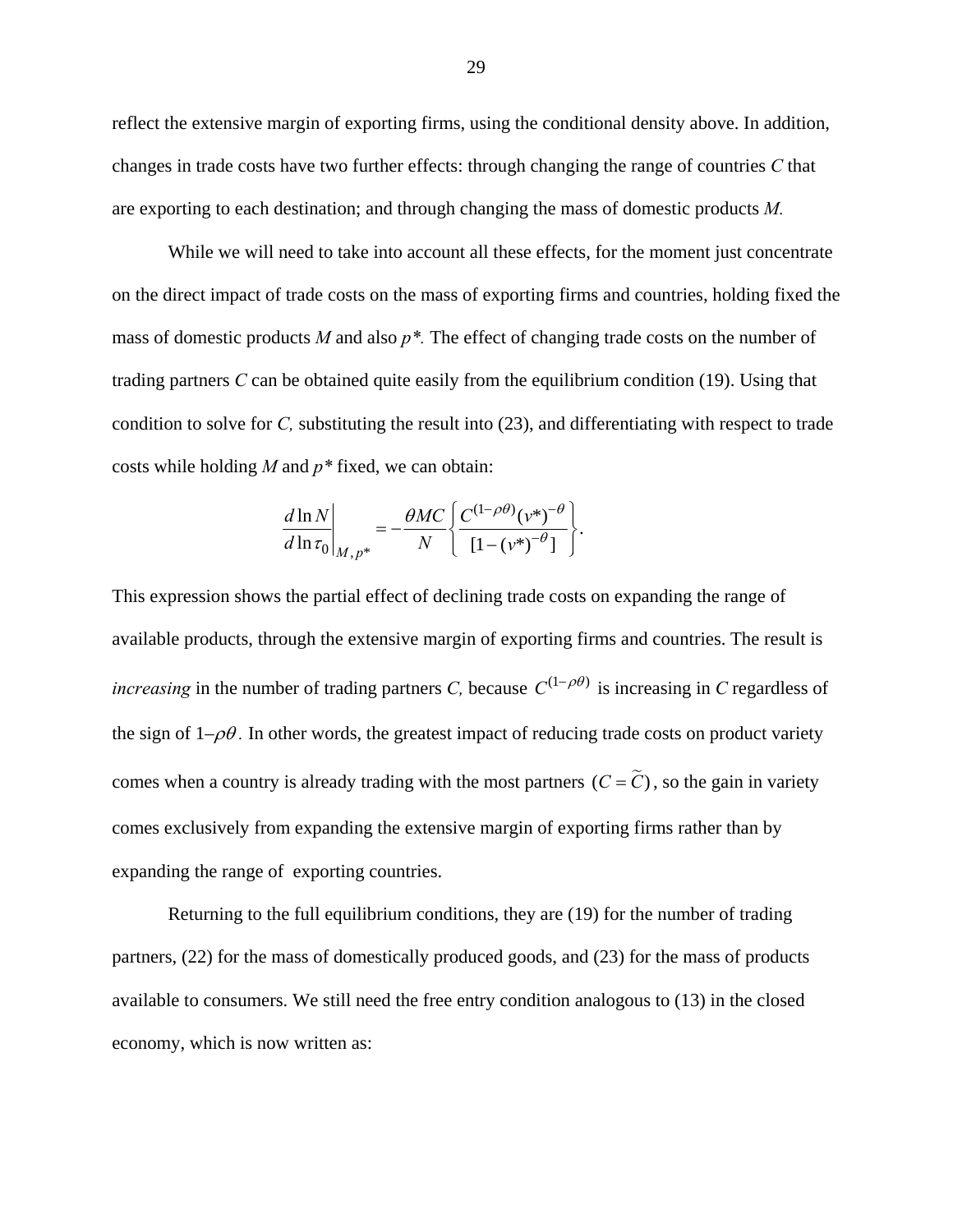$$
F = \frac{LJ_{\rho} \left[ \left( \frac{\mu(v) - 1}{\mu(v)} \right) d \left( \frac{\mu(v)}{v} \right) \right]}{M_{e} J_{\rho} \left[ d \left( \frac{\mu(v)}{v} \right) \right]},
$$
\n(24)

with, \*  $C \quad v^*/\tau(c)$ \*  $\int_{a}^{b} a(u) du + \int_{a}^{b} f(u) \left[ p^* \right]$  $\left( c\right)$ 1 1 1 domestic market export markets  $[f] \equiv |f(v)| \frac{p^*}{r} |g(v)dv + | f(v)| \frac{p^*}{r} |g(v)dv dv.$  $v^*$  c  $v^* / \tau(c)$  $J_{\rho}[f] = \int f(v) \left(\frac{p^*}{a}\right)^{\sigma} g(v) dv + \int \int f(v) \left(\frac{p^*}{a\tau(c)}\right)^{\sigma} g(v) dv dv$  $\theta$   $\left( \begin{array}{cc} V^* / \tau(c) & \theta \end{array} \right)$  $\int_{\rho} [f] = \int f(v) \left(\frac{p^*}{a}\right)^v g(v) dv + \int \int f(v) \left(\frac{p^*}{a\tau(c)}\right)$  $\frac{1}{\sqrt{1-\frac{1}{\sqrt{1-\frac{1}{\sqrt{1-\frac{1}{\sqrt{1-\frac{1}{\sqrt{1-\frac{1}{\sqrt{1-\frac{1}{\sqrt{1-\frac{1}{\sqrt{1-\frac{1}{\sqrt{1-\frac{1}{\sqrt{1-\frac{1}{\sqrt{1-\frac{1}{\sqrt{1-\frac{1}{\sqrt{1-\frac{1}{\sqrt{1-\frac{1}{\sqrt{1-\frac{1}{\sqrt{1-\frac{1}{\sqrt{1-\frac{1}{\sqrt{1-\frac{1}{\sqrt{1-\frac{1}{\sqrt{1-\frac{1}{\sqrt{1-\frac{1}{\sqrt{1-\frac{1}{\sqrt{1-\frac{1}{\sqrt{1-\frac{1$ (25)

To move from the free entry condition in the closed economy to the open economy in (24), we have added the integrals over trading partners so that expected profits are computed over domestic sales plus exports. We have introduced the notation  $J_{\rho}[f]$  as a functional depending on  $\rho$ , from the trade costs, that integrates any function  $f(v)$  over the densities of firms selling in the domestic and all export markets. In each case, we use the density of these firms given by (12) and (20), including the terms  $(p^*/a)^\theta$  and  $(p^*/a\pi(c))^\theta$  appearing in these densities, reflecting the probability of selling domestically or exporting*.* Because these probabilities determine the mass of firms, they influence the *extensive margin*. The similar terms  $v^* = bp^*/a$  and  $(v^*/\tau_0)$  also appear in (25) in the upper limits of integration, where they influence the *intensive margin* of the highest-productivity firm selling at home and also exporting.

A final equilibrium condition is needed to solve for the reservation price, analogous to (15), and rewritten by adding the integral over trading partners:

$$
N - \left(\tilde{N} + \frac{\alpha}{\beta}\right) = M_e J_\rho \left[\left(\frac{\mu(v)}{v}\right)^{r/2}\right].
$$
 (26)

The complete set of equilibrium conditions are (19) and (22)–(26).

Before considering changes in trade costs, we also need to generalize Lemma 2 and define the average of firm costs and markups in the open economy, as follows: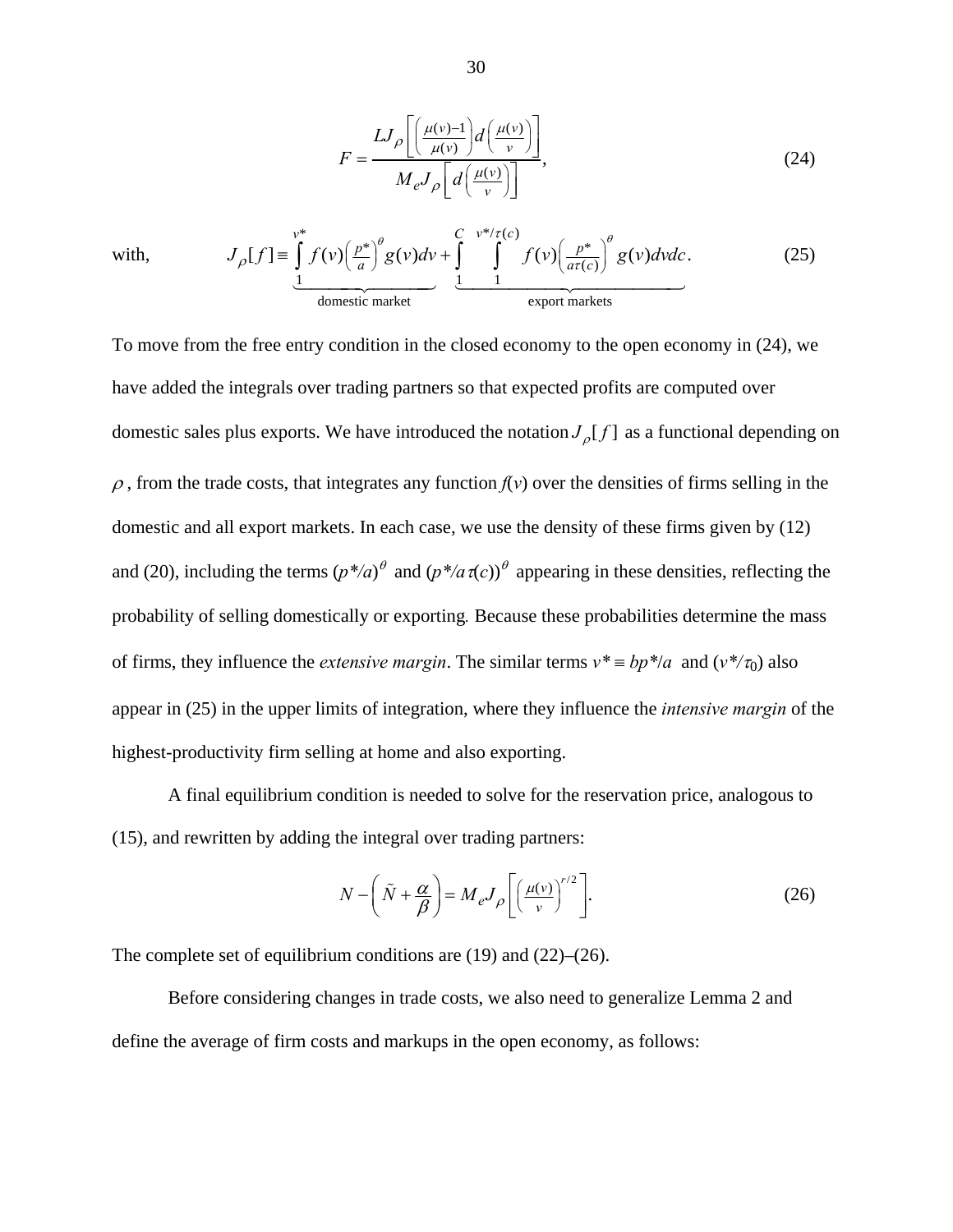## **Lemma 3**

The reservation price in the open economy is:

$$
p^* = \underbrace{\left(\frac{N}{N - [\tilde{N} + (\alpha/\beta)]}\right)^{2/r} \left\{\frac{\tilde{J}_\rho \left[\mu(\nu)^{r/2}\right]}{\tilde{J}_\rho[1]}\right\}^{2/r}}_{\text{Average markup}} \underbrace{\left\{\frac{J_\rho \left[\left(\frac{p^*}{\nu}\right)^{r/2}\right]}{J_\rho[1]}\right\}^{2/r}}_{\text{Average of costs}}, \tag{27}
$$

where  $\tilde{g}(v) = g(v) / v^{r/2}$  is an "adjusted" density function with distribution  $\tilde{G}(v^*) = \int_1^{v^*} \tilde{g}(v) dv$ , and  $\tilde{J}_{\rho}[f]$  is defined as in (25) but using this density  $\tilde{g}(v)$ .

The first term on the right of (27) is identical to that in (17), where we continue to let  $N = \int_{\Omega} d\omega$ denote the mass of products available to consumers in any country. The set  $\Omega$  now includes both domestic goods and imported products, and the integrals over these goods are taken using the functionals  $J_{\rho}[f]$  and  $\tilde{J}_{\rho}[f]$ . The interpretation of the two other terms on the right is very similar to what we had in the closed economy. The second term is the average over domestic and foreign firms of their price-cost ratios  $\mu(v)$ . Recalling that *v* denotes the ratio of the reservation price to a firm's marginal cost, then *p\**/*v* is the firm's marginal cost and the third term is the average over all domestic and foreign firms of their marginal costs.

# *Change in Trade Costs*

It is useful to start with the share of expenditure coming from domestic production, or  $\lambda$ . Integrating over the demand shares in (17), we obtain in the symmetric equilibrium:

$$
\lambda = \frac{M_e \int_0^{v^*} d\left(\frac{\mu(v)}{v}\right) \left(\frac{p^*}{a}\right)^{\theta} g(v) dv}{M_e J_\rho \left[d\left(\frac{\mu(v)}{v}\right)\right]}.
$$
\n(28)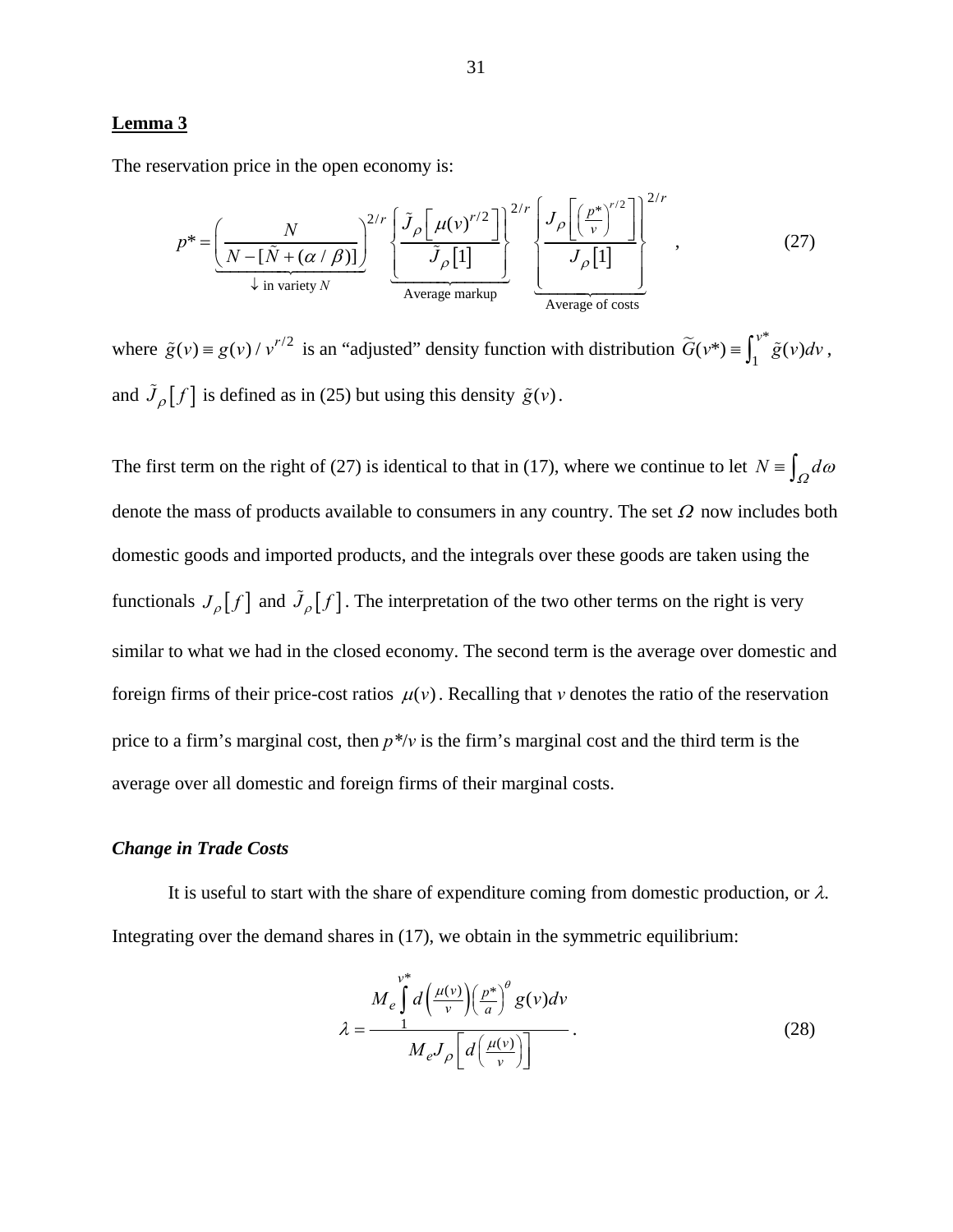Of course, the mass of entering firms cancels in the numerator and denominator. The change in this share due to a change in trade costs is greatly simplified if the functional in the denominator is constant. In fact, there are two cases where that results holds:

## **Lemma 4**

The functional  $J_{\rho}[f]$  is not affected by a change in trade costs if: (i) productivity is unbounded or product is bounded and the derivative is calculated at the frictionless equilibrium; and (ii) the change in the reservation price is  $d \ln p^* = (1 - \lambda) d \ln \tau_0$ .

To establish this result, consider first the case where productivity is unbounded. The upper limits of integration in (25) for *v* are  $\infty$ , and the mass of trading partners becomes  $C = \tilde{C}$ , because some firm is efficient enough to export to every country. So (25) simplifies to:

$$
J_{\rho}[f] \equiv \int_{1}^{\infty} f(v) \left(\frac{p^*}{a}\right)^{\theta} g(v) dv \left[1 + \int_{1}^{\frac{1}{C}} \tau(c)^{-\theta} dc\right] = \int_{1}^{\infty} f(v) \left(\frac{p^*}{a}\right)^{\theta} g(v) dv \left[1 + \tau_0^{-\theta} \overline{C}^{(1-\rho\theta)}\right], \quad (29)
$$

where the final term is obtained by completing the integral over trade costs. That final term also measures the ratio of total product variety available in each country to the domestic varieties available, since from (23):

$$
N = M \left[ 1 + \tau_0^{-\theta} \overline{C}^{(1-\rho\theta)} \right], \qquad \text{as } \nu^* \to \infty.
$$
 (30)

As we have already noted, with unbounded productivity there is no difference between the home and foreign firms on the intensive margin (their range of prices and markups is the same), but only on the extensive margin (reflecting the mass of home and foreign firms). It follows that the share of consumption purchased from home firms is simply  $\lambda = M/N$ , which equals the inverse of the bracketed term in (29) and (30), as indicated.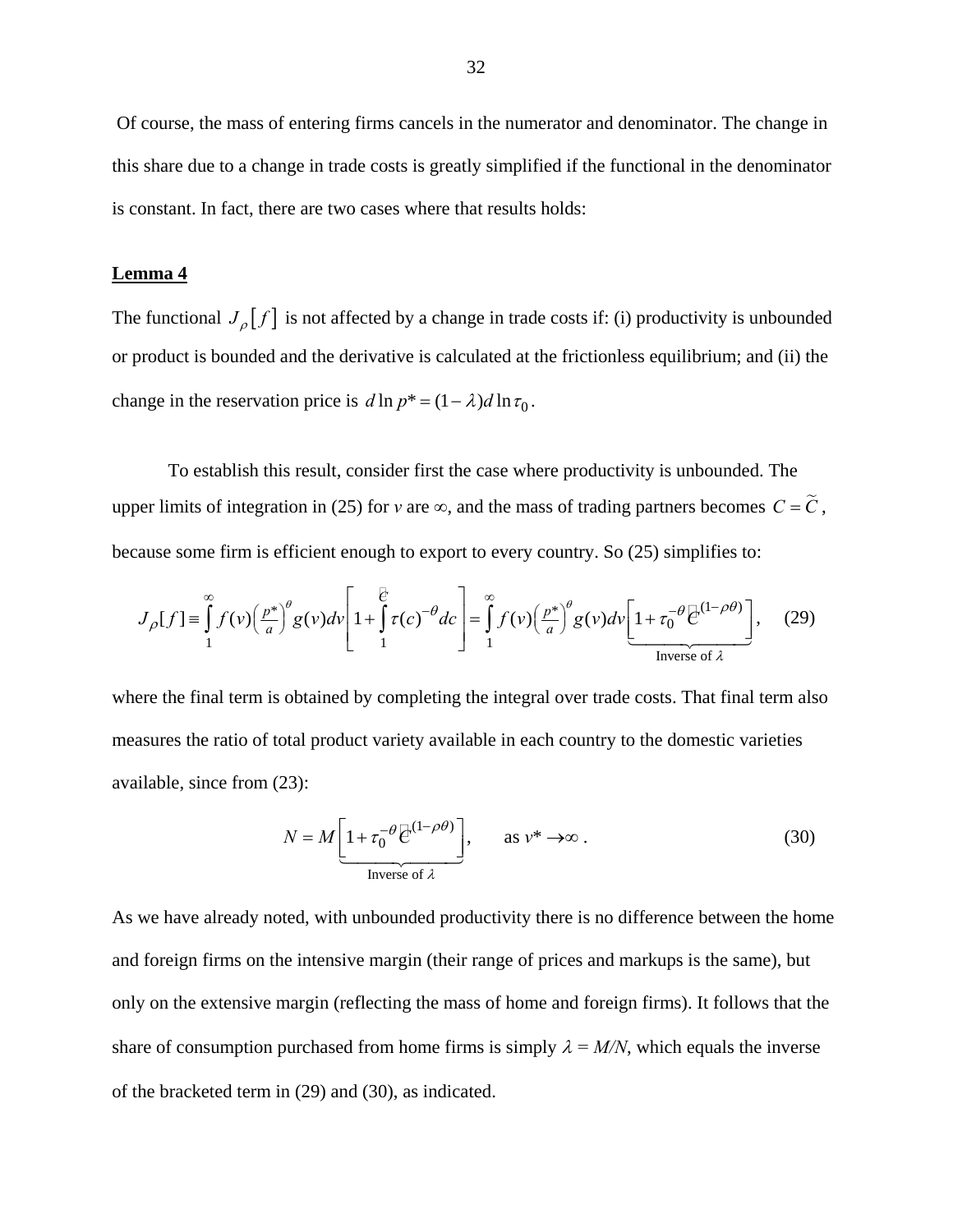It is now a straightforward matter to differentiate (29) to obtain:

$$
d\ln J_{\rho}[f] = \theta d\ln p * -\theta \left[ \frac{\tau_0^{-\theta} \overline{\mathcal{C}}^{(1-\rho\theta)}}{1 + \tau_0^{-\theta} \overline{\mathcal{C}}^{(1-\rho\theta)}} \right] d\ln \tau_0 = 0 \Leftrightarrow d\ln p * = (1 - \lambda) d\ln \tau_0.
$$

Thus, this functional is constant if  $d \ln p^* = (1 - \lambda) d \ln \tau_0$ . To interpret this result, a drop in trade costs lowers the reservation price, which reduce the value of the functional (over sales, markups, or any other function *f*) in the domestic market. But since  $d \ln p^* < d \ln \tau_0$ , then exporters face enhanced opportunities abroad since the drop in their trade costs exceeds the fall in the foreign reservation prices. These two effects both operate on the extensive margin (reflecting the probability of being a domestic firm or exporter in a range *dv*), and just cancel.

Surprisingly, we obtain the same result when we allow for bounded productivity and introduce an intensive margin, provided that we evaluate the change in the functional around the frictionless equilibrium with  $\tau_0 = 1$  and  $\rho = 0$ . Because we are evaluating derivatives with respect to trade costs  $\tau_0$ , it is mathematically correct to evaluate the equilibrium conditions at  $\rho = 0$ , totally differentiate with respect to  $\tau_0$ , and then evaluate at  $\tau_0 = 1$ . This technique simplifies the analysis considerably. In particular, at the frictionless equilibrium, any exporting firm will sell to all countries so the equilibrium condition (19) will hold instead as  $\tau_0 \tilde{C}^{\rho}(a/b) \leq p^*$ . <sup>11</sup> Except in the knife-edge case where  $\tilde{C}^p(a/b) = p^*$ , the strict inequality  $\tau_0 \tilde{C}^p(a/b) < p^*$  will continue to hold for  $\tau_0$  in a neighborhood of unity. Therefore, for  $\rho = 0$  we can again hold the number of trading partner fixed at  $C = \widetilde{C}$  even as we change the trade costs slightly.

 $\overline{a}$ 

<sup>&</sup>lt;sup>11</sup> As discussed just after (19), if  $\tau_0 \tilde{C}^{\rho}$  (*a / b*) < *p*<sup>\*</sup>, then the most efficient firm from each country sells to every market, so that  $C = \widetilde{C}$ .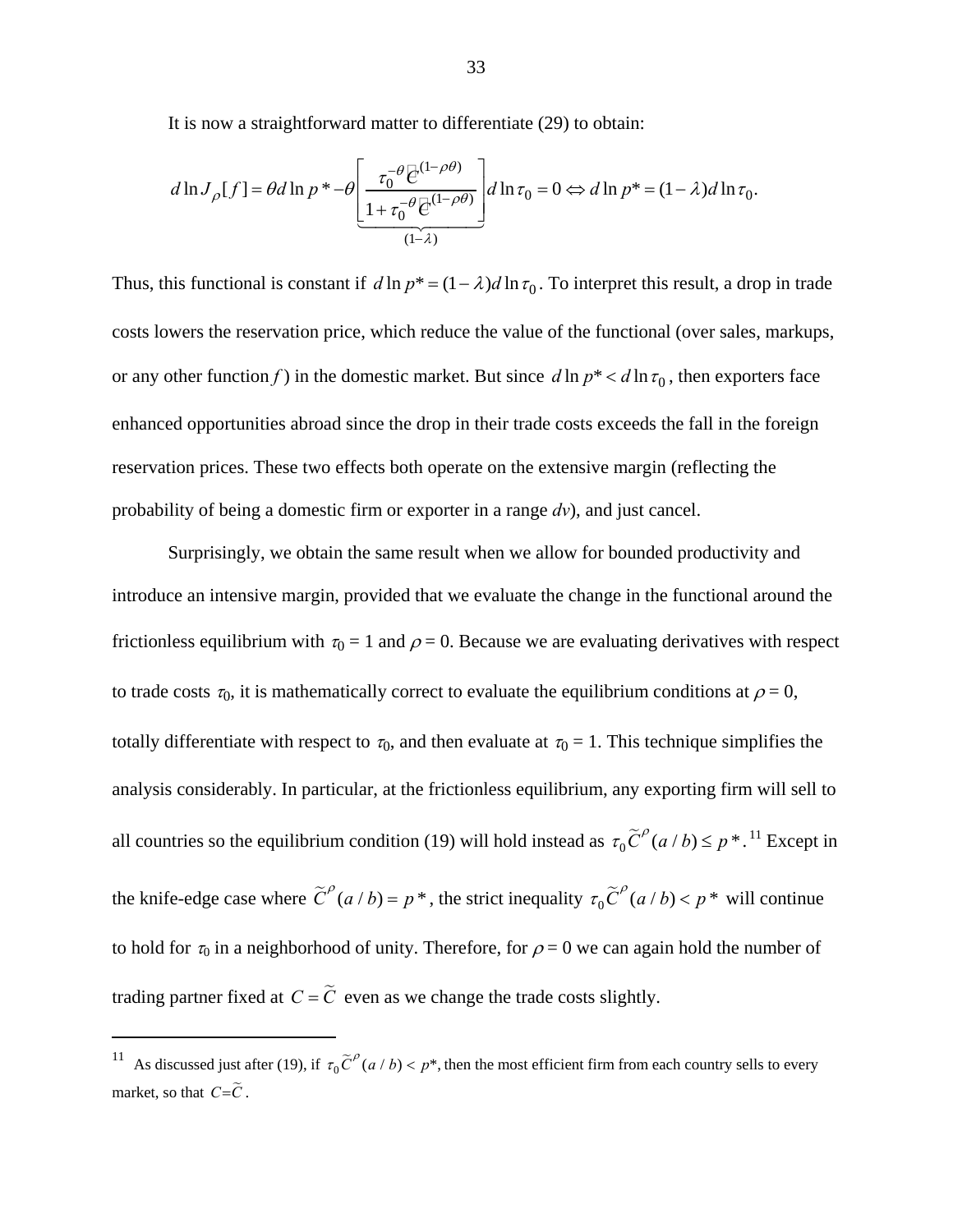Evaluated with  $\rho = 0$  and  $C = \tilde{C}$ , the functional becomes:

$$
J_0[f] = \int_{1}^{v^*} f(v) \left(\frac{p^*}{a}\right)^{\theta} g(v) dv + \left(\bar{\mathcal{C}} - 1\right) \int_{1}^{v^*/\tau_0} f(v) \left(\frac{p^*}{a\tau_0}\right)^{\theta} g(v) dv. \tag{33}
$$

We can readily compute the impact of a change around the frictionless equilibrium, as follows:

$$
\frac{\partial J_0[f]}{\partial \ln p^*}\Big|_{\tau_0=1} = \overline{\mathcal{C}} \Bigg[ \theta \int_1^{v^*} f(v) \Big(\frac{p^*}{a}\Big)^{\theta} g(v) dv + f(v^*) \Big(\frac{p^*}{a}\Big)^{\theta} g(v^*) v^* \Bigg],
$$
  

$$
\frac{\partial J_0[f]}{\partial \ln \tau_0}\Big|_{\tau_0=1} = -\overline{\mathcal{C}} - 1 \Bigg[ \theta \int_1^{v^*} f(v) \Big(\frac{p^*}{a}\Big)^{\theta} g(v) dv + f(v^*) \Big(\frac{p^*}{a}\Big)^{\theta} g(v^*) v^* \Bigg].
$$

The first term within the brackets reflects the change in the extensive margin, while the second term reflects the change in the intensive margin. The total change in the functional is constant if:

$$
\frac{\partial J_0[f]}{\partial \ln p^*}\bigg|_{\tau_0=1} d \ln p^* + \frac{\partial J_0[f]}{\partial \ln \tau_0}\bigg|_{\tau_0=1} d \ln \tau_0 = 0 \Leftrightarrow d \ln p^* = \underbrace{\left(\frac{\overline{e} - 1}{\overline{e}}\right)}_{(1-\lambda)} d \ln \tau_0.
$$
\n(34)

This result shows that the import competition created by the fall in trade costs and the reservation price is just offset by the export opportunities created, so that the functional is constant, when (34) holds. This is the same formula for the price change result that we found above, for unbounded productivity, when evaluating the effect of trade costs on the extensive margin only. Now we see that this result also holds when incorporating the intensive margin and when evaluated at the frictionless equilibrium. In that case, the share of expenditure  $\lambda$  is simply  $1/\widetilde{C}$ , so that the change in the reservation price in (34) is once again  $d \ln p^* = (1 - \lambda) d \ln \tau_0$ , as we found with the unbounded Pareto.

We now argue that the change in the reservation price of  $d \ln p^* = (1 - \lambda) d \ln \tau_0$  is in fact the *equilibrium* change. This result follows because the various functionals appearing in the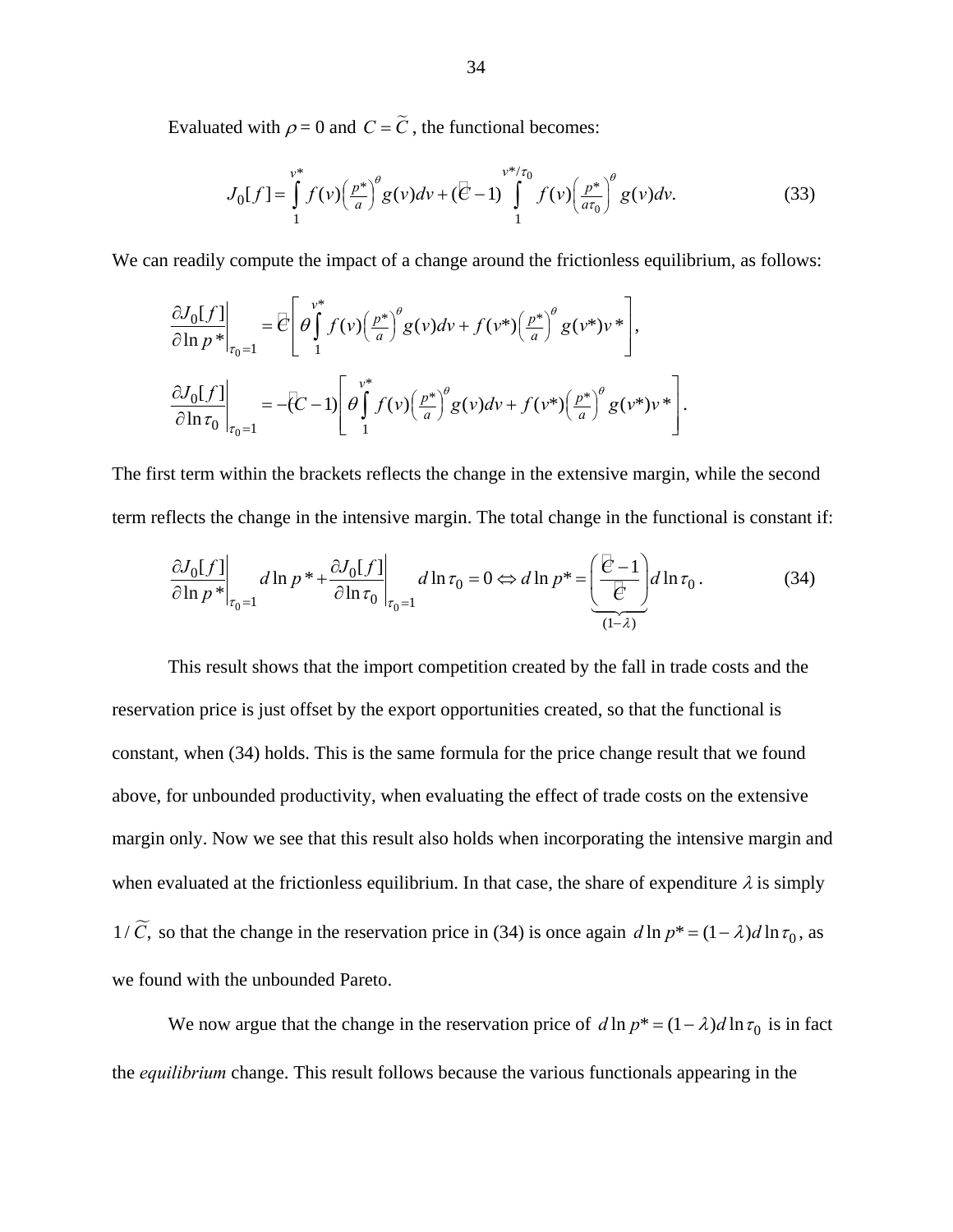equilibrium conditions are all (locally) constant. In the free entry condition (24), for example, the functionals evaluate expected profits, and since these are constant it follows that the mass of entrants in each country,  $M_e$ , is constant in the denominator.<sup>12</sup> Then from the equilibrium condition (26), it is immediate that product variety *N* is constant. Furthermore, since the denominator of (24) is the term  $D(\mathbf{p})$  introduced earlier, it is constant and then so is the Herfindahl index. We confirm in the Appendix that these various results are enough to ensure that the change in prices  $d \ln p^* = (1 - \lambda) d \ln \tau_0$  is the equilibrium change. Finally, because the Herfindahl index does not change, it follows from Lemma 1 the change in welfare equals  $-d \ln p^* = -(1 - \lambda) d \ln \tau_0$ . We summarize these results with:

# **Proposition 4**

 $\overline{a}$ 

Under Assumptions 1–3, a small reduction in trade costs implies the following results whether productivity is unbounded or is bounded with the change evaluated at the frictionless equilibrium: (a) no change in the mass of entrants  $M_e$ , the mass of varieties N, or the Herfindahl index  $H$ ; (b) the same proportionate fall in the reservation price and rise in welfare of  $-(1 - \lambda) d \ln \tau_0$ , which is due only to the selection of firms.

The final result in Proposition 4 – that only the selection effect operates around the frictionless trade equilibrium – follows because the functionals defining the average markup in Lemma 3 are locally constant so there is no change in the average markup. To interpret this result, a drop in trade costs lowers the reservation price and therefore lowers the markups charged by home firms, while the lowest-productivity firms exit. But since  $d \ln p^* < d \ln \tau_0$ , then

 $12$  That result may appear surprising in view of Proposition 2, which stated that country growth leads to more entrants. But the worldwide mass of entrants that are potentially exporting to each country is still growing. We could define that worldwide mass as  $N_e$ , computed as in (23) but with  $M_e$  on the right. With a fall in trade costs, it would follow that  $N_e$  is rising.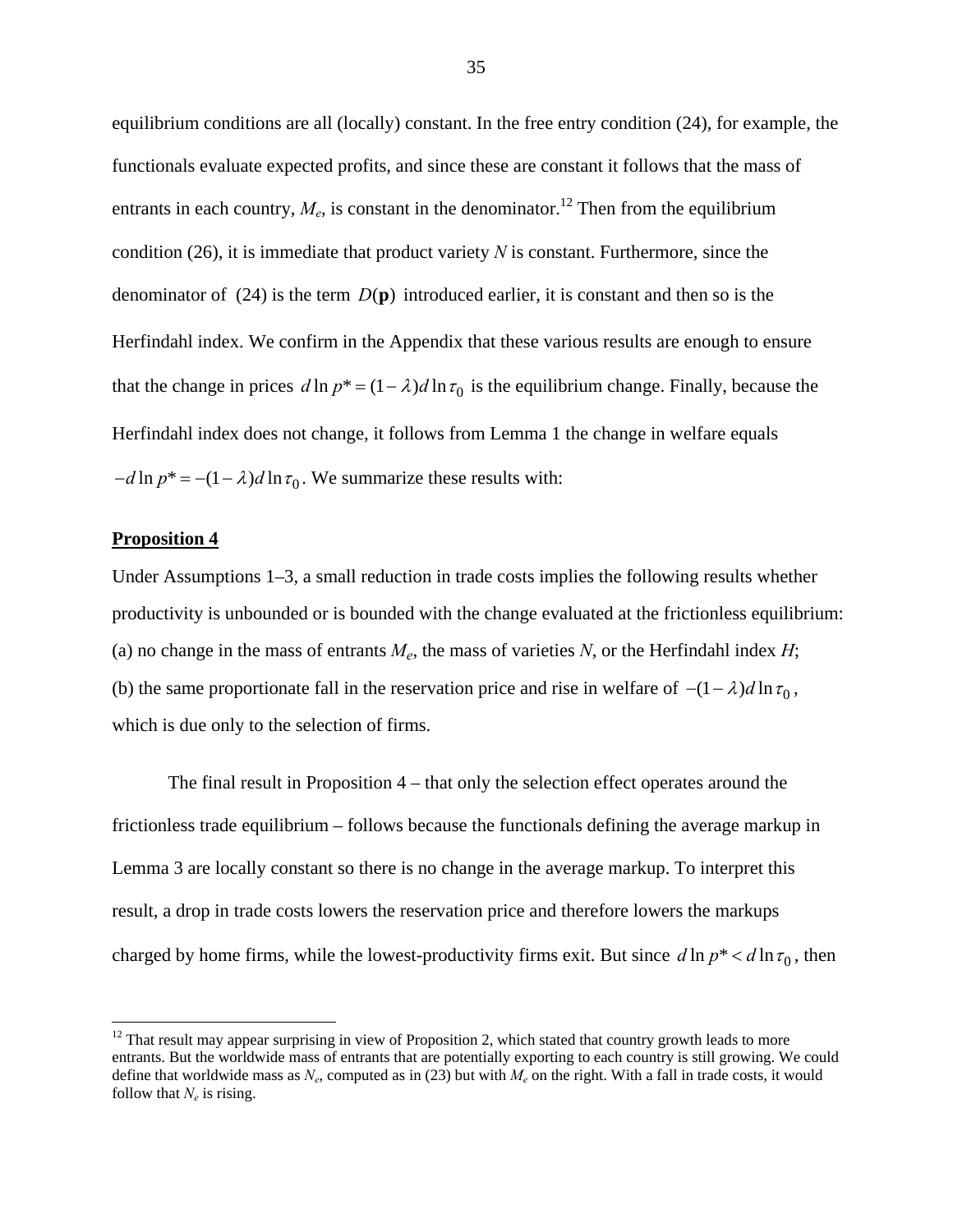foreign exporters have a greater drop in their trade costs than in the home reservation price, and they will raise their markups. That allows some low-productivity foreign firms to enter and begin exporting to the home market. In the end, with unbounded productivity the home and foreign markups are both in the range  $[1, +\infty)$ , before and after the drop in trade costs. The changes in the extensive margin of domestic and foreign firms due to falling trade costs have no effect on this distribution of markups, or on the average markup.

What we now find is that this result holds even with bounded productivity. In that case, the markup charged by the highest productivity home firm is reduced, and the markup charged by the highest productivity foreign exporter is increased. These changes in the intensive margin also cancel when evaluated for a small change in trade costs at the frictionless equilibrium, so there is no pro-competitive effect. In addition, we have found that the mass of varieties *N* is locally constant, so that there is no variety effect either.

 Because we already know the impact of a large change in trade costs from Proposition 3, moving from autarky to frictionless trade, the results in Proposition 4 cannot hold for all parameter values away from the frictionless equilibrium. Rather, for some parameter values we must observe the same qualitative results as reported in Proposition 3:

#### **Corollary 2**

With bounded productivity, a reduction in trade costs  $\tau_0$  evaluated at some values of  $\tau_0 > 1$  or  $\rho > 0$  leads to: (a) a fall in the reservation price and rise in welfare less than  $-(1 - \lambda) d \ln \tau_0$ ; (b) reduced gains due to the selection effect, but positive gains due to increased product variety and a reduction in the average markup.

We have not established that the results in Corollary 2 hold *for all* values of  $\tau_0 > 1$  and  $\rho > 0$ , though we would conjecture that such a result holds.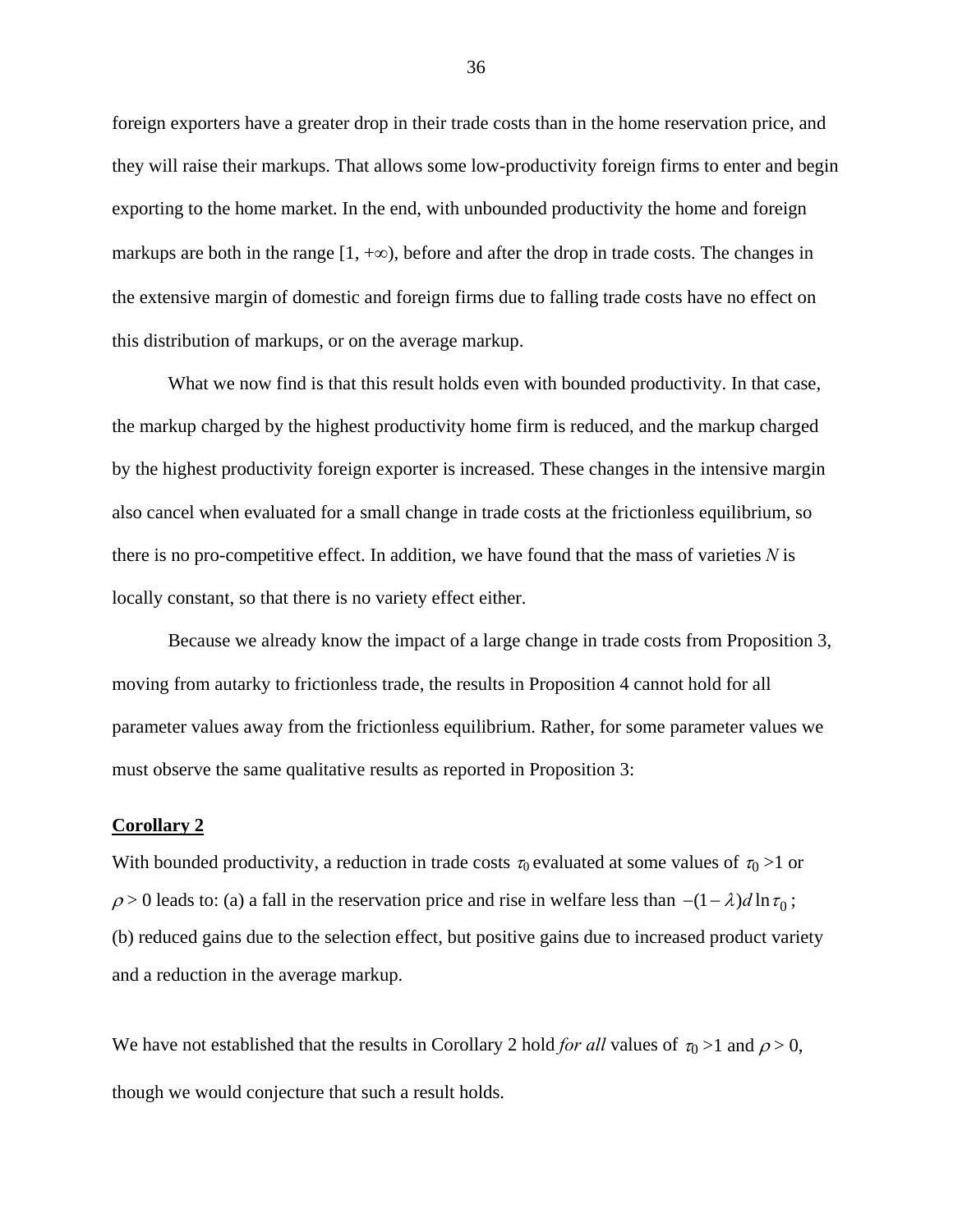There is one final result that *differs* for bounded and unbounded productivities, even at the frictionless equilibrium. While we have found that  $d \ln p^* = (1 - \lambda) d \ln \tau_0$  holds in either case, that is not the formula used by ACR and ACDR to characterize the gains from reduced trade costs. Rather, these authors focus on the change in the share of consumption coming from domestic producers, or  $\lambda$  in (28). We have already argued that the functional in the denominator of this expression is constant with unbounded productivity, and locally constant with bounded productivity. So given the change in the reservation price  $d \ln p^* = (1 - \lambda) d \ln \tau_0$ , the change in  $\lambda$ comes from the numerator only, and is readily calculated as:

$$
d\ln\lambda = \left\{\theta + \left[\frac{d\left(\frac{\mu(v^*)}{v^*}\right)g(v^*)v^*}{\int_1^{v^*}d\left(\frac{\mu(v)}{v}\right)g(v)dv}\right]\right\}d\ln p^* \Rightarrow \left\{-d\ln p^* = -\frac{d\ln\lambda}{\theta} \text{ if } b = \infty\right\}
$$
  
- $d\ln p^* < -\frac{d\ln\lambda}{\theta} \text{ if } d\ln p^* < 0 \text{ and } b < \infty.$ 

With unbounded productivity, since  $\lim_{v^* \to \infty} g(v^*) v^* = 0$  we obtain the formula for welfare gain found by ACR and ACDR,  $-d \ln p^* = -d \ln \lambda / \theta$ . With bounded productivity, however, the fall in the share of consumption coming from home production *exceeds* that obtain with unbounded productivity. It follows that the formula  $-d \ln \lambda / \theta$  now *overstates* the welfare gains from reducing trade costs:

# **Corollary 3**

The gain from a small reduction in trade costs equals  $-d \ln \lambda / \theta > 0$  with an unbounded Pareto distribution for productivity, but is strictly less than this amount with a bounded Pareto distribution when evaluated at the frictionless equilibrium.

This result is very similar in spirit to Corollary 1, and shows that the formula for gains from trade from ACDR holds as an upper bound in the two cases we have considered: a large reduction in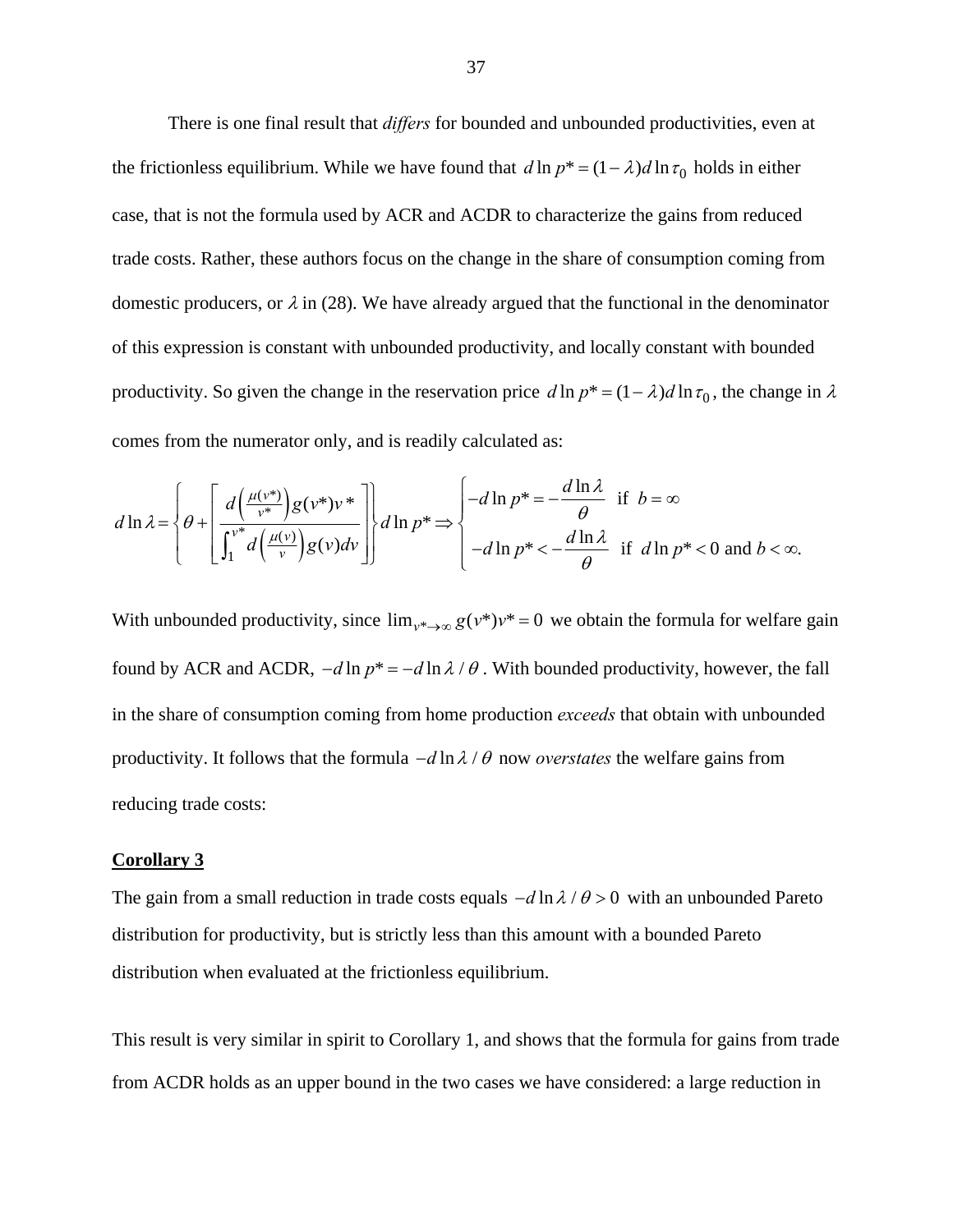trade costs from autarky to frictionless trade; and a small reduction in trade costs when evaluated at the frictionless equilibrium.

To explain why the share of share of consumption coming from home production falls more when productivity is bounded, we note that the fall in the mass of surviving domestic firms *M* is also larger with bounded productivity, since from (22) we obtain (with  $M_e$  fixed):

$$
d \ln M = \left[ \theta + \frac{g(v^*)v^*}{G(v^*)} \right] d \ln p^*.
$$

The fall in the mass of domestic firms due to a reduction in trade costs is therefore  $d \ln M =$  $\theta d \ln p^* = \theta (1 - \lambda) d \ln \tau_0 < 0$  when productivity is unbounded. From the above equation, domestic varieties fall even more when productivity is bounded (and evaluated at the frictionless equilibrium). We interpret that extra drop in the mass of firms as resulting from the extra import competition in the intensive margin, as applies when productivity is bounded.

## **6. Conclusions**

Our goal in this paper has been to evaluate the gains from trade when firm markups are endogenous. To achieve that, we have introduced a quite general class of preferences represented by the quadratic mean of order *r* expenditure function, due to Diewert (1976). Prior applications of this expenditure/cost function have been mainly empirical, i.e. estimating the function for specific values of the parameter *r*. In that case, the concavity and other properties of the function are checked at the estimated parameters. For theoretical purposes, we want to ensure that the function is globally well behaved. We have shown that this is the case for a symmetric function and the parameter values in Assumption 1.

Despite the general class of preferences we use, however, the crucial feature of the model allowing for multiple sources of gains from trade comes from the supply side of the model. With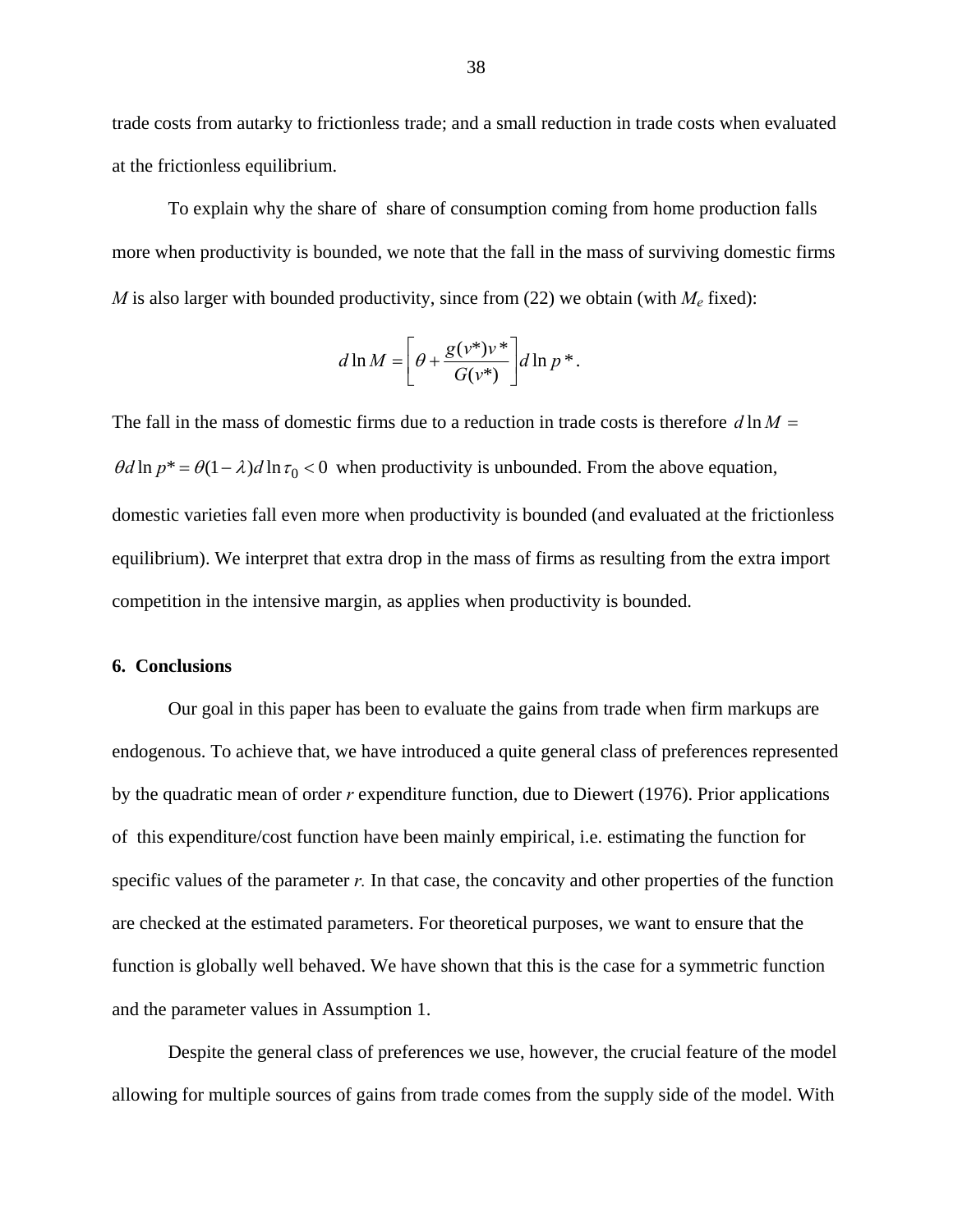heterogeneous firms, the very simple result of Krugman (1979) linking a drop in the markup to (frictionless) trade no longer applies necessarily. We have shown that this result does not apply when the distribution of firm productivity is Pareto and the support is unbounded above, allowing for infinite productivity and zero costs. That assumption was not part of the Melitz (2003) model, but was introduced by Chaney (2008), enabling him to derive a "distorted" gravity equation even with heterogeneous firms. In the absence of fixed costs, we have found that this distribution rules out a pro-competitive gain from trade and also rules out any variety gain, suggesting that alternative forms for the productivity distribution should be investigated. Here we have focused on the Pareto distribution with a support that is bounded above. It is know from the work of Helpman, Melitz and Rubenstein (2008) that this distribution allows for a tractable gravity equation, at least in its empirical specification, and we have shown that it can also be used to obtain theoretical results.

We have investigated two case of trade liberalization. The first, following Krugman (1979), was growth in country size. That exercise is meant to capture the movement from autarky to frictionless trade with another country. Equivalently, we can think of trade costs falling from some high level leading to autarky to zero, so the results for this case correspond to a *large* change in trade costs. We found in Proposition 3 that the product variety and procompetitive gains from trade operate if and only if productivity is bounded above. This result shows that the main analytical results of ACDR, who assume that productivity is unbounded, are quite special and only allow for gains due to firm selection. Despite that limitation, their formula applies as an *upper bound* to the proportional gains obtained from frictionless trade when productivity is bounded and all three types of gains operate. When variety and pro-competitive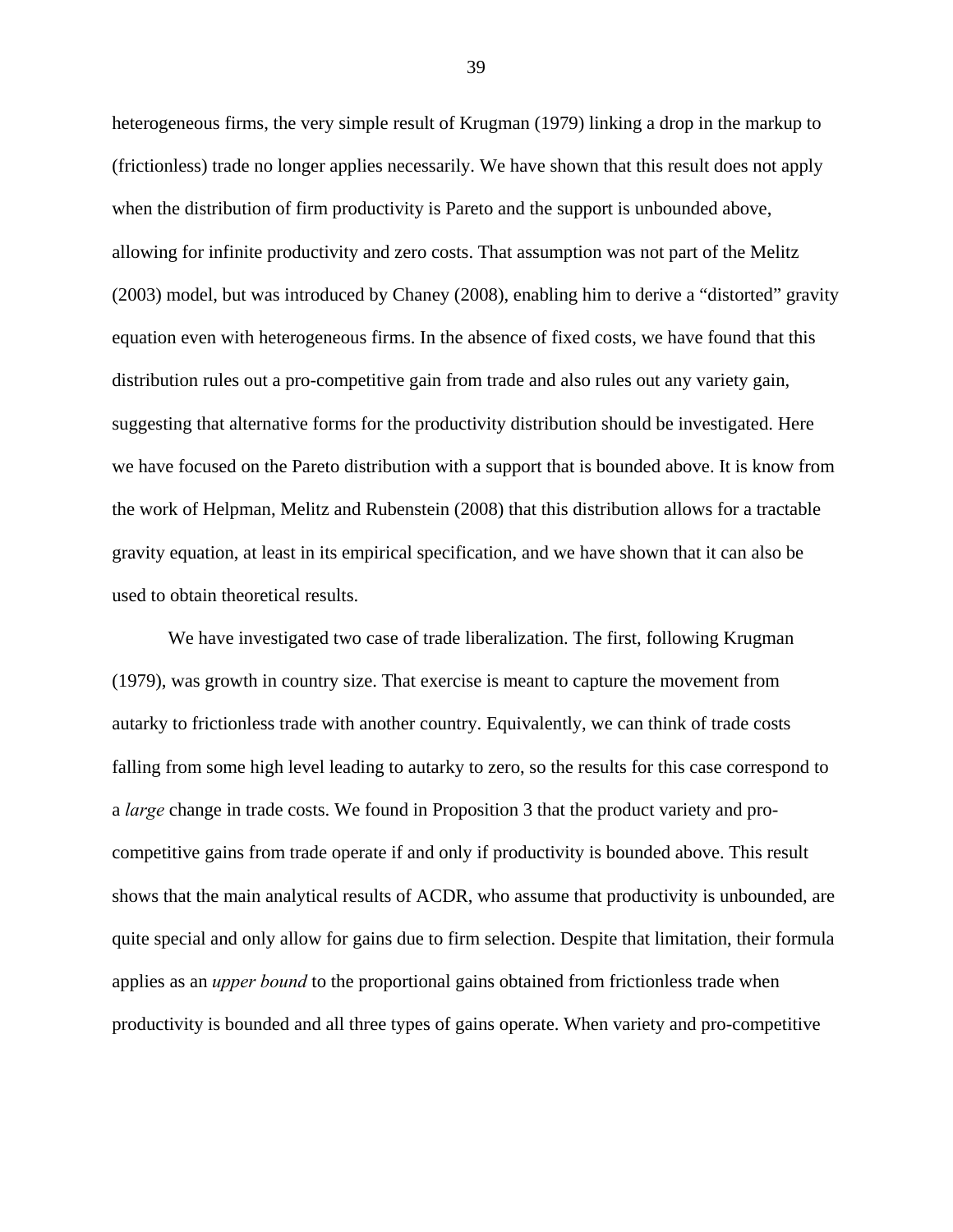gains operate (due to bounded productivity), then the selection effect is sufficiently offset that the total gains from trade are reduced.

The second case we have investigated is a small change in trade costs in a symmetric equilibrium. When productivity is unbounded then this small change can be evaluated in the presence of trade frictions, but when productivity is bounded then we focus on a small change around the frictionless equilibrium. In both cases, we find the import competition due to the a reduction in trade costs is just offset by the export opportunities created. For example, the fall in domestic markups is just offset by a rise in foreign markups, so that the average markup does not change. More generally, the fall in trade costs has no impact on the entry of domestic firms, product variety available to consumers, or on the average markup, so that the gains from trade are due entirely to the exit of less efficient firms. If productivity is bounded and we move away from the frictionless equilibrium, then the product variety and pro-competitive gains must come back into play.

There are a number of directions for further research. First, the two cases of trade liberalization we have examined did not take advantage of the geography of trade and trade costs illustrated in Figure 1: with finite reservation prices, bounded productivity and positive trade costs, there will be countries not trading with each other. In contrast, the two cases we considered implied that each country trades with all others (since either there is a firm productive enough to do so, or with bounded productivity we evaluated the change in trade costs at the frictionless equilibrium). We suggested in the previous section that even when countries trade with all others, there is still a potentially large impact of trade liberalization on variety through the extensive margin of exporting *firms*. Still, it would be of interest to examine how product variety changes when *new countries* begin exporting, especially since that is the focus of the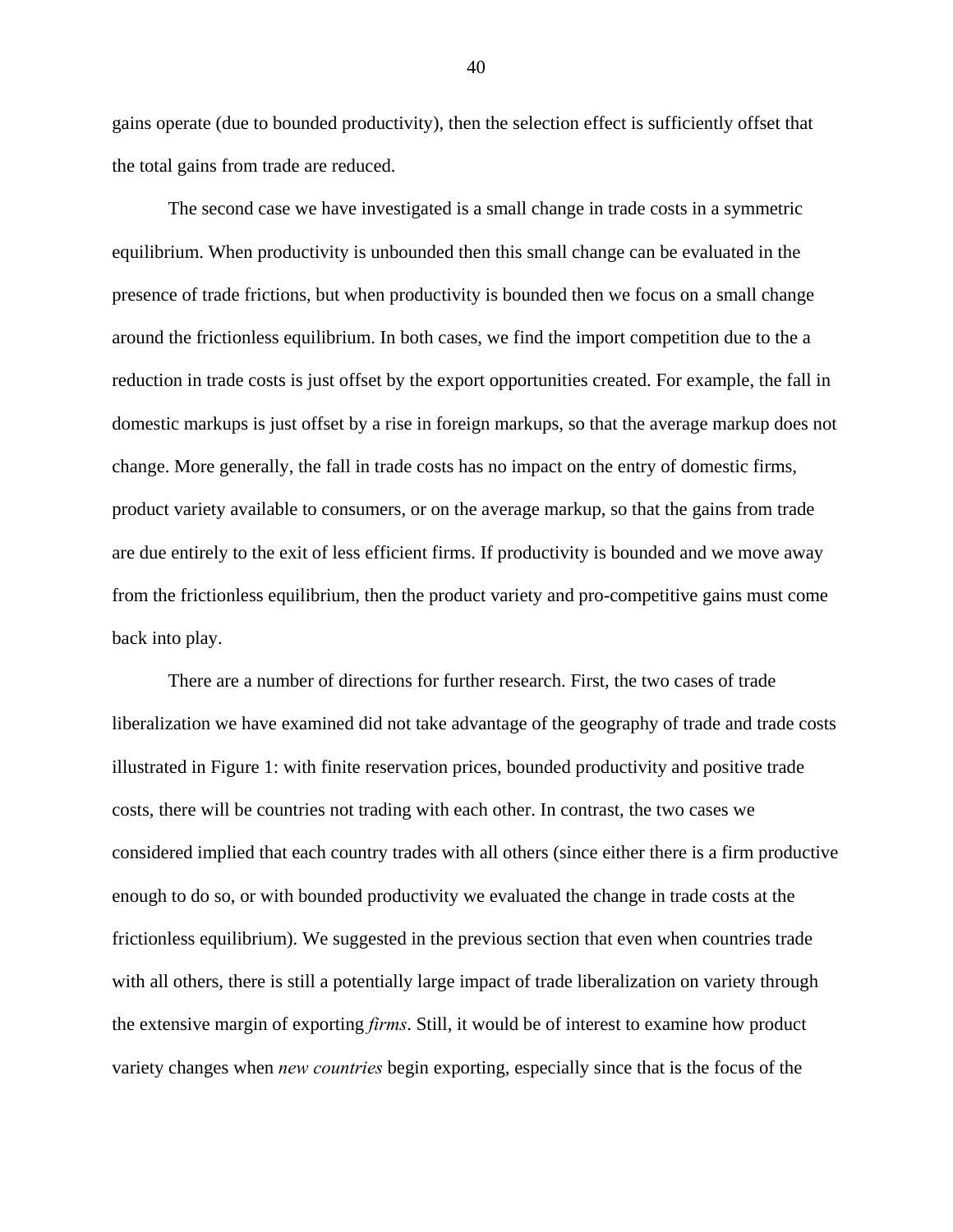empirical work in Broda and Weinstein (2006) and is very easily measured in the trade data.

Second, we have not allowed for fixed costs of domestic production or exporting. The presence of such fixed costs would make the lowest profitable marginal cost endogenous (instead of unity as used here because we divide marginal cost by the reservation price). That change alone would re-introduce the product variety and pro-competitive channels as potential channels of gain. While it is challenging to allow for fixed costs and the QMOR demand system in general, its formulation is simplified in the translog case, which deserves more attention. Of course, with fixed costs then we should also allow these costs to fall as an alternative force leading to increased trade, and evaluate the gains.

 Finally, while the bounded Pareto given us a particularly sharp comparison with the unbounded case, we should also allow for other distributions for firm productivity. Head, Mayer and Thoenig (2013) argue that the log-normal distribution offers a better approximation to actual firm sizes than the Pareto. Edmond, Midrigan and Xu (2012) allow for a "double" Pareto as a way to better approximate the actual distribution, and Holmes, Hsu and Lee (2013) also investigate distributions other than the Pareto. These authors show that the pro-competitive gains from trade tend to be greater outside the unbounded Pareto case, while Feenstra and Weinstein (2010) estimate these gains for the United States without making any assumption on the distribution. For all these reasons, we expect that future literature will be less likely to adopt the unbounded Pareto case as representative when investigating the gains from trade.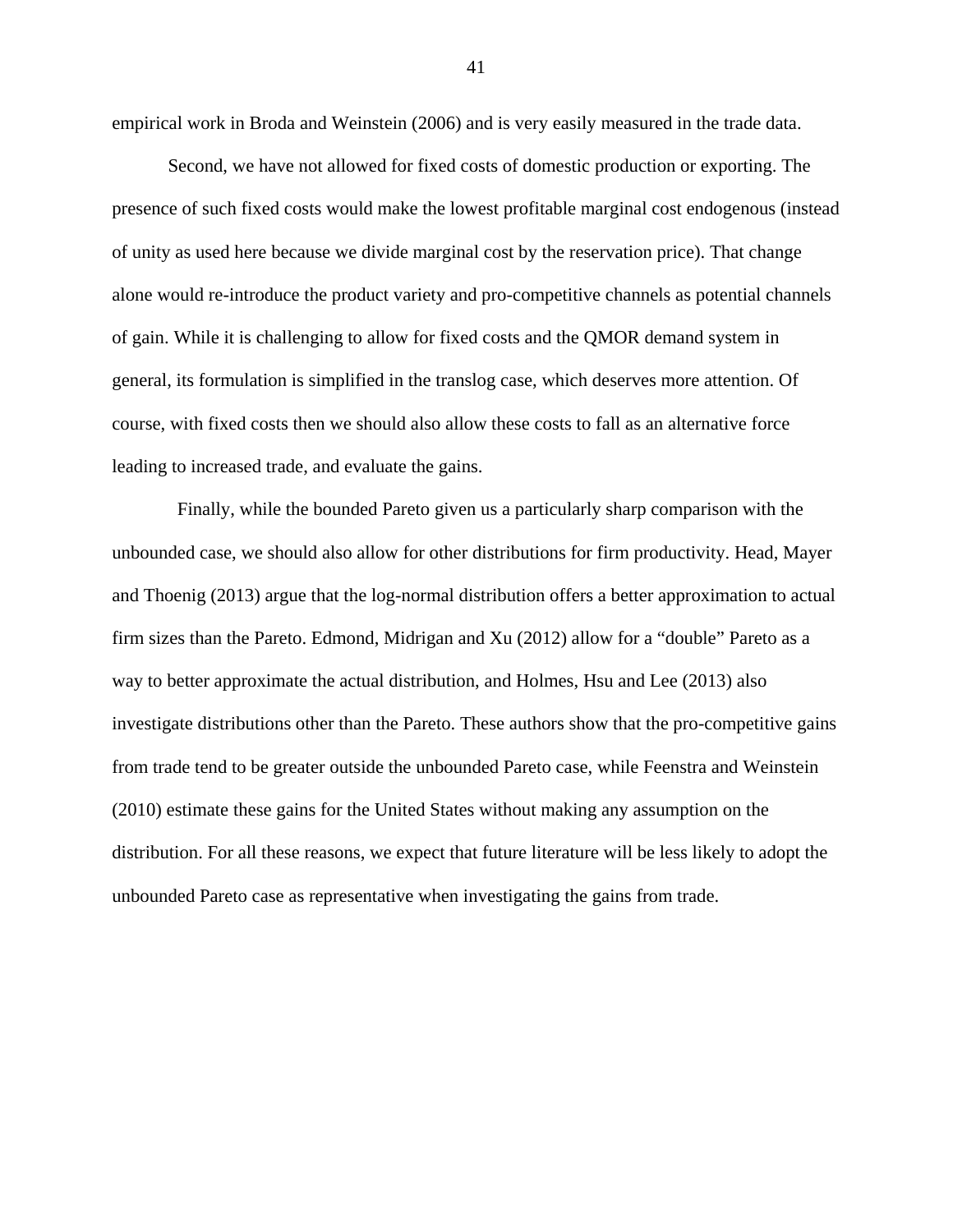# **Appendix:**

## **Translog expenditure function:**

We start with the translog expenditure function, re-written slightly from the main text as:

$$
\ln e_0(\mathbf{p}) = \frac{1}{\tilde{N}} \int \ln p_{\omega} d\omega - \frac{\gamma}{2} \int \ln p_{\omega}^2 d\omega + \frac{\gamma}{2\tilde{N}} \int \ln p_{\omega} \ln p_{\omega} d\omega d\omega',
$$

using  $\tilde{N} = \int d\omega$ . Our goal is to show that this is the limit of the QMOR function as *r* $\rightarrow$ 0, under Assumption 3(c). We show this in reverse. By using  $\ln x = \lim_{x \to 0} \left( \frac{x^r - 1}{2} \right) = \lim_{x \to 0} \left( \frac{x^{r/2} - 1}{2} \right)$  $\ln x = \lim_{r \to 0} \left( \frac{x^r - 1}{r} \right) = \lim_{r/2 \to 0} \left( \frac{x^{r/2} - 1}{r/2} \right)$  we re-write the translog function as:

$$
\lim_{r\to 0}\left(\frac{e_r^r-1}{r}\right)=\frac{1}{\tilde{N}}\int \lim_{r\to 0}\left(\frac{p_\omega^r-1}{r}\right)d\omega-\frac{\gamma}{2}\int \lim_{r/2\to 0}\left(\frac{p_\omega^{r/2}-1}{r/2}\right)^2d\omega+\frac{\gamma}{2\tilde{N}}\int \lim_{r/2\to 0}\left(\frac{p_\omega^{r/2}-1}{r/2}\right)\lim_{r/2\to 0}\left(\frac{p_\omega^{r/2}-1}{r/2}\right)d\omega d\omega'.
$$

Dropping the limit operator, multiplying through by *r* and completing the squares, we obtain:

$$
e_r(\mathbf{p})^r - 1 = \frac{1}{\tilde{N}} \int (p_\omega^r - 1) d\omega - \frac{2\gamma}{r} \int (p_\omega^r - 2p_\omega^{r/2} + 1) d\omega + \frac{2\gamma}{r\tilde{N}} \int \int (p_\omega^r p_\omega^r - p_\omega^r - p_\omega^r + 1) d\omega d\omega'.
$$

Because  $\tilde{N} = \int d\omega$  and using  $\alpha = \left(\frac{1}{\tilde{N}} - \frac{2\gamma}{r}\right)$  and  $\beta = \frac{2\gamma}{r\tilde{N}}$  from Assumption 1(c), this becomes:

$$
e_r(\mathbf{p})^r = \alpha \int p_{\omega}^r d\omega + \beta \int p_{\omega}^r p_{\omega}^r d\omega d\omega' + \frac{2\gamma}{r} \int (2p_{\omega} - 1) d\omega - \frac{2\gamma}{r\tilde{N}} \int \int (p_{\omega}^r + p_{\omega'}^r - 1) d\omega d\omega'.
$$

The last terms cancel, and so raising both side to the power  $1/r$  we obtain (1). Doing the same steps in reverse, it follows that the translog function is the limiting value of (1) as  $r\rightarrow 0$ .

The other property we wish to establish is the limiting value of  $D(\mathbf{p})$  as  $r\rightarrow 0$ . Using the definition in (7) with  $\alpha = \left(\frac{1}{\tilde{N}} - \frac{2}{\tilde{N}}\right)$  $\alpha = \left(\frac{1}{\tilde{N}} - \frac{2\gamma}{r}\right)$ :  $\lim_{D(n)} \int \lim_{\epsilon \to 0} \left(1 - 2y\right) \left(\frac{p_{\omega}}{p_{\omega}}\right)^{r} \left[1 - \left(\frac{p^*}{p^*}\right)^{r/2}\right]_{r \geq 0} \quad \text{if} \quad \lim_{r \to \infty} \left[\frac{(p^*}{p_{\omega}})^{r/2}\right]$  $\int_0^1 D(\mathbf{p}) = \int_{r \to 0}^1 \frac{\lim_{r \to 0} \left( \frac{1}{\tilde{N}} - \frac{2\gamma}{r} \right)}{\left( \frac{p}{\tilde{N}} \right)^2} \left[ 1 - \left( \frac{p^*}{p_\omega} \right)^{r/2} \right] d\omega = \gamma \int_{r \to 0}^1 \frac{\lim_{r \to 0} \left( \frac{\left( p^* / p_\omega \right)^{r/2} - 1}{r/2} \right)}{\left( \frac{p_\omega}{r} \right)^2} d\omega,$  $\lim_{r\to 0} D(\mathbf{p}) = \int \lim_{r\to 0} \left( \frac{1}{\tilde{N}} - \frac{2\gamma}{r} \right) \left( \frac{p_{\omega}}{p^*} \right)^r \left( 1 - \left( \frac{p^*}{p_{\omega}} \right)^{r/2} \right) d\omega = \gamma \int \lim_{r\to 0} \left| \frac{\left( p^* / p_{\omega} \right)^{r/2} - 1}{r/2} \right| \left( \frac{p_{\omega}}{p^*} \right)^r d\omega$  $\frac{1}{\tilde{N}} - \frac{2}{r} \left| \left( \frac{p_{\omega}}{p^*} \right) \right| 1 - \left( \frac{p}{p_{\omega}} \right) \left| d\omega = r \right| \lim_{r \to 0} \left| \frac{(p_{\omega} - p_{\omega})^2}{r^2} \right| \left| \frac{p_{\omega}}{p^*} \right|$  $\lim_{\delta \to 0} D(\mathbf{p}) = \int_{\Omega} \lim_{r \to 0} \left( \frac{1}{\tilde{N}} - \frac{2\gamma}{r} \right) \left( \frac{p_{\omega}}{p^*} \right) \left[ 1 - \left( \frac{p^*}{p_{\omega}} \right) \right] d\omega = \gamma \int_{\Omega} \lim_{r \to 0} \left[ \frac{(p^*/p_{\omega})^2 - 1}{r^2} \right] \left( \frac{p_{\omega}}{p^*} \right) d\omega$  $\mathbf{p}$ ) =  $\int_{\Omega} \lim_{r \to 0} \left( \frac{1}{\tilde{N}} - \frac{2\gamma}{r} \right) \left( \frac{p_{\omega}}{p^*} \right)^r \left[ 1 - \left( \frac{p^*}{p_{\omega}} \right)^{r/2} \right] d\omega = \gamma \int_{\Omega} \lim_{r \to 0} \left[ \frac{\left( p^* / p_{\omega} \right)^{r/2} - 1}{r/2} \right] \left( \frac{p_{\omega}}{p^*} \right)^r$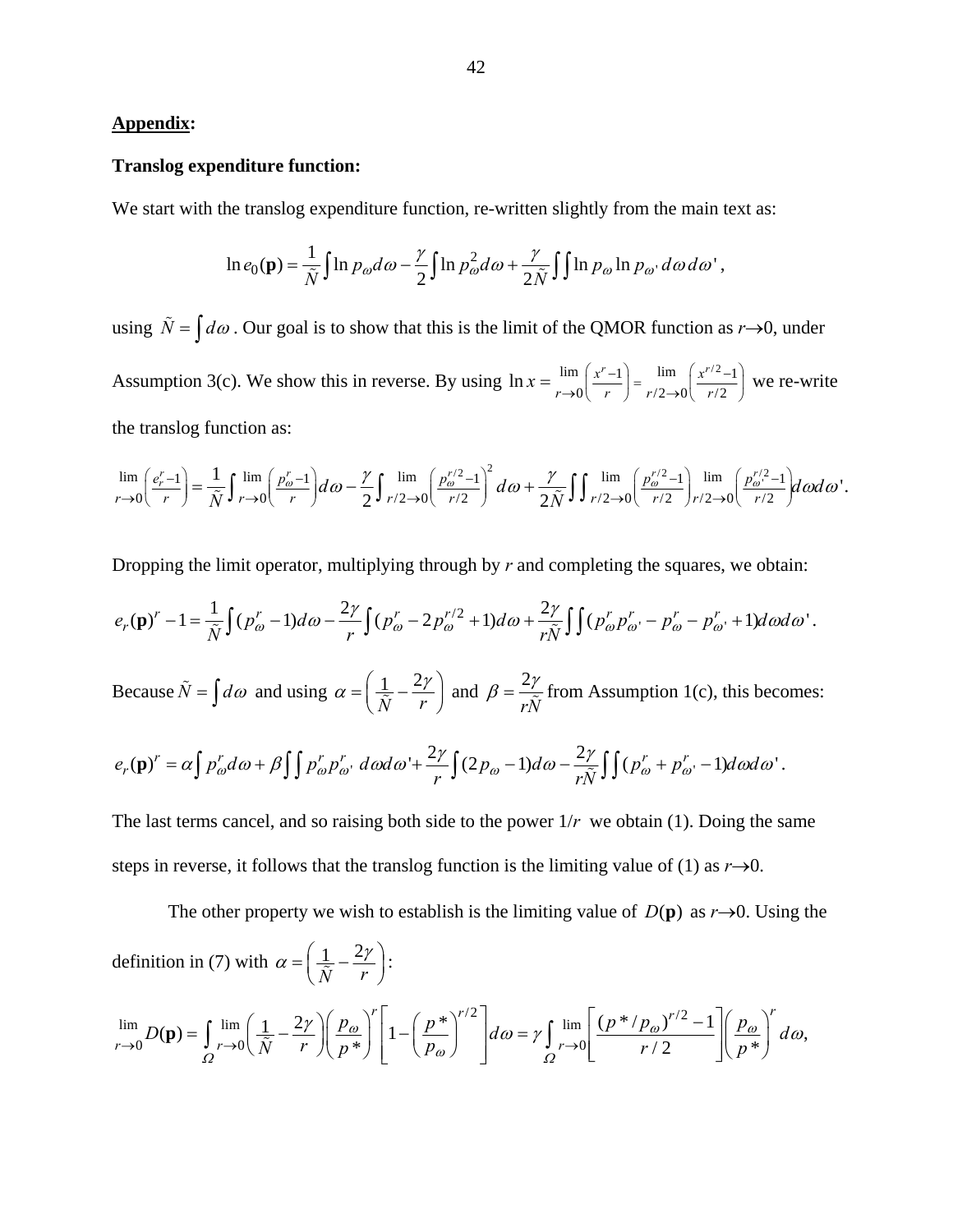which equals  $\int_{\Omega} \gamma (\ln p^* - \ln p_{\omega}) d\omega = \int_{\Omega} s_{\omega}(\mathbf{p}) d\omega = 1$ , as desired. We also need to check the limiting value of  $D(\mathbf{p})^{1/r}$ . It is convenient to start with the formula for  $D(\mathbf{p})^{1/r}$  established below in (A1). Again using the parameter values in Assumption 1(c), we obtain:

$$
\lim_{r \to 0} \ln \left[ D(\mathbf{p})^{1/r} \right] = \lim_{r \to 0} \frac{1}{r} \ln \left\{ 1 - \frac{r}{2\gamma \tilde{N}} + \left( \frac{1}{\tilde{N}} - \frac{2\gamma}{r} \right) \int_{\Omega} \left[ \left( \frac{p_{\omega}}{p^*} \right)^{r/2} - 1 \right]^2 d\omega \right\}.
$$

If a finite limit exists, then the expression in curly brackets must approach unity, so its natural log approaches zero. In that case, we can use the approximation  $ln(1 + x) \approx x$ , which will be arbitrarily close for  $x \rightarrow 0$ , to rewrite the above expression as:

$$
\lim_{r\to 0}\ln\left[D(\mathbf{p})^{1/r}\right] = \lim_{r\to 0}\frac{1}{r}\left\{-\frac{r}{2\gamma\tilde{N}}+\left(\frac{1}{\tilde{N}}-\frac{2\gamma}{r}\right)\int_{\Omega}\left[\left(\frac{p_{\omega}}{p^{*}}\right)^{r/2}-1\right]^{2}d\omega\right\}.
$$

Eliminating terms in the curly brackets that approach zero, we obtain:

$$
\lim_{r\to 0}\ln\left[D(\mathbf{p})^{1/r}\right] = \lim_{r\to 0}\frac{1}{r}\left\{-\frac{2\gamma}{r}\int_{\Omega}\left[\left(\frac{p_{\omega}}{p^*}\right)^{r/2}-1\right]^2d\omega\right\} = -\frac{\gamma}{2}\int_{\Omega}\left[\lim_{r\to 0}\frac{\left(p_{\omega}/p^*\right)^{r/2}-1}{r/2}\right]^2d\omega,
$$

which gives the result shown in the main text since the above limit is  $\ln(p_\omega / p^*)$ . Having established these translog properties referred to in the main text, we prove all remaining results for the QMOR function with  $r \neq 0$ , appealing to continuity to establish them for  $r = 0$ .

#### **Proof of Proposition 1:**

(a) Consider the expenditure function (3) for  $r \le 2$ ,  $r \ne 0$ , with the set of available goods defined by  $\Omega = \{ \omega \mid p_{\omega} \le p^* \}$  using the reservation price in (2). Multiplying *all* prices (including prices for goods not available and also  $p^*$ ) by  $\lambda > 0$  has no effect on  $\Omega$ , so that  $e_r(\lambda \mathbf{p}) = \lambda e_r(\mathbf{p})$  in (3)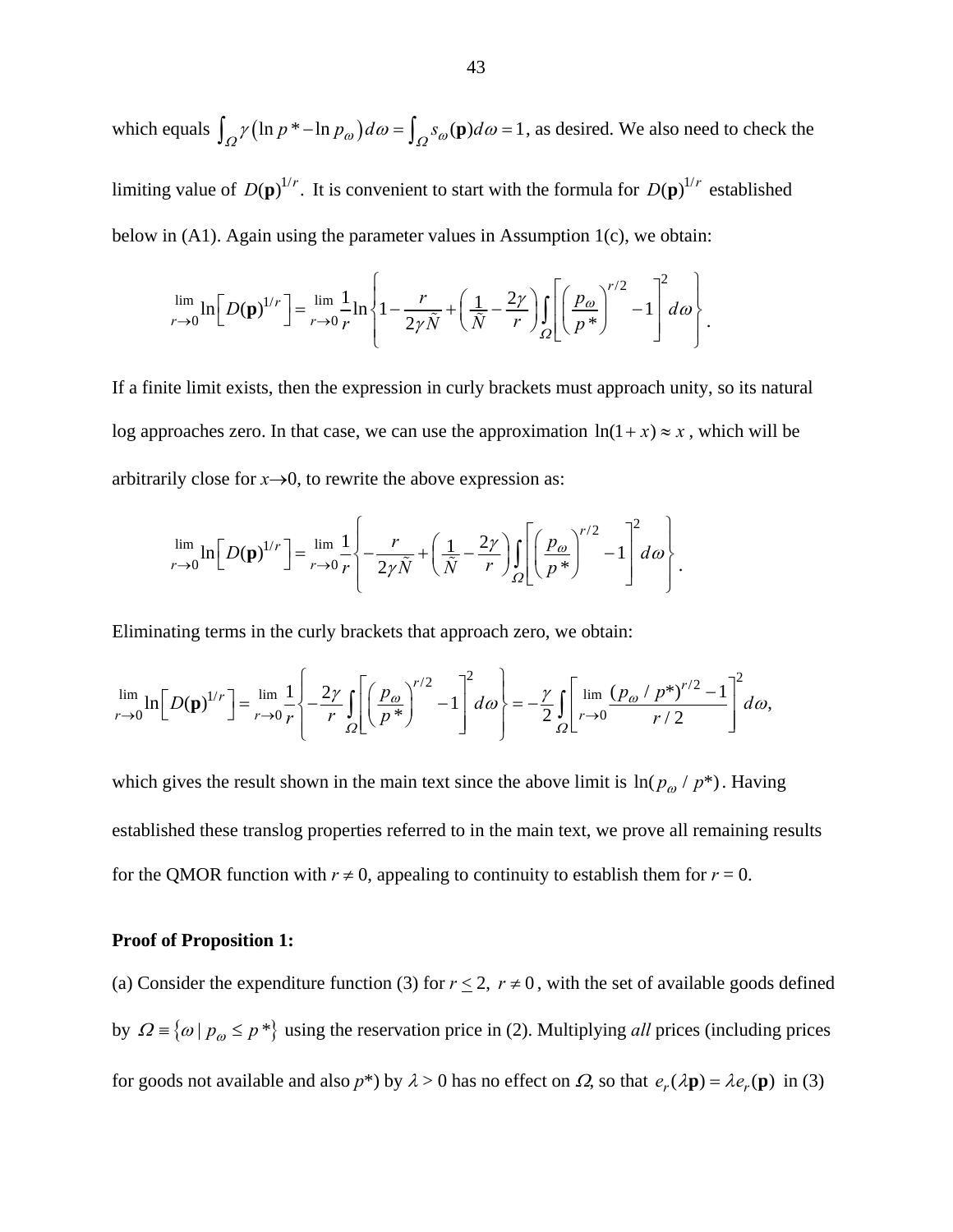and the expenditure function is homogeneous of degree one. We have already confirmed in the text that demand in non-negative, so that the expenditure function is non-decreasing in prices, and strictly positive for expenditure on a non-empty set of goods. The remaining condition we need to confirm is concavity in prices, which is shown in several steps.

Letting  $\eta_{\omega} = -\partial \ln q_{\omega} / \partial \ln p_{\omega}$  denote the elasticity of demand from (6), we argued in the main text that  $\eta_{\omega} > 1 - r \ge 0$  for  $r \le 1$  and also  $\eta_{\omega} \ge 0$  for  $1 < r \le 2$  We use these conditions to establish the concavity of the expenditure function. It is convenient to use the following characterization of concavity for a function defined over  $R<sup>n</sup>$ , but which we apply to the expenditure function defined over a continuum of prices:

**Lemma A1** (Marshall and Olkin, 1979, p. 446): Let  $S \in \mathbb{R}^n$  be an open convex set,  $\varphi: S \to R$ . For *x*,  $y \in S$ , define the one variable function  $f(\lambda) = \varphi(\lambda x + (1-\lambda)y)$  on the interval (0, 1). Then  $\varphi$  is concave on *S* if and only if *f* is concave on  $(0, 1)$  for all  $x, y \in S$ .

Following this Lemma, we consider prices  $p_{\omega}(\lambda) = \lambda p_{\omega} + (1 - \lambda) p_{\omega}'$  and reservation prices  $p^*(\lambda)$  obtained by using  $p_{\omega}(\lambda)$  in (2), along with  $\Omega_{\lambda} = \{ \omega \mid p_{\omega} \leq p^*(\lambda) \}$ . Then from (3),

$$
f(\lambda) \equiv e_r(\lambda \mathbf{p} + (1 - \lambda)\mathbf{p}') = \left[ \alpha \int_{\Omega_\lambda} p_\omega(\lambda)^r d\omega - A \left( \int_{\Omega_\lambda} p_\omega(\lambda)^r d\omega \right)^2 \right]^{1/r},
$$

where  $A = \alpha / [N - (\tilde{N} + (\alpha / \beta))]$ . Small changes in the set  $\Omega_{\lambda}$  have no effect on expenditure because these borderline goods have zero demand. So differentiating, we obtain:

$$
f'(\lambda) = \alpha e_r^{1-r} \int_{\Omega_\lambda} p_\omega(\lambda)^{r-1} \left[ 1 - \left( \frac{p^*(\lambda)}{p_\omega(\lambda)} \right)^{r/2} \right] (p_\omega - p'_\omega) d\omega = \frac{1}{u} \int_{\Omega_\lambda} q_\omega(\lambda) (p_\omega - p'_\omega) d\omega,
$$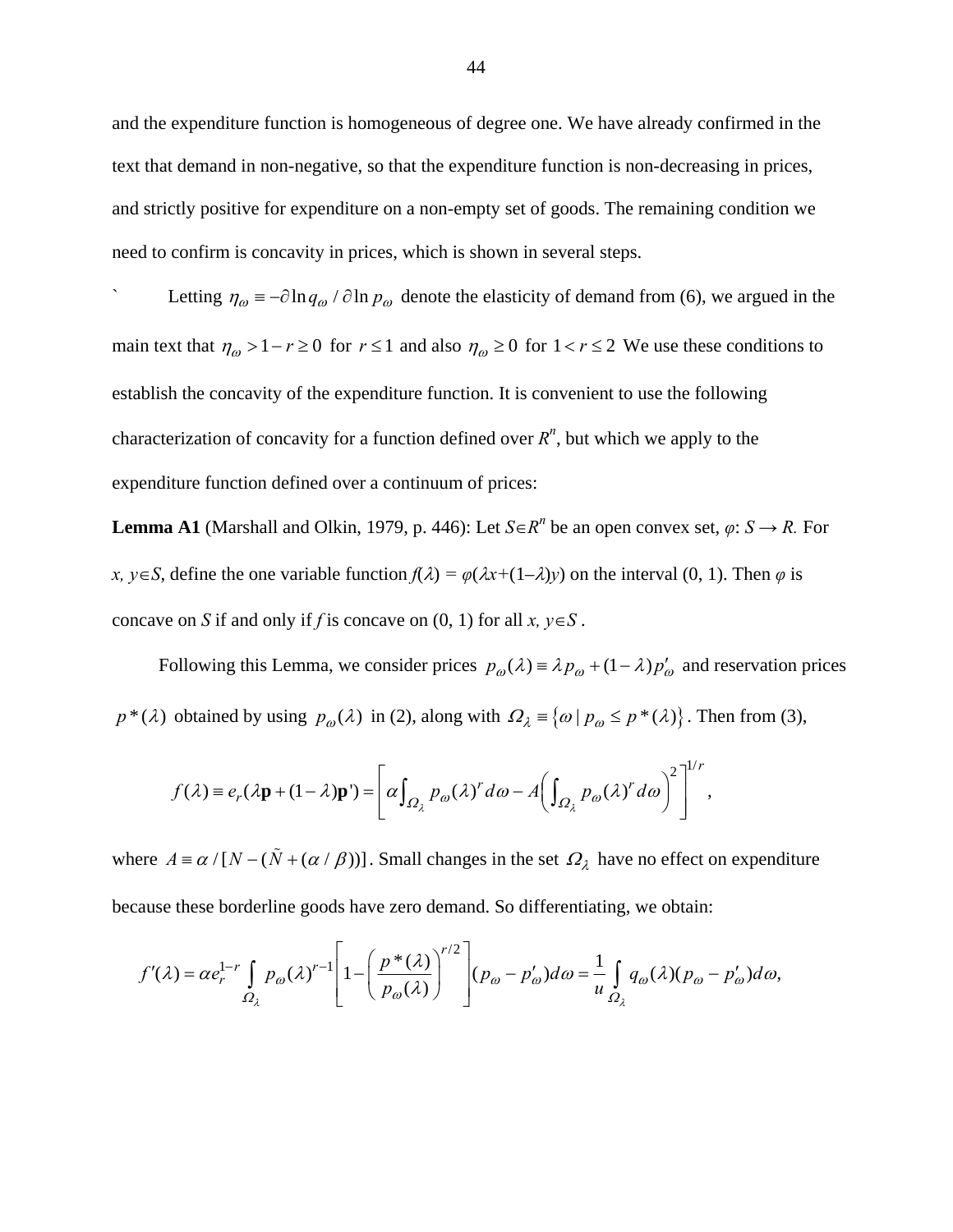where the first equality uses  $p * (\lambda)$  from (2) and the second uses demand  $q_{\omega}(\lambda)$  defined as in (4) using prices  $p_{\omega}(\lambda)$  and utility *u*. With fixed income, utility depends on prices and  $\lambda$ . For example, with income of unity, utility is  $u = 1/e_r(\lambda \mathbf{p} + (1 - \lambda)\mathbf{p}')$ . Using the first expression above to again differentiate  $e_r^{1-r}$ , and the second expression to differentiate  $q_\omega(\lambda)$  holding utility fixed, we obtain :

$$
f''(\lambda) = \frac{(1-r)f'(\lambda)^2}{e_r} + \frac{1}{u} \int_{\Omega_{\lambda}} \frac{\partial q_{\omega}(\lambda)}{\partial p_{\omega}(\lambda)} (p_{\omega} - p_{\omega}')^2 d\omega
$$
  

$$
= \frac{(1-r)f'(\lambda)^2}{e_r} - \frac{1}{u} \int_{\Omega_{\lambda}} \eta_{\omega}(\lambda) q_{\omega}(\lambda) \frac{(p_{\omega} - p_{\omega}')^2}{p_{\omega}(\lambda)} d\omega,
$$

where the second line uses  $\eta_{\omega}(\lambda)$  defined as the elasticity of demand at prices  $p_{\omega}(\lambda)$ . For  $1 < r \le 2$  we have shown that  $\eta_{\omega} \ge 0$ , so we immediately obtain  $f''(\lambda) \le 0$ , as desired.

For  $r \le 1$  we use  $\eta_{\omega}(\lambda) \ge 1 - r$  to obtain:

$$
f''(\lambda) \leq \frac{(1-r)}{u} \left[ \int_{\Omega_{\lambda}} q_{\omega}(\lambda) h(\lambda) (p_{\omega} - p_{\omega}') d\omega - \int_{\Omega_{\lambda}} q_{\omega}(\lambda) \frac{(p_{\omega} - p_{\omega}')^2}{p_{\omega}(\lambda)} d\omega \right],
$$

where  $h(\lambda) = \frac{f'(\lambda)}{\lambda} = \frac{\int_{\Omega_{\lambda}} q_{\omega}(\lambda)(p_{\omega} - p_{\omega}')}{\lambda}$ *r*  $q_{\omega}(\lambda)p_{\omega}(\lambda)$  $h(\lambda) = \frac{f'(\lambda)}{g} = \frac{\int_{\Omega_{\lambda}} q_{\omega}(\lambda)(p_{\omega} - p_{\omega}')d}{g(\lambda)}$  $e_r$   $\int_{\Omega} q_{\theta}(\lambda) p_{\theta}(\lambda) d\lambda$ λ λ  $Q_1$ <sup>q</sup><sub>@</sub>\''\P @ P @  $Q_1$ <sup>9</sup> $\omega$ <sup>0</sup> $P\omega$  $\lambda$  =  $\frac{f'(\lambda)}{f(\lambda)} = \frac{\int_{\Omega_{\lambda}} q_{\omega}(\lambda)(p_{\omega} - p_{\omega}')d\omega}{\int_{\Omega_{\lambda}} f(\lambda) d\lambda}$  $\lambda$ )  $p_{\alpha}(\lambda) d\omega$  $\equiv \frac{f'(\lambda)}{\lambda} = \frac{\int_{\Omega_{\lambda}} q_{\omega}(\lambda)(p_{\omega} - p'_{\omega})}{\lambda}$  $\int$ . It follows that  $f''(\lambda) \le 0$  if the expression in

brackets above is less than or equal to zero:

$$
h(\lambda)\int_{\Omega_{\lambda}}q_{\omega}(\lambda)(p_{\omega}-p'_{\omega})d\omega \leq \int_{\Omega_{\lambda}}q_{\omega}(\lambda)(p_{\omega}-p'_{\omega})^{2}/p_{\omega}(\lambda)d\omega',
$$

where we introduce the notation  $\omega$ <sup>'</sup> for convenience. This inequality is established by

expanding the square 
$$
\left\{ \left[ \frac{p_{\omega}(\lambda)}{p_{\omega}(\lambda)} \right]^{1/2} (p_{\omega} - p_{\omega}') - \left[ \frac{p_{\omega}(\lambda)}{p_{\omega}(\lambda)} \right]^{1/2} (p_{\omega} - p_{\omega}') \right\}^2 \ge 0
$$
, and using the

definition of  $h(\lambda)$ . QED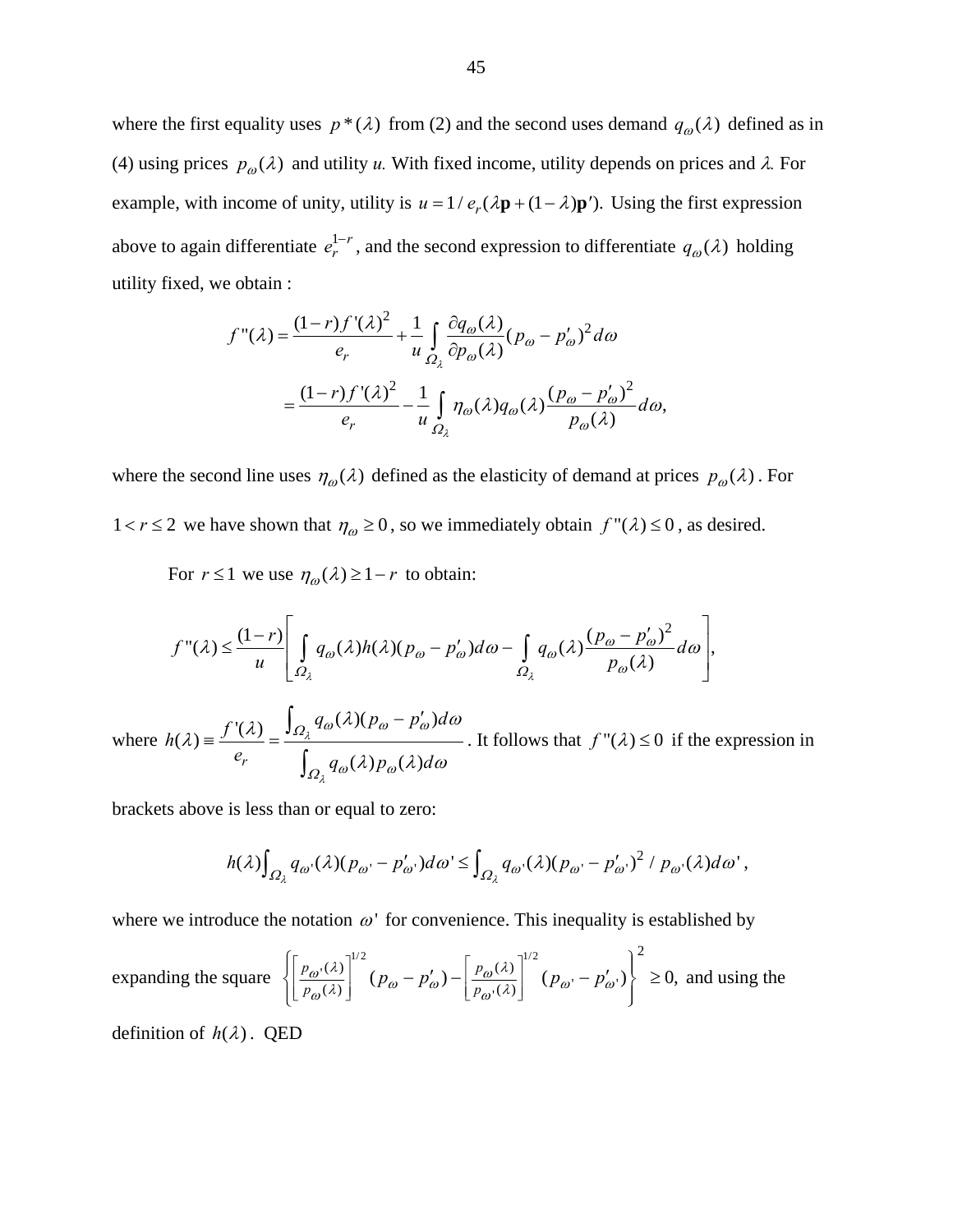## **Proof of Lemma 1:**

To establish the first line of (11), we need to show that (10) holds. From (2), dividing by *p\** and rearranging terms, we obtain:

$$
\alpha \bigg[ N - \bigg( \tilde{N} + \frac{\alpha}{\beta} \bigg) \bigg] = \int_{\Omega} \alpha \bigg( \frac{p_{\omega}}{p^*} \bigg)^{r/2} d\omega.
$$

Noting that  $N = \int_{\Omega} d\omega$ , we have  $-\alpha[\tilde{N} + (\alpha/\beta)] = \int_{\Omega} \alpha[(p_{\omega}/p^{*})^{r/2} - 1] d\omega$ , which is a

positive constant from Assumption 1. Subtracting this term from the definition of  $D(\mathbf{p})$ , and completing the square, we obtain,

$$
D(\mathbf{p})^{1/r} = \left\{-\alpha \left(\tilde{N} + \frac{\alpha}{\beta}\right) + \alpha \int_{\Omega} \left[\left(\frac{p_{\omega}}{p^*}\right)^{r/2} - 1\right]^2 d\omega\right]^{1/r}.
$$
 (A1)

Using (7), the "adjusted" demand shares are:

$$
z_{\omega}(\mathbf{p}) = \frac{s_{\omega}(\mathbf{p})(p * / p_{\omega})^{r/2}}{\int_{\Omega} s_{\omega}(\mathbf{p})(p * / p_{\omega})^{r/2} d\omega} = \frac{\alpha \left[ (p_{\omega} / p^{*})^{r/2} - 1 \right]}{\int_{\Omega} \alpha \left[ (p_{\omega} / p^{*})^{r/2} - 1 \right] d\omega},
$$

The denominator on the right is a positive constant  $-\alpha[\tilde{N} + (\alpha/\beta)]$ , as noted above. Then defining the Herfindahl index,  $H = \int_{Q} z_{\omega}(\mathbf{p})^2 d\omega$ , it follows from (A1) that (10) holds. Using this in  $(9)$ , we obtain the first line of  $(11)$ .

To obtain the second line of (11), we develop a second expression for the term  $D(\mathbf{p})$ . From (7), we can write:

$$
\int_{\Omega} s_{\omega}(\mathbf{p}) \left(\frac{p^*}{p_{\omega}}\right)^{r/2} d\omega = \frac{1}{D(\mathbf{p})} \int_{\Omega} \alpha \left[\left(\frac{p^*}{p_{\omega}}\right)^{r/2} - 1\right] d\omega,
$$

where the integral on the right is once again  $- \alpha [\tilde{N} + (\alpha / \beta)] > 0$ . It follows that,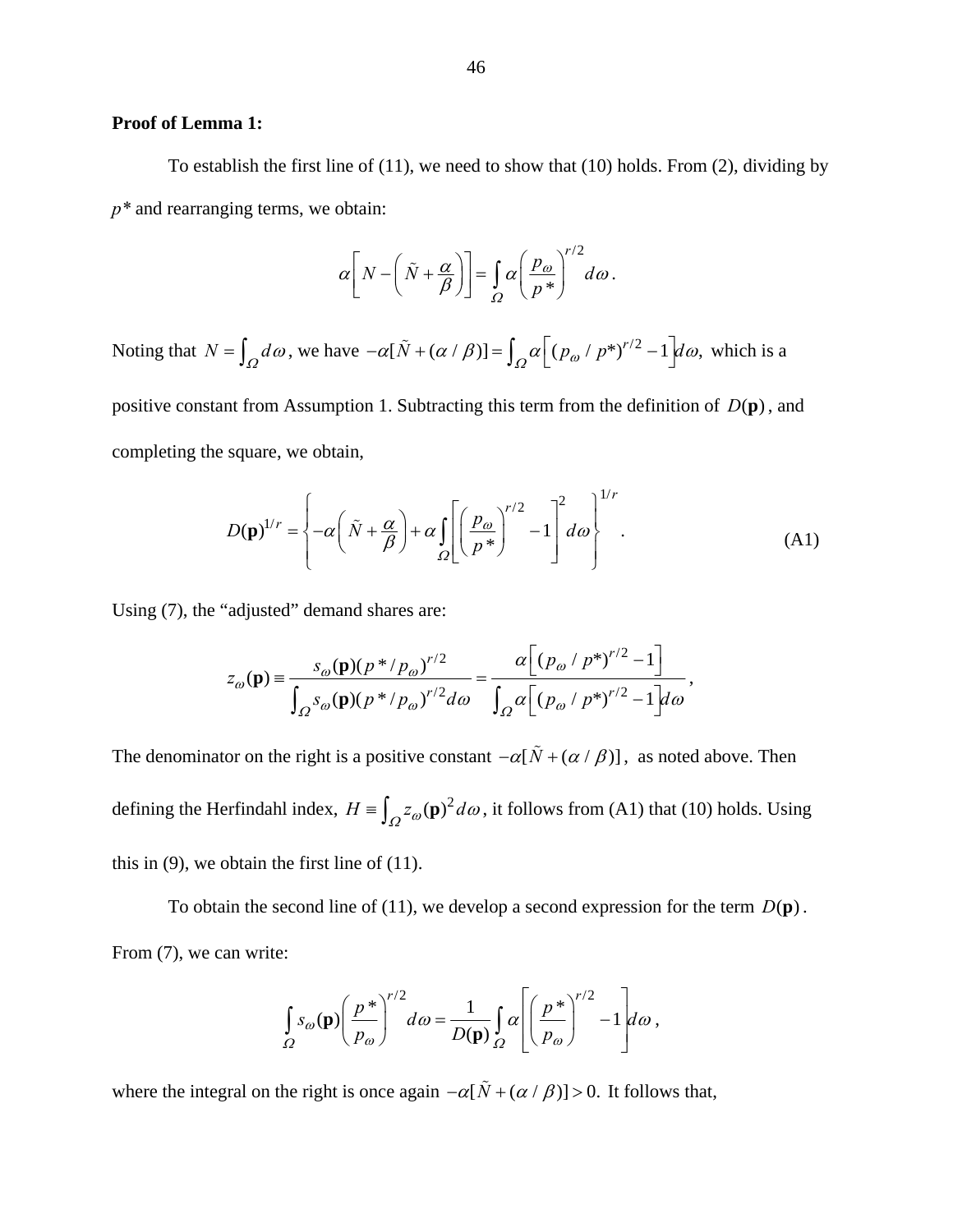$$
D(\mathbf{p})^{1/r} = \left[ -\alpha \left( \tilde{N} + \frac{\alpha}{\beta} \right) \right]^{1/r} \left[ \int_{\Omega} s_{\omega}(\mathbf{p}) p_{\omega}^{-r/2} d\omega \right]^{-1/r} \frac{1}{\sqrt{p^*}}.
$$
 (A2)

Using this in  $(9)$ , we obtain the second line of  $(11)$ .

By substituting the reservation prices from (2) into (11), we can further obtain:

$$
e_r(\mathbf{p}) = \left(\frac{-\alpha N[\tilde{N} + (\alpha/\beta)]}{N - [\tilde{N} + (\alpha/\beta)]}\right)^{1/r} \times \left(\frac{\int_{\Omega} \frac{1}{N} p_{\omega}^{r/2} d\omega}{\int_{\Omega} s_{\omega}(\mathbf{p}) p_{\omega}^{-r/2} d\omega}\right)^{1/r}
$$
  
Exact price index without variety

This final expression for the cost of living consists of a term that declines as product variety rises, and an exact price index *without* accounting for variety. This formula for the exact price index is very similar to that found in Diewert (1976, p. 131), and can be shown to be identical to that formula for the symmetric case we are considering here. QED

# **Proof of Lemma 2:**

Working from (2), the reservation price equals:

$$
p^* = \left(\frac{N}{N - \left[\tilde{N} + (\alpha/\beta)\right]}\right)^{2/r} p^* \left[\int_{\Omega} \frac{1}{N} \left(\frac{p_{\omega}}{p^*}\right)^{r/2} d\omega\right]^{2/r}
$$
  

$$
= \left(\frac{N}{N - \left[\tilde{N} + (\alpha/\beta)\right]}\right)^{2/r} p^* \left[\int_{1}^{v^*} \left(\frac{\mu(v)}{v}\right)^{r/2} \frac{g(v)}{G(v^*)} dv\right]^{2/r}
$$
  

$$
= \left(\frac{N}{N - \left[\tilde{N} + (\alpha/\beta)\right]}\right)^{2/r} \left[\int_{1}^{v^*} \mu(v)^{r/2} \frac{\tilde{g}(v)}{\tilde{G}(v^*)} dv\right]^{2/r} p^* \left[\frac{\tilde{G}(v^*)}{G(v^*)}\right]^{2/r}
$$

The first line follows from (2) using simple algebra, and the second line follows by expressing the integral using the change in variables in (12), where the term  $(p^*/a)^\theta$  from (12) cancels in the numerator and denominator of the conditional density  $g(v)/G(v^*)$ . Then the third line follows by defining the "adjusted" density function  $\tilde{g}(v) = g(v) / v^{r/2}$ , with  $\tilde{G}(v^*) = \int_1^{v^*} \tilde{g}(v) dv$ .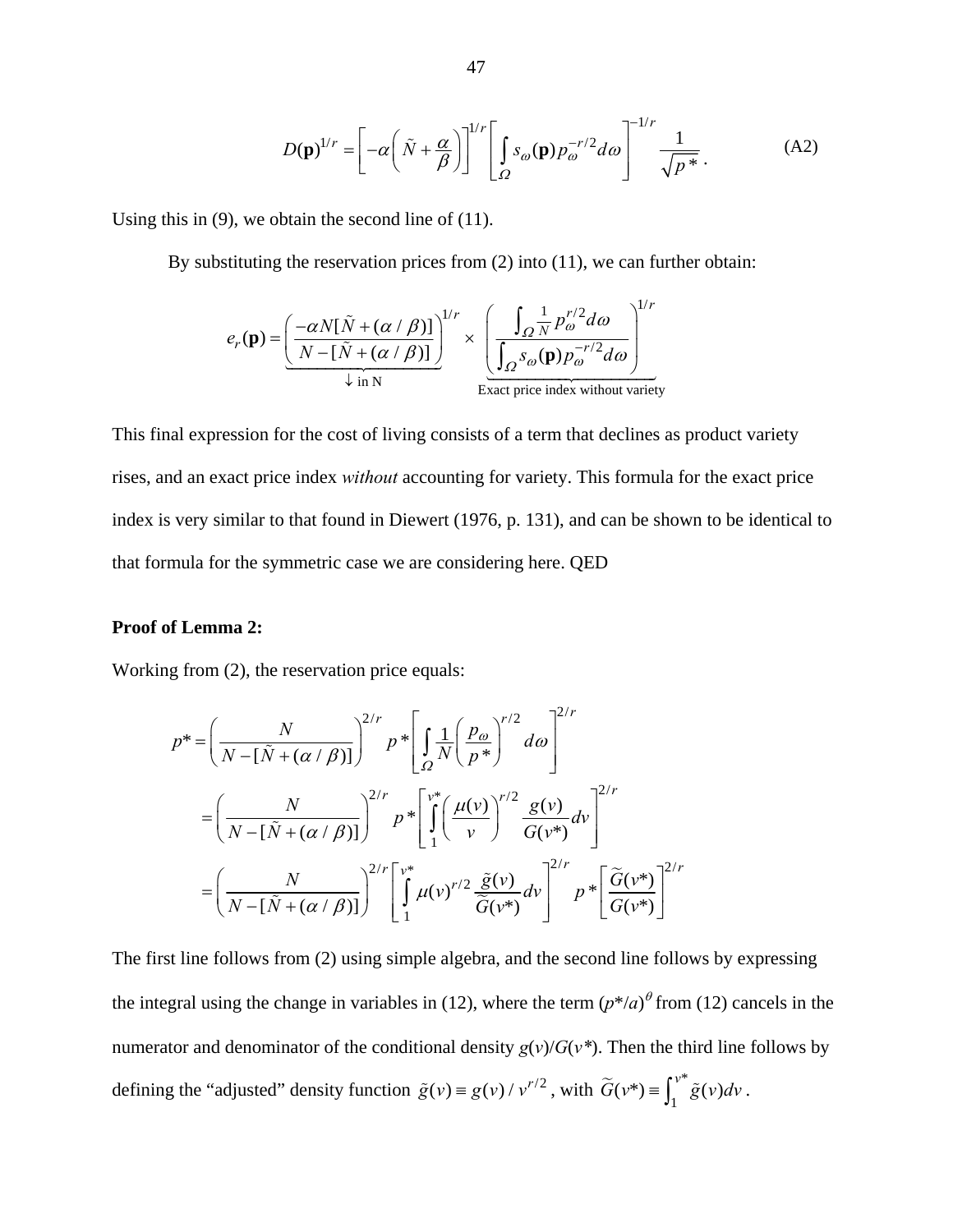Using the definition of the "adjusted" distribution function, the final term on the third line above is easily re-written as it appears in Lemma 2. QED

# **Proof of Proposition 2:**

(a) Using (14) and (16) to substitute for  $N_e$  in (13), we obtain:

$$
\frac{F}{L} = \left(\frac{p^*}{a}\right)^{\theta} \left\{\frac{\int_{1}^{v^*} \left[\frac{\mu(v)-1}{\mu(v)}\right] d\left(\frac{\mu(v)}{v}\right) g(v) dv}{-a\left(\tilde{N}+\frac{\alpha}{\beta}\right) \int_{1}^{v^*} d\left(\frac{\mu(v)}{v}\right) g(v) dv}{-a\left(\tilde{N}+\frac{\alpha}{\beta}\right) \int_{1}^{v^*} d\left(\frac{\mu(v)}{v}\right) g(v) dv}\right\}.
$$
\n(A4)

We need to show that the integral in the denominator on the right is bounded above even as  $v^* = bp^* / a \rightarrow \infty$ . That integral is:

$$
\int_{1}^{v^*} d\left(\frac{\mu(v)}{v}\right) g(v) dv \le \int_{1}^{v^*} d\left(\frac{1}{v}\right) g(v) dv \text{ for } \mu(v) \ge 1, \text{ since } d' \le 0
$$

$$
\le \int_{\int_{1}^{v^*} |\alpha| v^{-r/2} g(v) dv \text{ for } \alpha > 0, r < 0 \text{ in (7)}
$$

where the second line follows by inspection of  $d(1/v)$  in (7). Using  $g(v) = \theta v^{-\theta-1} / (1 - b^{-\theta})$  and  $\theta$  > max{0,–*r*} from Assumption 2, it is readily confirmed by computing the last two integrals above that they are bounded above even as  $v^* = bp^* / a \rightarrow \infty$ . Both the integrals in the numerator are increasing in *v\**, using Assumption 1, and the first term on the right of (A4) approaches infinity as  $p^* \to \infty$ . It follows that the right side of (A4) approaches infinity as  $p^* \to \infty$ .

We next consider  $p^* \rightarrow 0$ . Since the first integral in the numerator of (A4) is less than the integral in the denominator, their ratio is less than unity. The second integral in the numerator of (A4) approaches zero as  $v^* = bp^* / a \rightarrow 0$ . It follows that the right-hand side approaches zero as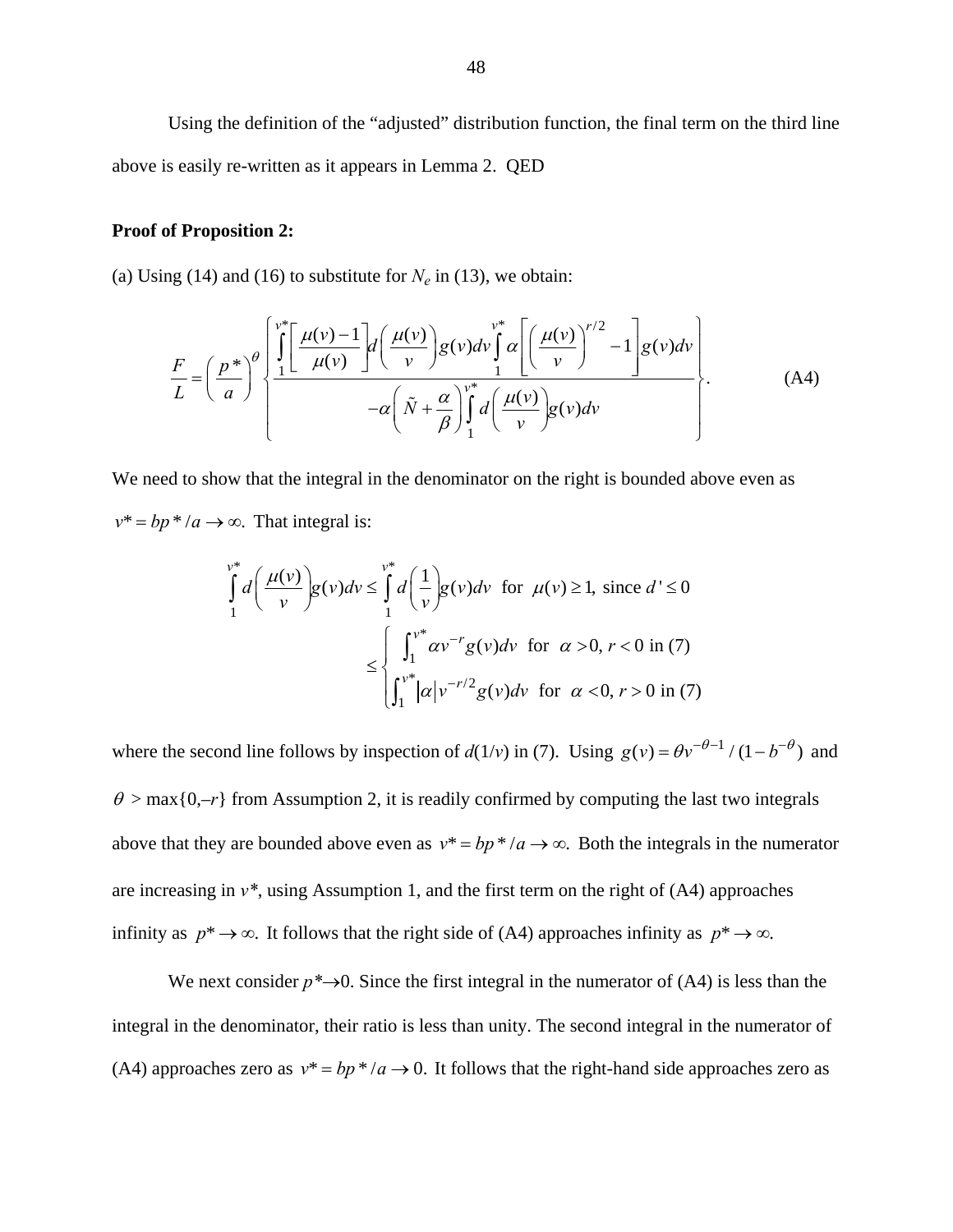$p^* \to 0$ . Therefore, there will exist a value for  $p^* \in (0, +\infty)$  such that (A4) holds, and this is the equilibrium value. Then *N* is computed from (16) and  $N_e$  from (14). Part (b) is proved in the main text. QED

To establish Proposition 3 we use the following result on the elasticity of the markup  $\mu(v)$ :

**Lemma A2:** 
$$
\frac{\mu'v}{\mu} = \left\{ \frac{(\eta - 1 + r)^2 / \eta(\eta - 1)}{1 + \left[ (\eta - 1 + r)^2 / \eta(\eta - 1) \right]} \right\}, \text{ so } 0 < \frac{\mu'v}{\mu} < 1 \text{ and } \lim_{\mathcal{V} \to 1} \frac{\mu'v}{\mu} = \frac{1}{2}.
$$

**Proof:** In the main text we report that  $\left[ \left( \frac{\mu(\nu)}{\nu} \right)^{r/2} - \frac{1}{2} \right] \left[ r(\mu(\nu) - 1) + 1 \right] = \frac{1}{2}$ , which follows from

(6). Rearranging this expression we obtain,

$$
-r(\mu(\nu)-1) = \left[1 - \left(\frac{\nu}{\mu(\nu)}\right)^{r/2}\right] / \left[1 - \frac{1}{2}\left(\frac{\nu}{\mu(\nu)}\right)^{r/2}\right],\tag{A5}
$$

and differentiating we can obtain:

$$
\frac{\mu' \nu}{\mu} = \frac{\left(\frac{\nu}{\mu}\right)^{r/2} \left[\frac{1}{2\mu} + \frac{r(\mu - 1)}{2\mu}\right] \left/ \left[1 - \frac{1}{2} \left(\frac{\nu}{\mu(\nu)}\right)^{r/2}\right]}{1 + \left\{\left(\frac{\nu}{\mu}\right)^{r/2} \left[\frac{1}{2\mu} + \frac{r(\mu - 1)}{2\mu}\right] \right/ \left[1 - \frac{1}{2} \left(\frac{\nu}{\mu(\nu)}\right)^{r/2}\right]\right\}}.
$$

Substituting from Lemma A2 and (A5), and using  $1/\mu = (n-1)/n$  and  $(1-\mu)/\mu = 1/\eta$ , which implies  $\frac{1}{2\mu} + \frac{r(\mu-1)}{2\mu}$  $r(\mu)$  $\left[ \frac{1}{2\mu} + \frac{r(\mu-1)}{2\mu} \right] = (\eta - 1 + r)/2\eta$ , we obtain the desired result. The limiting value for  $\mu'v/\mu$  as  $v \to 1$  and  $\eta \to \infty$  is obtained using L'Hôpitals Rule. QED

#### **Proof of Proposition 3:**

 (a) To establish part (a), we need to show that the Herfindahl index is fixed in the unbounded Pareto case; the remaining statements have been proved in the main text. Using (10) and (A2), we have: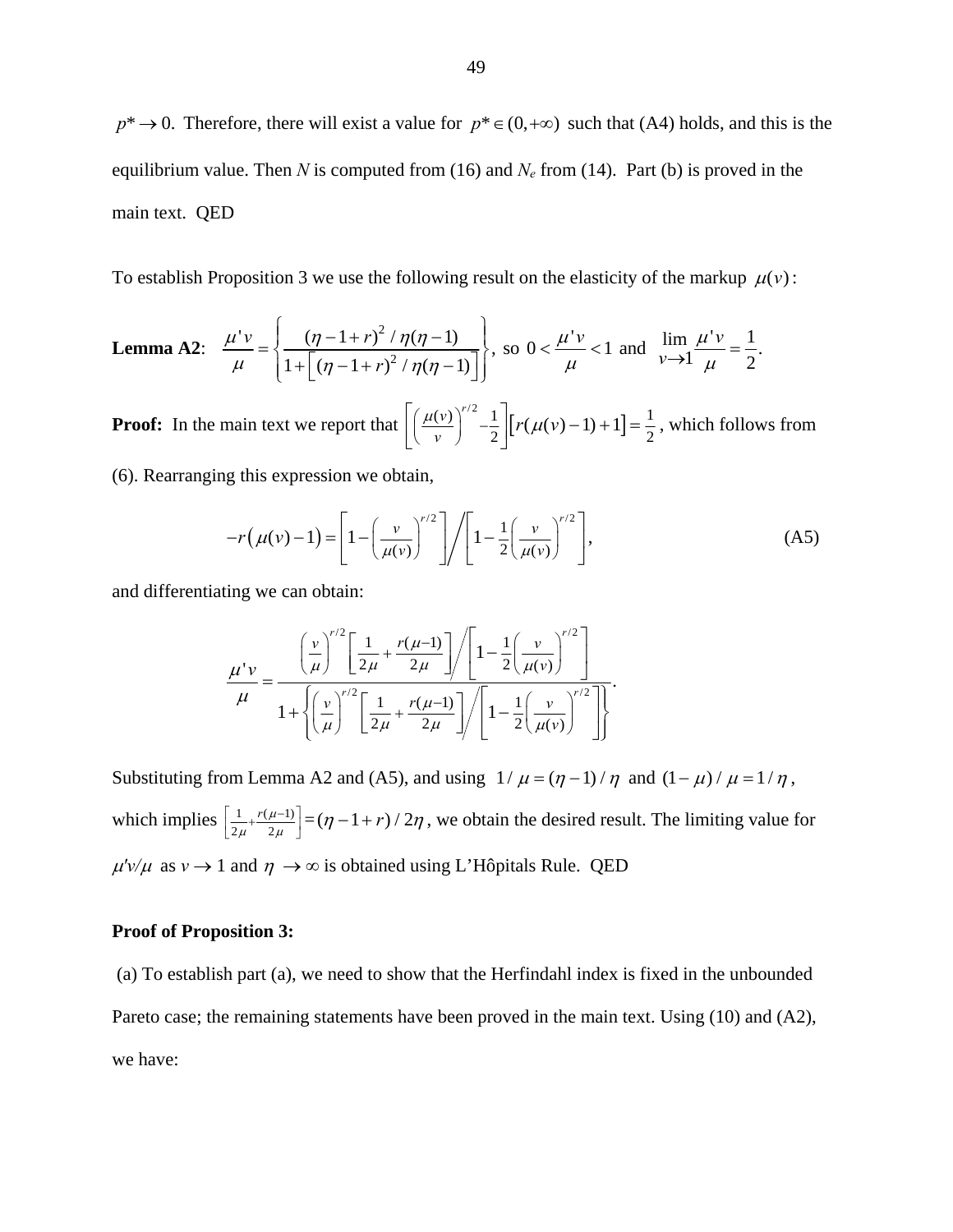$$
\left[1 - \left(\tilde{N} + \frac{\alpha}{\beta}\right)H\right]^{1/r} = \left[\int_{\Omega} \frac{d(p_{\omega} / p^{*})}{D(\mathbf{p})} \left(\frac{p_{\omega}}{p^{*}}\right)^{-r/2} d\omega\right]^{-1/r}
$$

$$
= \left[\frac{N_{e} \int_{1}^{v^{*}} d\left(\frac{\mu(v)}{v}\right) \left(\frac{\mu(v)}{v}\right)^{-r/2} \left(\frac{p^{*}}{a}\right)^{\theta} g(v) dv}{N_{e} \int_{1}^{v^{*}} d\left(\frac{\mu(v)}{v}\right) \left(\frac{p^{*}}{a}\right)^{\theta} g(v) dv}\right]^{-1/r}
$$
(A6)

where in the second line we have converted from integrals over  $\omega$  to integrals over  $\nu$ , using the change in variables in (12). Clearly, various terms in the numerator and denominator of the second line cancel. When  $b = \infty$ , then we are left with two integrals with an upper limit of integration of  $v^* = \infty$ , and the ratio of these integrals are independent of  $p^*$  and  $N_e$ . Therefore, the Herfindahl is fixed.

(b) (i) To show that *N* rises with *L,* we differentiate (14) and use the Pareto distribution:

$$
d \ln N = d \ln N_e + \theta \left[ \frac{(a/p^*)^{-\theta}}{(a/p^*)^{-\theta} - b^{-\theta}} \right] d \ln p^*
$$
  
= 
$$
\left\{ \frac{N_e}{[\tilde{N} + (\alpha/\beta)]} \left( \frac{b^{-\theta}}{1 - b^{-\theta}} \right) \left[ 1 - \left( \frac{\mu(\nu^*)}{\nu^*} \right)^{r/2} \right] - \left[ \frac{b^{-\theta}}{(a/p^*)^{-\theta} - b^{-\theta}} \right] \right\} \frac{d \ln L}{(1 + A + B)}
$$
  
= 
$$
\left\{ \frac{\left[ \left( \frac{\mu(\nu^*)}{\nu^*} \right)^{r/2} - 1 \right]}{\left[ \int_1^{\nu^*} \left[ \left( \frac{\mu(\nu)}{\nu} \right)^{r/2} - 1 \right] \left( \frac{p^*}{a} \right)^\theta g(\nu) d\nu} - \left[ \frac{1 - b^{-\theta}}{(a/p^*)^{-\theta} - b^{-\theta}} \right] \right] \frac{b^{-\theta} d \ln L}{(1 - b^{-\theta})(1 + A + B)}
$$

where the second line follow by substituting from (18) and simplifying; and the third line follows from (14) and (16). The term in curly brackets is positive if and only if,

$$
\int_{1}^{v^*} \left[ \frac{\left(\frac{\mu(v)}{v}\right)^{r/2} - 1}{\left(\frac{\mu(v^*)}{v^*}\right)^{r/2} - 1} \right] \left(\frac{p^*}{a}\right)^{\theta} g(v) dv \leq \left[ \frac{\left(a/p^*\right)^{-\theta} - b^{-\theta}}{1 - b^{-\theta}} \right] = \int_{1}^{v^*} \left(\frac{p^*}{a}\right)^{\theta} g(v) dv.
$$

This inequality holds because  $\mu(1) = 1$ , while  $\mu(v)/v$  declines to  $\mu(v^*)/v^* < 1$  for  $v^* > 1$ , and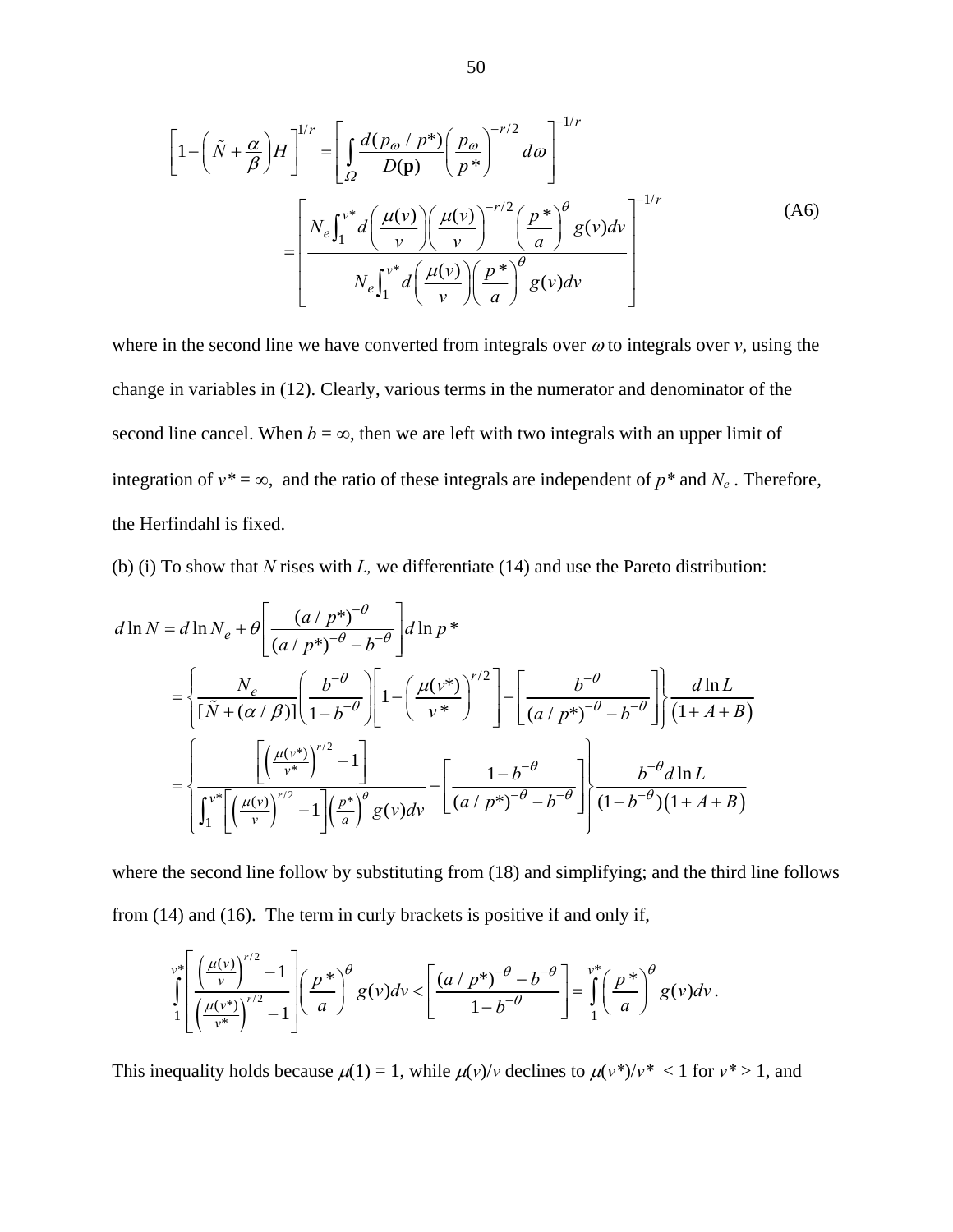Lemma A2 ensures that this decline in monotonic. It follows that the term in square brackets in the first integral above is less than unity for  $v < v^*$ .

(ii) Next, we consider the average of costs in (17). Differentiating using  $d \ln v^* = d \ln p^*$ ,

$$
d\ln\left\{\sqrt{p^*}\left[\frac{\tilde{G}(v^*)}{G(v^*)}\right]^{1/r}\right\} = \left\{\frac{1}{2} + \frac{v^*}{r}\left[\frac{\tilde{g}(v^*)}{\tilde{G}(v^*)} - \frac{g(v^*)}{G(v^*)}\right]\right\} d\ln p^*
$$
  

$$
= \left\{\frac{1}{2} + \frac{g(v^*)v^*}{rG(v^*)}\left[\frac{(v^*)^{-r/2} - \int_1^{v^*} v^{-r/2} \frac{g(v)}{G(v^*)} dv}{\int_1^{v^*} v^{-r/2} \frac{g(v)}{G(v^*)} dv}\right]\right\} d\ln p^*
$$

Integrating by parts we have  $\int_1^{v^*} v^{-r/2} \frac{g(v)}{G(v^*)} dv = (v^*)^{-r/2} + \frac{r}{2} \int_1^{v^*} v^{-\frac{r}{2}-1} \frac{G(v)}{G(v^*)} dv$ , so that,

$$
d\ln\left\{\sqrt{p^*}\left[\frac{\tilde{G}(v^*)}{G(v^*)}\right]^{1/r}\right\} = \frac{(1-C_1)}{2}d\ln p^*,\text{ with } C_1 \equiv \frac{g(v^*)v^*}{G(v^*)}\left[\frac{\int_1^{v^*}v^{-\frac{r}{2}-1}\frac{G(v)}{G(v^*)}dv}{\int_1^{v^*}v^{-r/2}\frac{g(v)}{G(v^*)}dv}\right].
$$

Note that  $C_1$  can be re-written as  $C_1 = \frac{g(v^*)v^*}{G(v^*)} \left/ \int_1^{v^*} \frac{g(v)v}{G(v^*)} \right/ \left( \frac{v^*}{G(v^*)} \right/ \left( \frac{v^*}{G(v^*)} v^{-\frac{r}{2}-1} \frac{G(v)}{G(v^*)} \right)$  $\int_{1}^{V} = \frac{g(v^{*})v^{*}}{G(v^{*})} \bigg/ \int_{1}^{v^{*}} \frac{g(v)v}{G(v)} \bigg[ v^{-\frac{r}{2}-1} \frac{G(v)}{G(v^{*})} \bigg/ \int_{1}^{v^{*}} v^{-\frac{r}{2}-1} \frac{G(v)}{G(v^{*})} \bigg. dv'$  $C_1 = \frac{g(v^*)v^*}{G(v^*)} / \int_1^{v^*} \frac{g(v)v}{G(v)} \left[ v^{-\frac{r}{2}-1} \frac{G(v)}{G(v^*)} / \int_1^{v^*} v^{-\frac{r}{2}-1} \frac{G(v)}{G(v^*)} dv \right] dv$  $G(v^*) \big/ J_1 G(v)$  $\left|v^{-\frac{r}{2}-1}\frac{G(v)}{G(u)}\right| \int v^* v^{-\frac{r}{2}-1} \frac{G(v^*)}{G(u^*)} dv'$  $=\frac{g(v^*)v}{G(v^*)}\bigg/\int_1^v\frac{g(v)v}{G(v)}\bigg[v^{-\frac{r}{2}-1}\frac{G(v)}{G(v^*)}\bigg/\int_1^v v^{-\frac{r}{2}-1}\frac{G(v)}{G(v^*)}dv'\bigg]dv,$ where the final expression in square brackets acts as weights, i.e. it integrates to unity. It follows that  $0 < C_1 < 1$  if  $g(v^*)v^* / G(v^*)$  is declining in  $v^*$ , as is confirmed for the Pareto distribution.

For the average of markups in (17), differentiation gives us:

$$
d\ln\left[\int\limits_{1}^{\nu^*}\mu(\nu)^{r/2}\frac{\tilde{g}(\nu)}{\tilde{G}(\nu^*)}\right]^{1/r}=\frac{\nu^*\tilde{g}(\nu^*)}{r\tilde{G}(\nu^*)}\left[\frac{\mu(\nu^*)^{r/2}-\int_1^{\nu^*}\mu(\nu)^{r/2}\frac{\tilde{g}(\nu)}{\tilde{G}(\nu^*)}d\nu}{\int_1^{\nu^*}\mu(\nu)^{r/2}\frac{\tilde{g}(\nu)}{\tilde{G}(\nu^*)}d\nu}\right]d\ln p^*.
$$

Integrating by parts we obtain,  $\int_1^{v^*} \mu(v)^{r/2} \frac{\tilde{g}(v)}{\tilde{G}(v^*)} dv = \mu(v^*)^{r/2} - \frac{r}{2} \int_1^{v^*} \mu(v)^{r/2} \left(\frac{\mu^2 v}{\mu}\right) \frac{\tilde{G}(v)}{\tilde{G}(v^*)} dv$  $\tilde{G}$  $\int_{1}^{v^*} \mu(v)^{r/2} \frac{\tilde{g}(v)}{\tilde{G}(v^*)} dv = \mu(v^*)^{r/2} - \frac{r}{2} \int_{1}^{v^*} \mu(v)^{r/2} \left(\frac{\mu'v}{\mu}\right) \frac{\tilde{G}(v)/v}{\tilde{G}(v^*)} dv$  $\int_{1}^{v^*} \mu(v)^{r/2} \frac{\tilde{g}(v)}{\tilde{G}(v^*)} dv = \mu(v^*)^{r/2} - \frac{r}{2} \int_{1}^{v^*} \mu(v)^{r/2} \left(\frac{\mu'v}{\mu}\right) \frac{\tilde{G}(v)/v}{\tilde{G}(v^*)} dv$ , so,

$$
d\ln\left[\int\limits_{1}^{\nu^*}\mu(\nu)^{r/2}\frac{\tilde{g}(\nu)}{\widetilde{G}(\nu^*)}\right]^{1/r}=\frac{C_2}{2}d\ln p^*,\text{ with }C_2\equiv\frac{\nu^*\tilde{g}(\nu^*)}{\widetilde{G}(\nu^*)}\left[\frac{\int_1^{\nu^*}\mu(\nu)^{r/2}\left(\frac{\mu^{\nu}}{\mu}\right)\frac{\widetilde{G}(\nu)/\nu}{\widetilde{G}(\nu^*)}d\nu}{\int_1^{\nu^*}\mu(\nu)^{r/2}\frac{\tilde{g}(\nu)}{\widetilde{G}(\nu^*)}d\nu}\right].
$$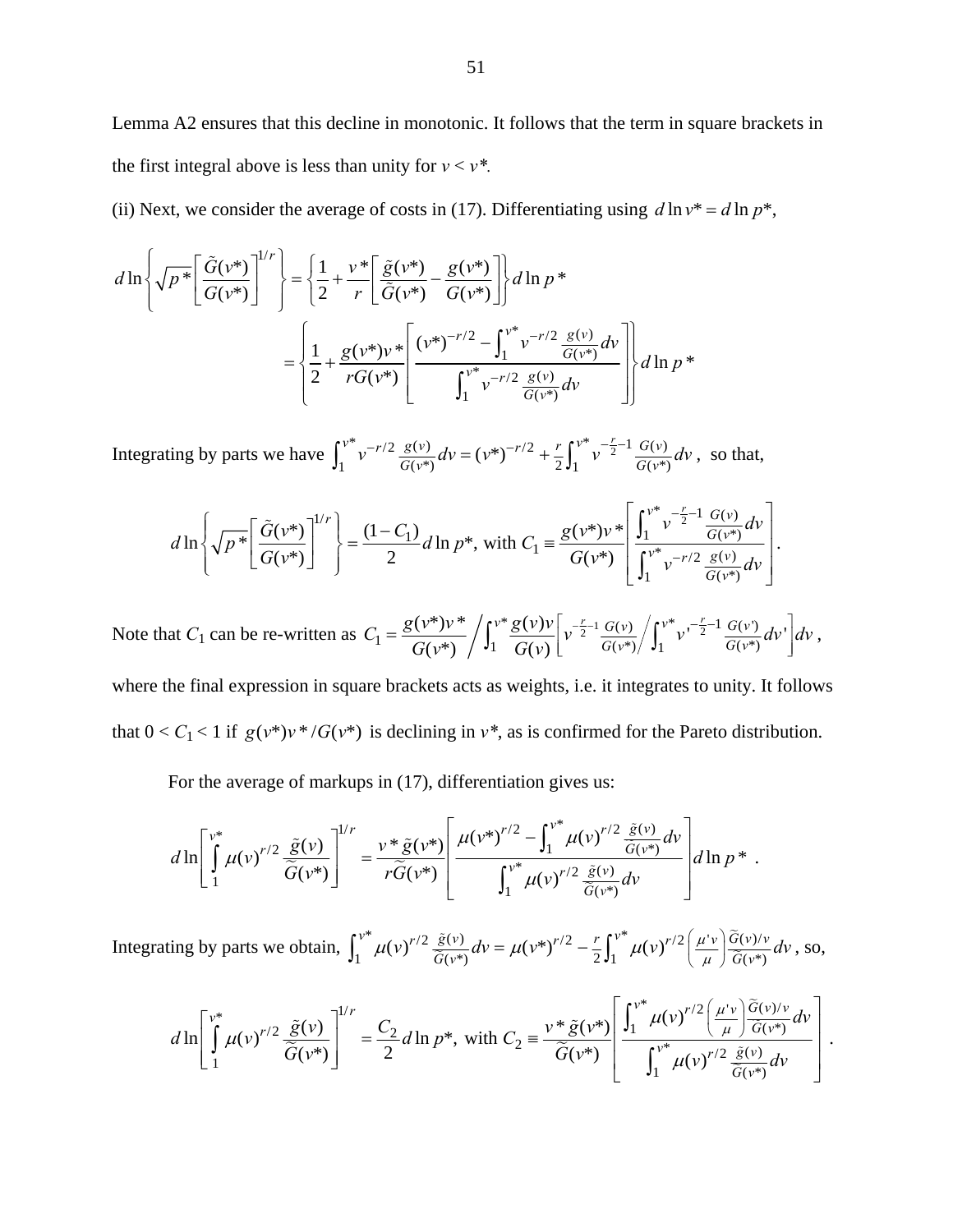Because  $0 < \mu'v/\mu < 1$  from Lemma A2, we see that  $C_2$  is less than,

$$
C_2 < \frac{\tilde{g}(v^*)v^*}{\tilde{G}(v^*)} / \int_1^{v^*} \frac{\tilde{g}(v)v}{\tilde{G}(v)} \bigg[ \mu(v)^{r/2} \frac{\tilde{G}(v)/v}{\tilde{G}(v^*)} / \int_1^{v^*} \mu(v')^{r/2} \frac{\tilde{G}(v')/v'}{\tilde{G}(v^*)} dv' \bigg] dv ,
$$

where the final expression in square brackets acts as weights, i.e. it integrates to unity. It follows that  $0 < C_2 < 1$  if  $\tilde{g}(v^*)v^* / \tilde{G}(v^*)$  is declining in  $v^*$ , as is readily confirmed for the "adjusted" Pareto distribution defined in the main text.

(iii) Finally, we need to show that the share-weighted mean of prices in (11) falls as the labor force *L* grows. The share-weighted mean of prices after cancelling common terms in (A6) is,

$$
\left[\int_{\Omega} s_{\omega}(\mathbf{p}) p_{\omega}^{-r/2} d\omega\right]^{-1/r} = \frac{\sqrt{p^*}}{\widetilde{D}(v^*)^{-1/r}} \left[\int_1^{v^*} d\left(\frac{\mu(v)}{v}\right) \left(\frac{\mu(v)}{v}\right)^{-r/2} g(v) dv\right]^{-1/r},
$$

where we define  $\widetilde{D}(v^*) \equiv \int_1^{v^*} d\left(\frac{\mu(v)}{v}\right) g(v) dv$ . The above expression changes by:

$$
d\ln\left[\int_{\Omega} s_{\omega}(\mathbf{p}) p_{\omega}^{-r/2} d\omega\right]^{-1/r} = \left\{\frac{1}{2} - \frac{1}{r} \left[ \frac{d\left(\frac{\mu(\mathbf{v}^*)}{\mathbf{v}^*}\right) \left(\frac{\mu(\mathbf{v}^*)}{\mathbf{v}^*}\right)^{-r/2} g(\mathbf{v}^*) \mathbf{v}^*}{\int_{1}^{\mathbf{v}^*} d\left(\frac{\mu(\mathbf{v})}{\mathbf{v}}\right) \left(\frac{\mu(\mathbf{v})}{\mathbf{v}}\right)^{-r/2} g(\mathbf{v}) d\mathbf{v}} - \frac{d\left(\frac{\mu(\mathbf{v}^*)}{\mathbf{v}^*}\right) g(\mathbf{v}^*) \mathbf{v}^*}{\widetilde{D}(\mathbf{v}^*)}\right]\right\} d\ln p^*.
$$

Integrating by parts using  $d\widetilde{D} = d[\mu(v)/v]g(v)dv$ , we obtain:

$$
\int_1^{\nu^*} \left(\frac{\mu(\nu)}{\nu}\right)^{-r/2} d\widetilde{D} = \widetilde{D}(\nu^*) \left(\frac{\mu(\nu^*)}{\nu^*}\right)^{-r/2} + \frac{r}{2} \int_1^{\nu^*} \left(\frac{\mu(\nu)}{\nu}\right)^{-r/2} \left(\frac{\mu'(\nu)}{\mu} - \frac{1}{\nu}\right) \widetilde{D}(\nu) d\nu.
$$

Expressing the long term in square brackets above with a common denominator, we can substitute the above integral and rearrange terms to obtain:

$$
d\ln\left[\int_{\Omega} s_{\omega}(\mathbf{p})p_{\omega}^{-r/2}d\omega\right] = \frac{C_3}{2}d\ln p^*,\ C_3 = \left\{1 + \frac{d\left(\frac{\mu(\nu^*)}{\nu^*}\right)g(\nu^*)}{\widetilde{D}(\nu^*)/\nu^*}\right\} \frac{\int_1^{\nu^*}\left(\frac{\mu(\nu)}{\nu}\right)^{-r/2}\left(\frac{\mu'(\nu)\nu}{\mu}-1\right)\frac{\widetilde{D}(\nu)}{\nu}d\nu}{\int_1^{\nu^*}d\left(\frac{\mu(\nu)}{\nu}\right)\left(\frac{\mu(\nu)}{\nu}\right)^{-r/2}g(\nu)d\nu}\right\}
$$

From Lemma A2 we have that  $0 < \mu'(v)v/\mu < 1$  for  $v > 1$ , and so  $-1 < [\mu'(v)v/\mu] - 1 < 0$ . It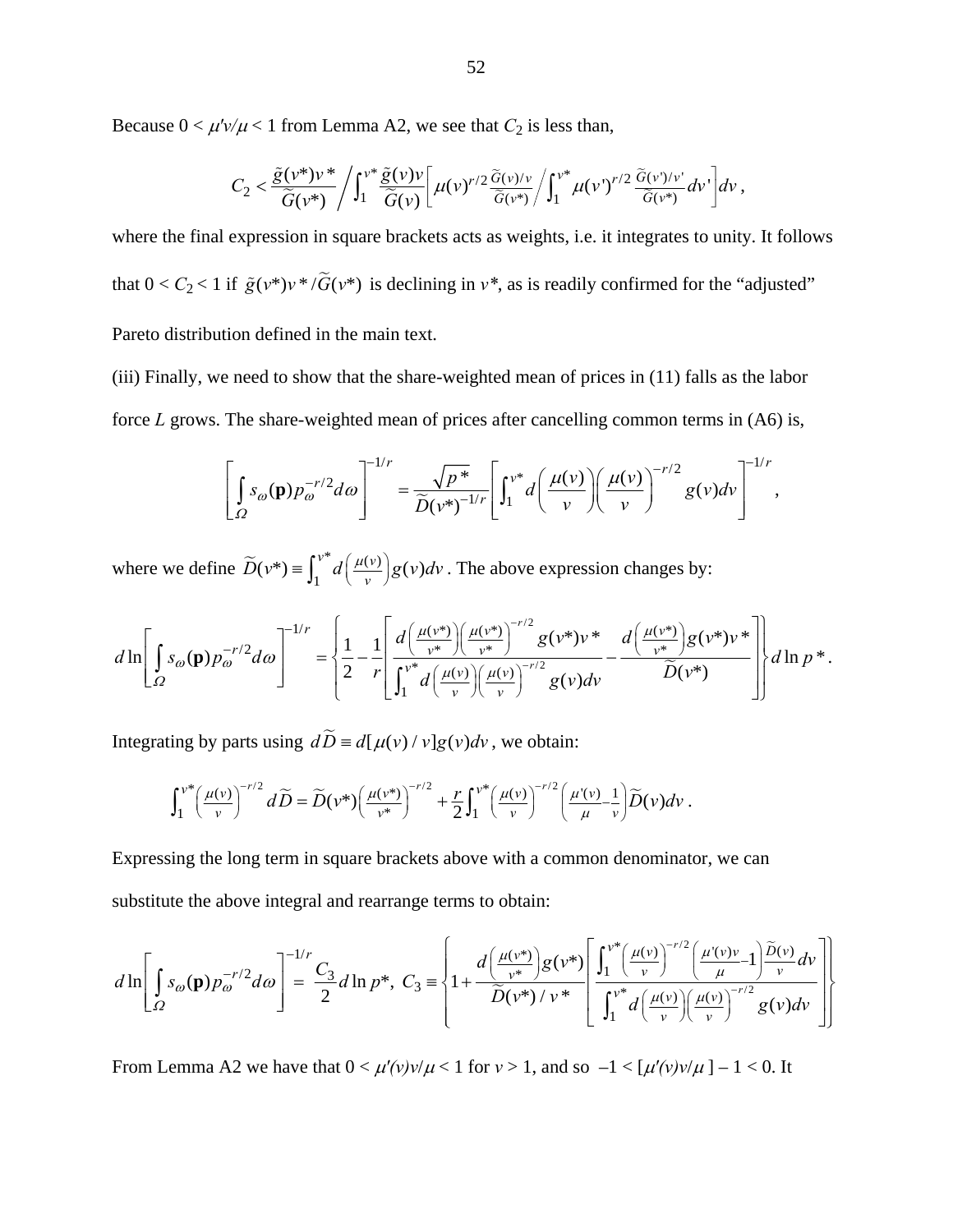follows that  $C_3 < 1$  and a sufficient condition for  $C_3 > 0$  is:

$$
\frac{d\left(\frac{\mu(v^*)}{v^*}\right)g(v^*)}{\widetilde{D}(v^*)/v^*} < \frac{\int_1^{v^*}d\left(\frac{\mu(v)}{v}\right)\left(\frac{\mu(v)}{v}\right)^{-r/2}g(v)dv}{\int_1^{v^*}\left(\frac{\mu(v)}{v}\right)^{-r/2}\frac{\widetilde{D}(v)}{v}dv} = \int_1^{v^*}d\left(\frac{\mu(v)}{v}\right)\frac{g(v)v}{\widetilde{D}(v)}\left[\frac{\left(\frac{\mu(v)}{v}\right)^{-r/2}\frac{\widetilde{D}(v)}{v}}{\int_1^{v^*}\left(\frac{\mu(v)}{v}\right)^{-r/2}\frac{\widetilde{D}(v)}{v}dv}\right]dv,
$$

where the equality follows by rearranging terms. Notice that the final term in square brackets acts as a weight, i.e. it integrates to unity. It is immediate that the inequality will hold if  $d\left(\frac{\mu(\nu^*)}{\nu^*}\right)g(\nu^*)\nu^*/\widetilde{D}(\nu^*)$  is declining in  $\nu^*$ . To verify this, we take logs and differentiate,

$$
\frac{d\ln}{d\ln v^*} \left[ d\left(\frac{\mu(v^*)}{v^*}\right) g(v^*) v^* / \widetilde{D}(v^*) \right] = -\left(\eta(v^*) - 1\right) \left(\frac{\mu'(v^*) v^*}{\mu(v^*)} - 1\right) - \theta - d\left(\frac{\mu(v^*)}{v^*}\right) \frac{g(v^*) v^*}{\widetilde{D}(v^*)} < 0
$$
  

$$
\Leftrightarrow -\theta - \left(\eta(v^*) - 1\right) \left(\frac{\mu'(v^*) v^*}{\mu(v^*)} - 1\right) < d\left(\frac{\mu(v^*)}{v^*}\right) \frac{g(v^*) v^*}{\widetilde{D}(v^*)}.
$$

From the definition  $\widetilde{D}(v^*) \equiv \int_1^{v^*} d\left(\frac{\mu(v)}{v}\right) g(v) dv$ , we can integrate by parts to obtain:

$$
\widetilde{D}(v^*) \equiv d\left(\frac{\mu(v^*)}{v^*}\right)g(v^*)v^* - \int_1^{v^*} \left[g'(v)v - \left(\eta(v) - 1\right)\left(\frac{\mu'(v)v}{\mu(v)} - 1\right)g(v)\right]d\left(\frac{\mu(v)}{v}\right)dv,
$$
\n
$$
\text{so that, } d\left(\frac{\mu(v^*)}{v^*}\right)\frac{g(v^*)v^*}{\widetilde{D}(v^*)} = 1 - \int_1^{v^*} \left[\theta + 1 + \left(\eta(v) - 1\right)\left(\frac{\mu'(v)v}{\mu(v)} - 1\right)\right]d\left(\frac{\mu(v)}{v}\right)\frac{g(v)}{\widetilde{D}(v^*)}dv.
$$

Substituting this expression above, the inequality we wish to establish is:

$$
-\left[\theta+1+\left(\eta(\nu^*)-1\right)\left(\frac{\mu'(\nu^*)\nu^*}{\mu(\nu^*)}-1\right)\right] < -\int_1^{\nu^*}\left[\theta+1+\left(\eta(\nu)-1\right)\left(\frac{\mu'(\nu)\nu}{\mu(\nu)}-1\right)\right]d\left(\frac{\mu(\nu)}{\nu}\right)\frac{g(\nu)}{\widetilde{D}(\nu^*)}d\nu
$$
  

$$
=-\left[\theta+1+\left(\eta(\nu)-1\right)\left(\frac{\mu'(\nu)\nu}{\mu(\nu)}-1\right)\right]\frac{\widetilde{D}(\nu)}{\widetilde{D}(\nu^*)}\Big|_1^{\nu^*}+\int_1^{\nu^*}\frac{\widetilde{D}(\nu)}{\widetilde{D}(\nu^*)}\frac{d}{d\nu}\left[\left(\eta(\nu)-1\right)\left(\frac{\mu'(\nu)\nu}{\mu(\nu)}-1\right)\right]d\nu
$$
  

$$
=-\left[\theta+1+\left(\eta(\nu^*)-1\right)\left(\frac{\mu'(\nu^*)\nu^*}{\mu(\nu^*)}-1\right)\right]+\int_1^{\nu^*}\frac{\widetilde{D}(\nu)}{\widetilde{D}(\nu^*)}\frac{d}{d\nu}\left[\eta(\nu)-1\left(\frac{\mu'(\nu)\nu}{\mu(\nu)}-1\right)\right]d\nu,
$$

where in the second line we integrate by parts, with  $\lim_{v\to 1} (\eta(v) - 1) \widetilde{D}(v) = 0$  as can be confirmed using L'Hôpitals Rule and Lemma A2. Therefore, the inequality we wish to establish is that the final integral above is positive, and a sufficient condition for this to hold is that: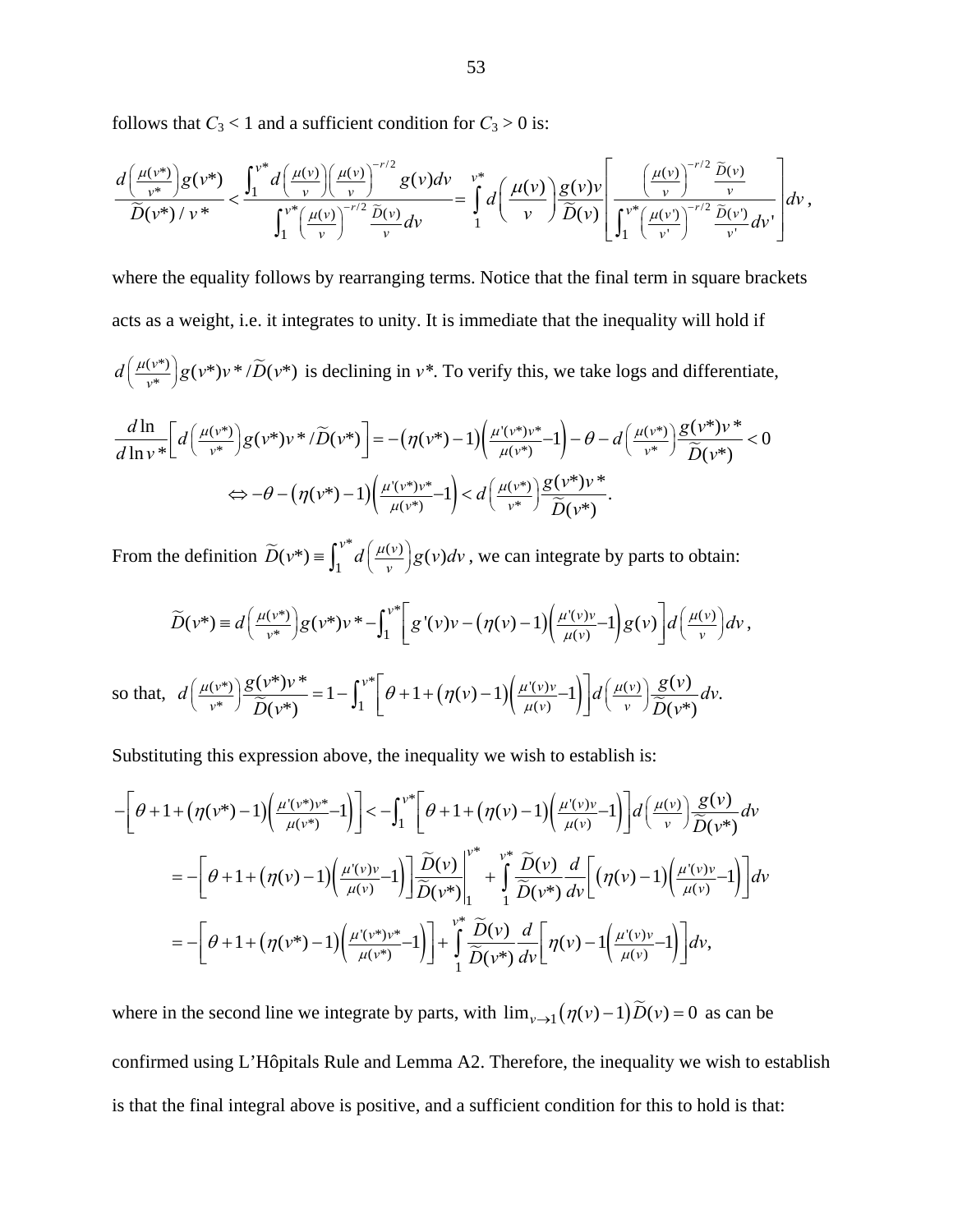$$
\frac{d}{dv}\left[\left(\eta(v)-1\right)\left(\frac{\mu'(v)v}{\mu(v)}-1\right)\right]>0.\tag{A6}
$$

Using Lemma A2, we see that the expression in square brackets approaches  $-\infty$  as  $v \to 1$  while it equals a finite negative number for  $v = v^*$ , so the positive relationship with *v* shown in (A6) holds globally. To confirm (A6) locally, we substitute for  $\mu' \nu / \mu$  using Lemma A2 and differentiate using  $\eta'(v) < 0$ , obtaining a long polynomial involving r and  $\eta$ . It can be confirmed that the polynomial is negative, so that with  $\eta'(v) < 0$ , then the positive sign in (A6) is obtained.

(c) We have shown that  $d \ln \left[ \int_{\Omega} s_{\omega}(\mathbf{p}) p_{\omega}^{-r/2} d\omega \right]^{-1/r} = \frac{C_3}{2} d \ln p^*$ , with  $0 < C_3 < 1$ . It follows from the first two lines of (11) that,

$$
d\ln\left[1-\left(\tilde{N}+\frac{\alpha}{\beta}\right)H\right]^{1/r}=d\ln\left\{\left[\int_{\Omega}S_{\omega}(\mathbf{p})p_{\omega}^{-r/2}d\omega\right]^{-1/r}\sqrt{p^*}\right\}=\frac{1}{2}(C_3-1)d\ln p^*.
$$

Since  $\left[1 - \left(\tilde{N} + \frac{\alpha}{\beta}\right)H\right]^{1/r}$  is decreasing in *H* (from Assumption 1), then if the reservation price falls so  $\frac{1}{2}(C_3 - 1)d\ln p^* > 0$ , it follows that *H* must also be falling. QED

# **Proof of Lemma 3:**

Working from (2), the reservation price equals:

$$
p^* = \left(\frac{N}{N-\left(\tilde{N}+\frac{\alpha}{\beta}\right)}\right)^{2/r} p^* \left[\int_{\Omega} \frac{1}{N} \left(\frac{p_{\omega}}{p^*}\right)^{r/2} d\omega\right]^{2/r} = \left(\frac{N}{N-\left(\tilde{N}+\frac{\alpha}{\beta}\right)}\right)^{2/r} p^* \left\{\frac{J_{\rho}\left[\left(\frac{\mu(\nu)}{\nu}\right)^{r/2}\right]}{J_{\rho}[1]}\right\}^{2/r}.
$$

The first equality follows from (2) using simple algebra, and the second equality follows by integrating over all domestic and foreign products in the set  $\Omega$ , and expressing the integral using the change in variables in (12) and (20) and then using the functional in (25). Then by definition of the "adjusted" density function  $\tilde{g}(v) = g(v) / v^{r/2}$ , used in the functional  $\tilde{J}[f]$ , we have: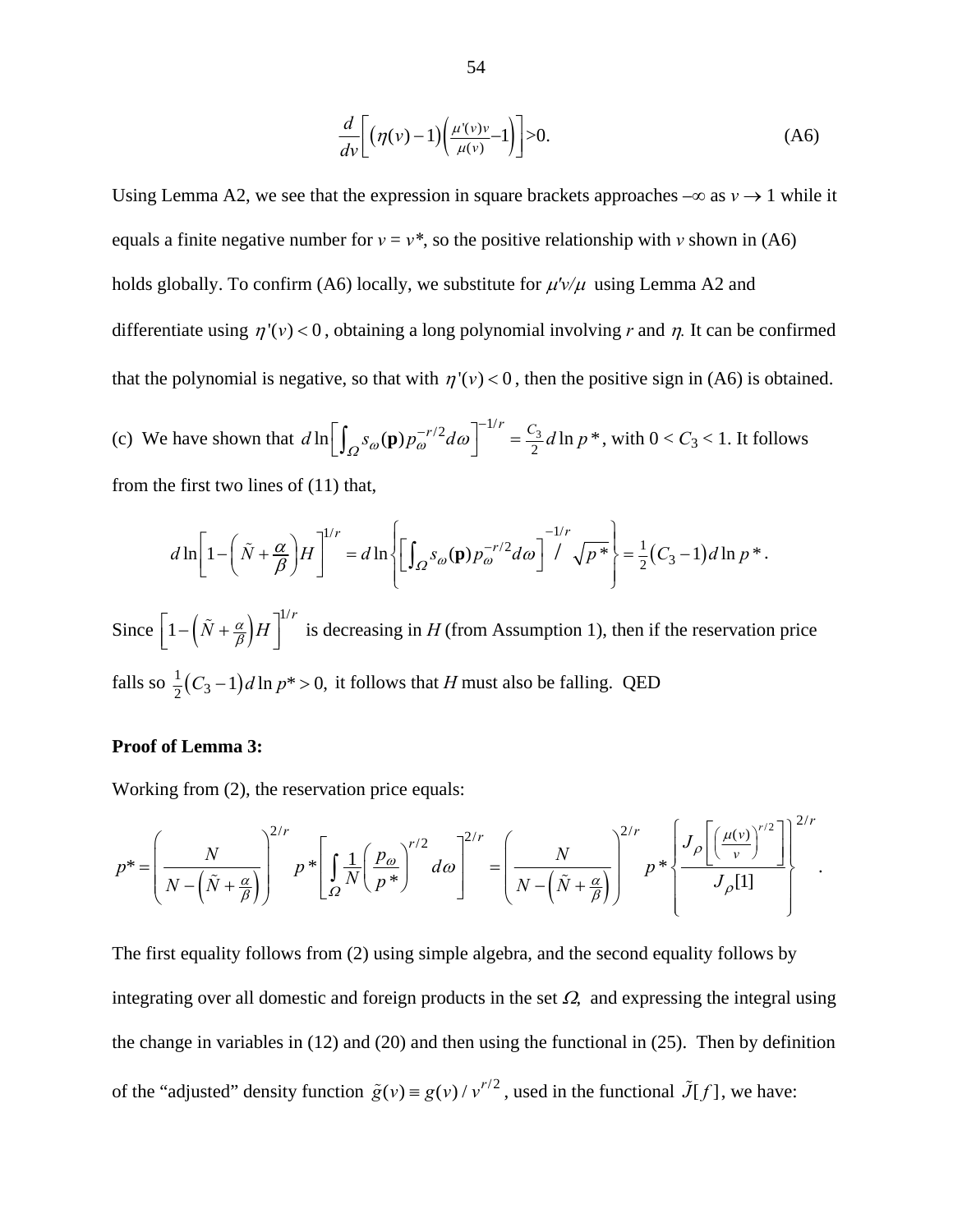$$
p * \frac{J_{\rho}\left[\left(\frac{\mu(v)}{v}\right)^{r/2}\right]}{J_{\rho}[1]} = \frac{\tilde{J}_{\rho}\left[\mu(v)^{r/2}\right]}{\tilde{J}_{\rho}[1]} \left\{ p * \frac{\tilde{J}_{\rho}[1]}{J_{\rho}[1]} \right\} = \frac{\tilde{J}_{\rho}\left[\mu(v)^{r/2}\right]}{\tilde{J}_{\rho}[1]} \left\{ \frac{J_{\rho}\left[\left(\frac{p^{*}}{v}\right)^{r/2}\right]}{J_{\rho}[1]} \right\},\,
$$

so that Lemma 3 is established. QED

# **Proof of Proposition 4:**

We need to prove that the change in price  $d \ln p^* = (1 - \lambda) d \ln \tau_0$  is the equilibrium change, and will do so by also showing that  $M_e$  and  $N$  are constant. It will follow that the term  $D(\mathbf{p})$  in the denominator of (24) is constant, and it follows that the Herfindahl index is also constant. From Lemma 1 the change in welfare equals therefore equals  $-d \ln p^* = -(1 - \lambda) d \ln \tau_0$ .

(i) Consider first the case of unbounded productivity. By integrating over trade costs, the free entry condition (24) becomes:

$$
F = \frac{L\left[1+\tau_0^{-\theta}\overline{\mathcal{C}}^{(1-\rho\theta)}\right] \int_1^{\infty} \left[\frac{\mu(v)-1}{\mu(v)}\right] d\left(\frac{\mu(v)}{v}\right) \left(\frac{p^*}{a}\right)^{\theta} g(v) dv}{M_e\left[1+\tau_0^{-\theta}\overline{\mathcal{C}}^{(1-\rho\theta)}\right] \int_1^{\infty} d\left(\frac{\mu(v)}{v}\right) \left(\frac{p^*}{a}\right)^{\theta} g(v) dv}.
$$

The term involving trade costs in brackets cancels in the numerator and denominator as does the term  $(p^*/a)$ <sup> $\theta$ </sup>. The remaining integrals are constant because their upper-limits do not depend on  $p^*$  or trade costs. It follows immediately that the mass of entering firms  $M_e$  is constant.

Likewise using  $v^* \rightarrow \infty$  and  $v^*/\tau(c) \rightarrow \infty$ , condition (26) becomes:

$$
N - \left(\tilde{N} + \frac{\alpha}{\beta}\right) = M_e \left(\frac{p^*}{a}\right)^{\theta} \left[1 + \tau_0^{-\theta} \tilde{C}^{(1-\rho\theta)}\right] \int_1^{\infty} \left(\frac{\mu(v)}{v}\right)^{r/2} g(v) dv
$$
  
= 
$$
M \left[1 + \tau_0^{-\theta} \tilde{C}^{(1-\rho\theta)}\right] \int_1^{\infty} \left(\frac{\mu(v)}{v}\right)^{r/2} g(v) dv = N \int_1^{\infty} \left(\frac{\mu(v)}{v}\right)^{r/2} g(v) dv,
$$
 (A7)

where the first equality follows by evaluating the integrals in  $(26)$ , the second follows from using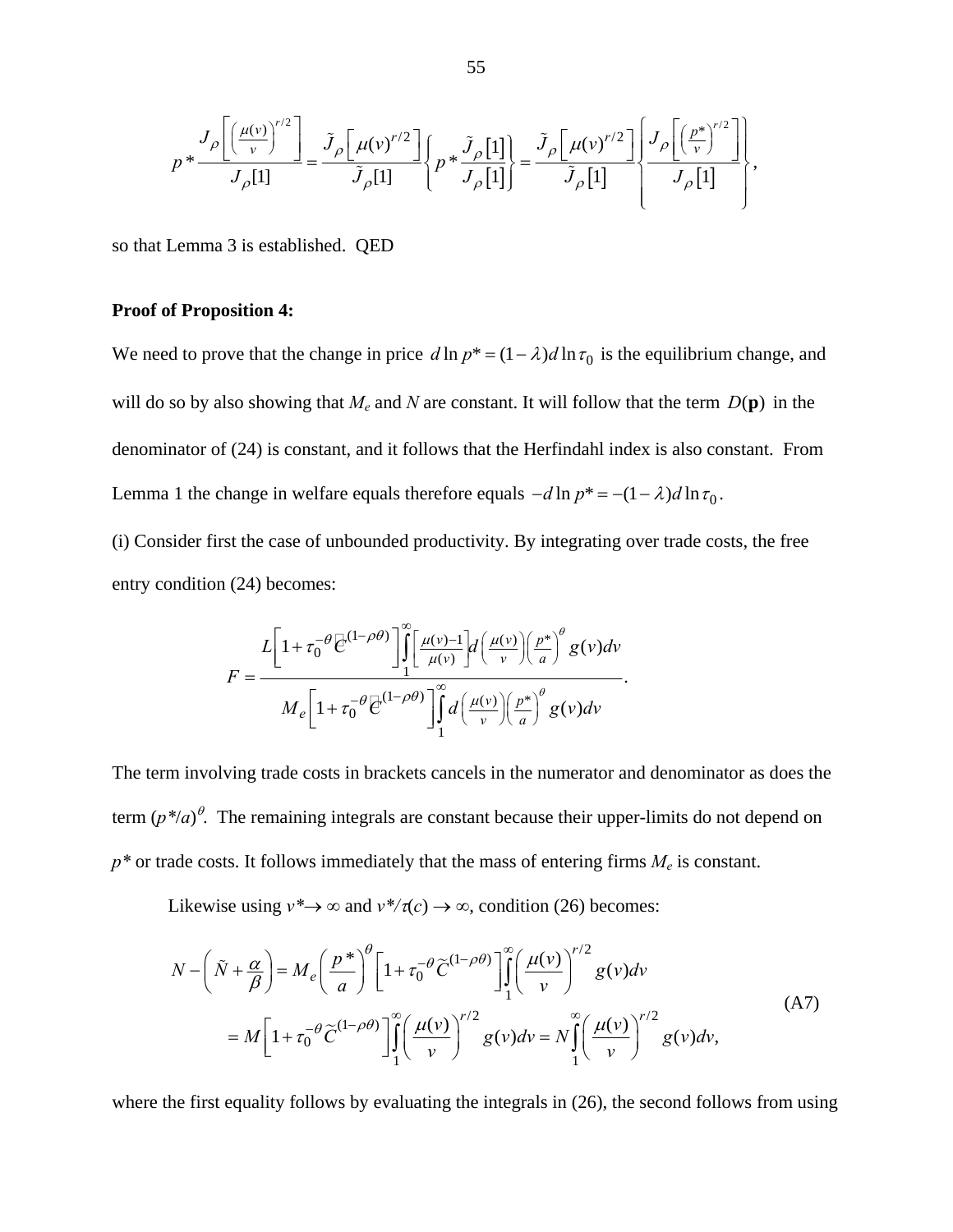$M = M_e(p^*/a)^\theta$ , and the third line follows from using (30). Again, the final integral is constant because its upper-limit does not depend on *p\** or trade costs. From this condition we therefore uniquely solve for product variety *N* available to consumers, independent of trade costs. Then differentiating the first equality in  $(A7)$  for fixed *N* and  $M_e$ , we obtain:

$$
0 = \theta d \ln p * -\theta \left( \frac{\tau_0^{-\theta} \widetilde{C}^{(1-\rho\theta)}}{1 + \tau_0^{-\theta} \widetilde{C}^{(1-\rho\theta)}} \right) d \ln \tau_0 \Leftrightarrow d \ln p * = (1 - \lambda) d \ln \tau_0
$$

It follows that  $d \ln p^* = (1 - \lambda) d \ln \tau_0$  is the equilibrium change in the reservation price.

(ii) Next, consider the case of bounded productivity. We will argue that  $d \ln p^* = (1 - \lambda) d \ln \tau_0$ satisfies all the equilibrium conditions and implies that  $M_e$  and  $N$  are locally constant around the frictionless equilibrium. We have already argued in the text that  $d \ln p^* = (1 - \lambda) d \ln \tau_0$  implies that the functional on the right of (26) is locally constant, so that:

$$
d \ln N \left( \frac{N}{N - [\tilde{N} + (\alpha / \beta)]} \right) = d \ln M_e \,. \tag{A8}
$$

.

We can also use the equilibrium conditions (22) and (23), with  $\rho = 0$  and  $C = \tilde{C}$ , to obtain:

$$
N = M_e \left( \frac{p^*}{a} \right)^{\theta} G(v^*) \left\{ 1 + \tau_0^{-\theta} \left[ \frac{\overline{\mathcal{C}} - 1}{1 - (v^*)^{-\theta}} \right] - \frac{(\overline{\mathcal{C}} - 1)(v^*)^{-\theta}}{1 - (v^*)^{-\theta}} \right\}.
$$

We can then calculate the total change in *N* around the frictionless equilibrium as:

$$
d\ln N = d\ln M_e + \left[\theta + \frac{g(v^*)v^*}{G(v^*)}\right] d\ln p^* + \frac{\partial \ln h}{\partial \ln \tau_0}\Big|_{\tau_0 = 1} d\ln \tau_0 + \frac{\partial \ln h}{\partial \ln v^*}\Big|_{\tau_0 = 1} d\ln p^*
$$
  
=  $d\ln M_e + \left[\theta + \frac{\theta(v^*)^{-\theta}}{1 - (v^*)^{-\theta}}\right] \left(\frac{\tilde{C} - 1}{\tilde{C}}\right) d\ln \tau_0 - \frac{\theta}{\tilde{C}} \left[\frac{\tilde{C} - 1}{1 - (v^*)^{-\theta}}\right] d\ln \tau_0 + (0) d\ln p^*$   
=  $d\ln M_e$ .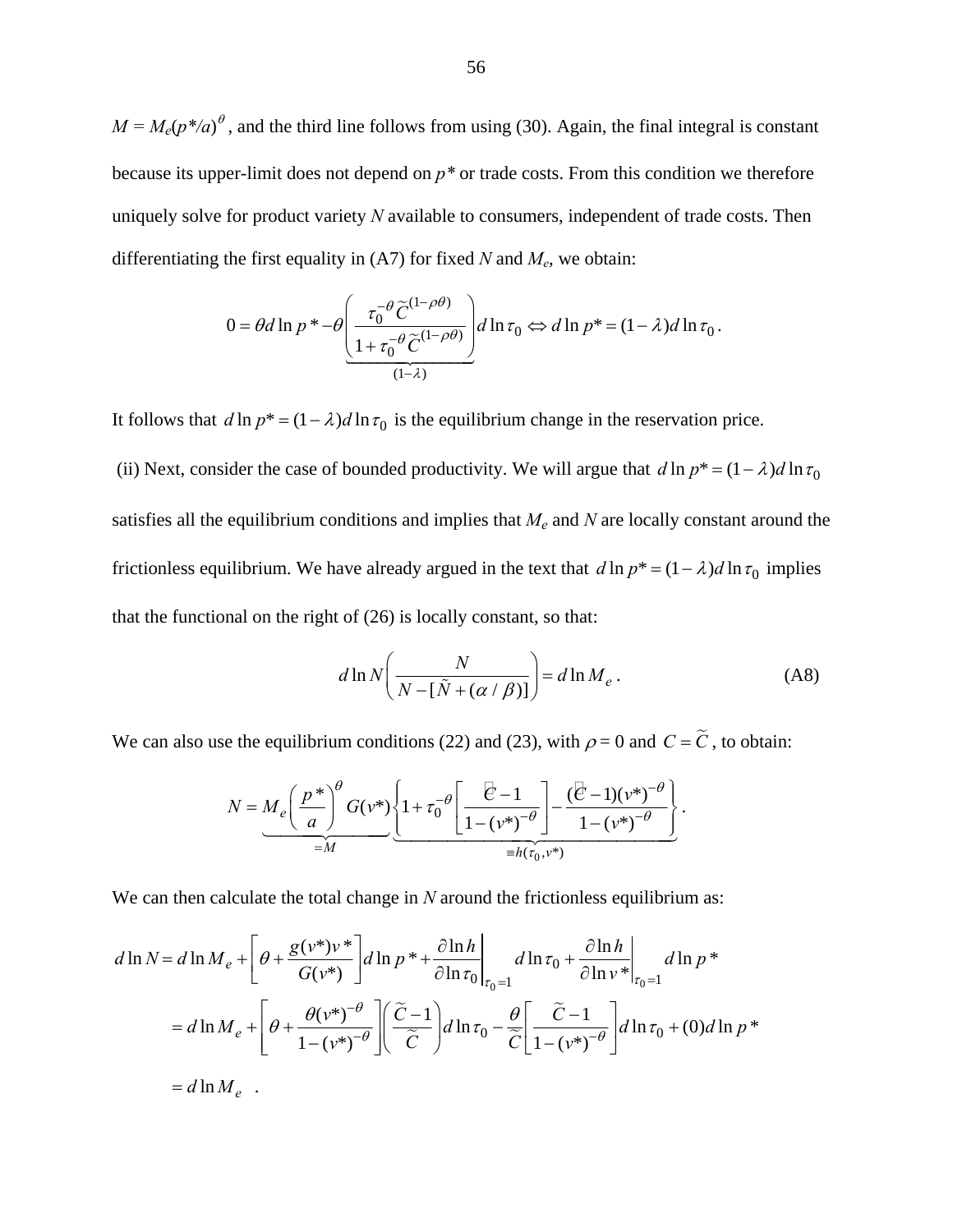To move from the first line to the second, it is readily confirmed from the definition of  $h(\tau_0, v^*)$ that the final derivative is zero when evaluated at  $\tau_0 = 1$ , while the derivative with respect to  $\tau_0$  is as shown. The second term on the second line is obtained by substituting  $d \ln p^* = (1 - \lambda) d \ln \tau_0$ with  $\lambda = 1/\tilde{C}$  and using the Pareto distribution to evaluate  $g(v^*)v^*/G(v^*)$ . It is readily seen that the second and third terms sum to zero, so that the final line is obtained. From Assumption 1 we have  $[\tilde{N} + (\alpha / \beta)] \neq 0$ , so the only way that  $d \ln N = d \ln M_e$  is consistent with (A8) is if  $d \ln N = d \ln M_e = 0$ . It follows that these are the equilibrium changes, in conjunction with  $d \ln p^* = (1 - \lambda) d \ln \tau_0$ . QED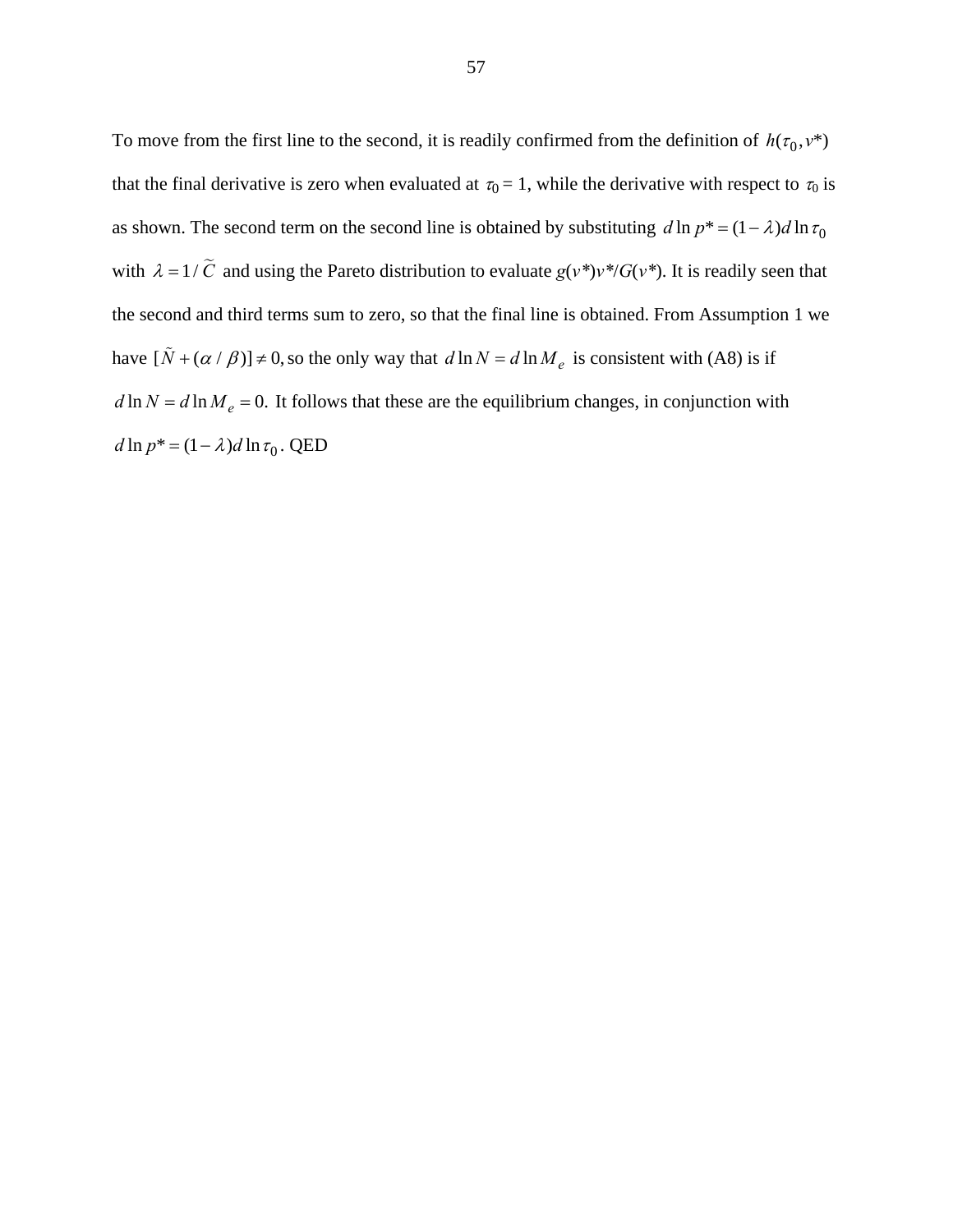## **References**

- Arkolakis, Konstantinos, Arnaud Costinot and Andrés Rodriguez-Clare, 2010, "Gains From Trade under Monopolistic Competition: A Simple Example with Translog Expenditure Functions and Pareto Distributions of Firm-Level Productivity," available at (2/7/13): http://www.econ.yale.edu/~ka265/research/GainsfromTrade/Translog%2010-09-05.pdf
- Arkolakis, Konstantinos, Arnaud Costinot and Andrés Rodriguez-Clare, 2012, "New Trade Models, Same Old Gains? *American Economic Review*, 102(1), 94-130.
- Arkolakis, Konstantinos, Arnaud Costinot, David Donaldson and Andrés Rodriguez-Clare, 2012, "The Elusive Pro-Competitive Effect of Trade," March 16, available at (2/7/13): http://www.econ.yale.edu/~ka265/research/ACDR/ACDRdraft.pdf ; and later draft of June 18, 2012.
- Atkeson, Andrew, and Ariel Burstein, 2008, "Pricing-to-Market, Trade Costs, and International Relative Prices," *American Economic Review*, 98(5), 1998-2031.
- Baldwin, Richard E. and Rikard Forslid, 2010, "Trade Liberalization with Heterogeneous Firms," *Review of Development Economics*, 14(2), 161-176.
- Behrens, Kristian and Yasusada Murata, 2007, "General Equilibrium Models of Monopolistic Competition: A New Approach," *Journal of Economic Theory*, 13, 776-787.
- Behrens, Kristian and Yasusada Murata, 2012, "Globalization and Individual Gains from Trade," *Journal of Monetary Economics*, 59, 703-720.
- Bernard, Andrew B., Jonathan Eaton, J. Bradford Jensen and Samuel Kortum, 2003, "Plants and Productivity in International Trade," *American Economic Review*, 93(4), 1268-1290.
- Broda, Christian and David E. Weinstein, 2006, "Globalization and the Gains from Variety," *Quarterly Journal of Economics,* May, 121(2), 541-585.
- Chaney, Thomas, 2008, "Distorted Gravity: the Intensive and Extensive Margins of International Trade," *American Economic Review*, 98(4), September, 1707-1721.
- De Blas, Beatriz and Katheryn Niles Russ, 2012, "Understanding Markups in the Open Economy," Universidad Autonoma de Madrid and University of California, Davis.
- Diewert, W. Erwin, 1971, "An Application of the Shephard Duality Theorem: A Generalized Leontief Production Function," *Journal of Political Economy*, 79(3), 481-507.
- Diewert, W. Erwin, 1976, "Exact and Superlative Index Numbers," *Journal of Econometrics,* 4, 115-145.
- Diewert, W. Erwin, 1980, "Aggregation Problems in the Measurement of Capital," in Dan Usher, ed., 1980, *The Measurement of Capital*, NBER and University of Chicago Press,  $433 - 538$ .
- Dhingra, Swati and John Morrow, 2012, "The Impact of Integration on Productivity and Welfare Distortions Under Monopolistic Competition," CEP Discussion Papers dp1130, LSE.
- Eaton, Jonathan , Samuel S. Kortum, Sebastian Sotelo, 2012, "International Trade: Linking Micro and Macro," NBER Working Paper 17864.